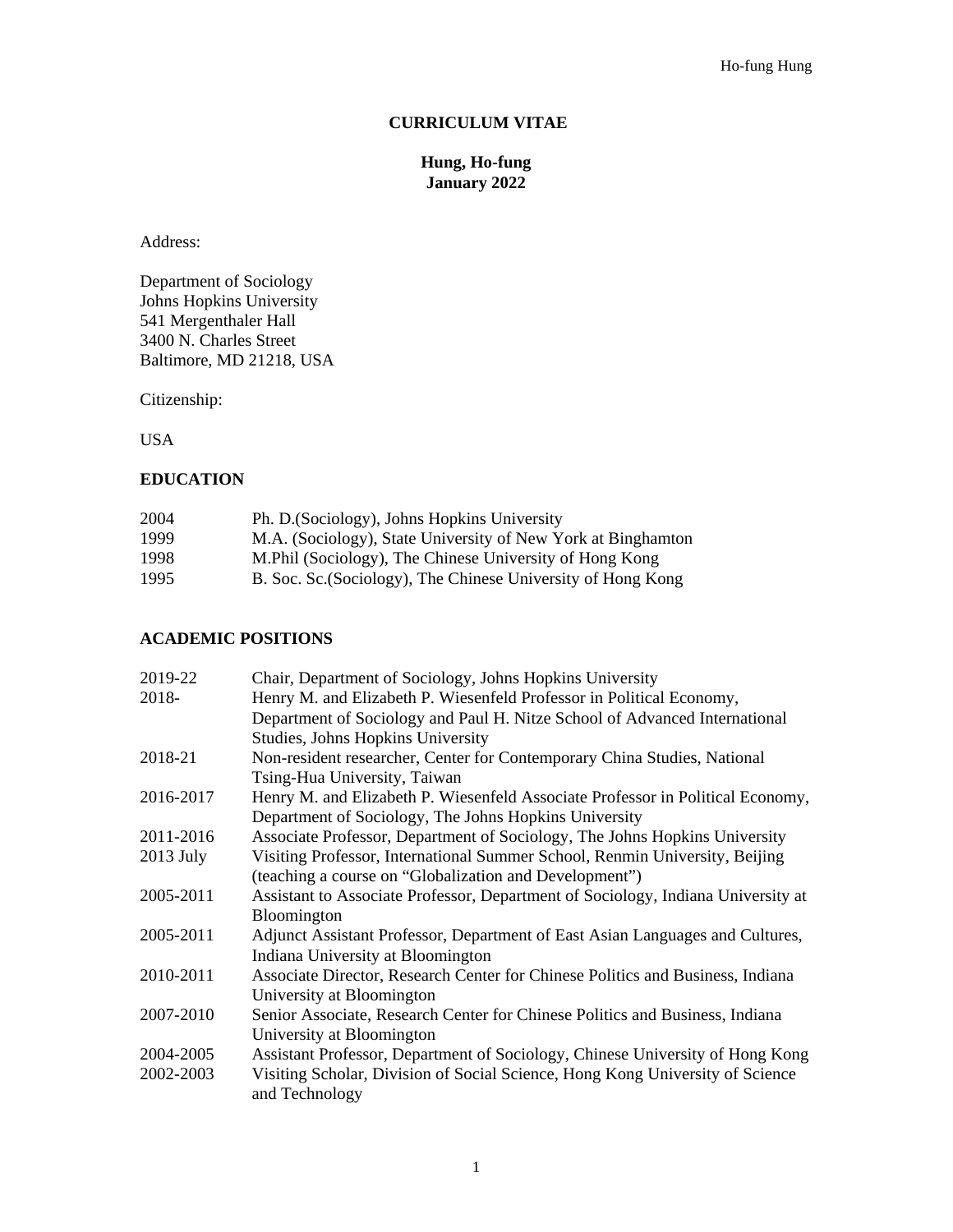# **HONORS, AWARDS AND GRANTS**

| 2019-21     | Smith Richardson Foundation: World Politics & Statecraft Fellowship (for Alvin                             |
|-------------|------------------------------------------------------------------------------------------------------------|
|             | Camba's dissertation: The Politics of Contentious Capital: Chinese Foreign                                 |
|             | Direct Investment in Southeast Asia)                                                                       |
| 2019-23     | Managing Committee Observer, China-In-Europe Research Network, European                                    |
|             | Cooperation in Science and Technology Grant, EU                                                            |
| 2018        | Taiwan Fellowship, Center for Chinese Studies, National Central Library,                                   |
| June-August | Taiwan (for the research project "Taiwan in the Politics of U.S.-China Economic<br>Integration, 1993-2000) |
| 2016        | Asian and Transnational Studies Book Award (Honorable Mention), Section on                                 |
|             | Asia and Asian America, American Sociological Association                                                  |
| 2016        | Dean's Award for Excellence in Scholarship, Krieger School of Arts and                                     |
|             | Sciences, Johns Hopkins University                                                                         |
| 2016        | Dissertation Improvement Grant, National Science Foundation, USA (for Daniel                               |
|             | Thompson's dissertation research: "Income Distribution and Redistribution in                               |
|             | Rich Countries Under Finance-led Capital Accumulation")                                                    |
| 2013        | Best Book Prize, Southeast Conference of the Association for Asian Studies                                 |
| 2012        | Best Article Award, Section on Global and Transnational Sociology, American                                |
|             | Sociological Association                                                                                   |
| 2012        | Best Article Award, Section on the Political Economy of the World System,                                  |
|             | American Sociological Association                                                                          |
| 2012        | Finalist, Charles Tilly Best Book Award, Section on Collective Behavior and                                |
|             | Social Movement, American Sociological Association                                                         |
| 2011        | Johns Hopkins University Faculty Startup Research Grant                                                    |
| 2010        | President's Book Award, Social Science History Association                                                 |
| 2010        | First Prize, Best Research Paper Award, World Society Foundation, Switzerland                              |
| 2010        | Outstanding Junior Faculty Award and Research Grant, Indiana University                                    |
| 2009        | Distinguished Contribution to Scholarship (Article) Award, Section on Political                            |
|             | Sociology, American Sociological Association                                                               |
| 2009        | Best Research Paper Award, Section on Asia and Asian America, American                                     |
|             | Sociological Association                                                                                   |
| 2009        | Best Article Award (Honorable Mention), Section on Comparative and Historical                              |
|             | Sociology, American Sociological Association                                                               |
| 2005        | Indiana University Faculty Startup Research Grant                                                          |
| 2004        | Biannual best article award, Section on the Political Economy of World System,                             |
|             | American Sociological Association                                                                          |
| 2003        | Reinhard Bendix best student article award, Section on Comparative-Historical                              |
|             | Sociology, American Sociological Association                                                               |
| 2003        | Social Science History Association - Rockefeller Graduate Paper Award                                      |
| 2002        | International Dissertation Field Research Fellowship, Social Science Research                              |
|             | Council, USA                                                                                               |
| 2002        | Dissertation Improvement Grant, National Science Foundation, USA                                           |
| 2001        | J. Brien Key Graduate Research Grant, Krieger School of Arts and Sciences,                                 |
|             | Johns Hopkins University                                                                                   |
| 2000        | Summer Research Travel Fellowship, Institute for Global Studies in Culture,                                |
|             | Power and History, Johns Hopkins University                                                                |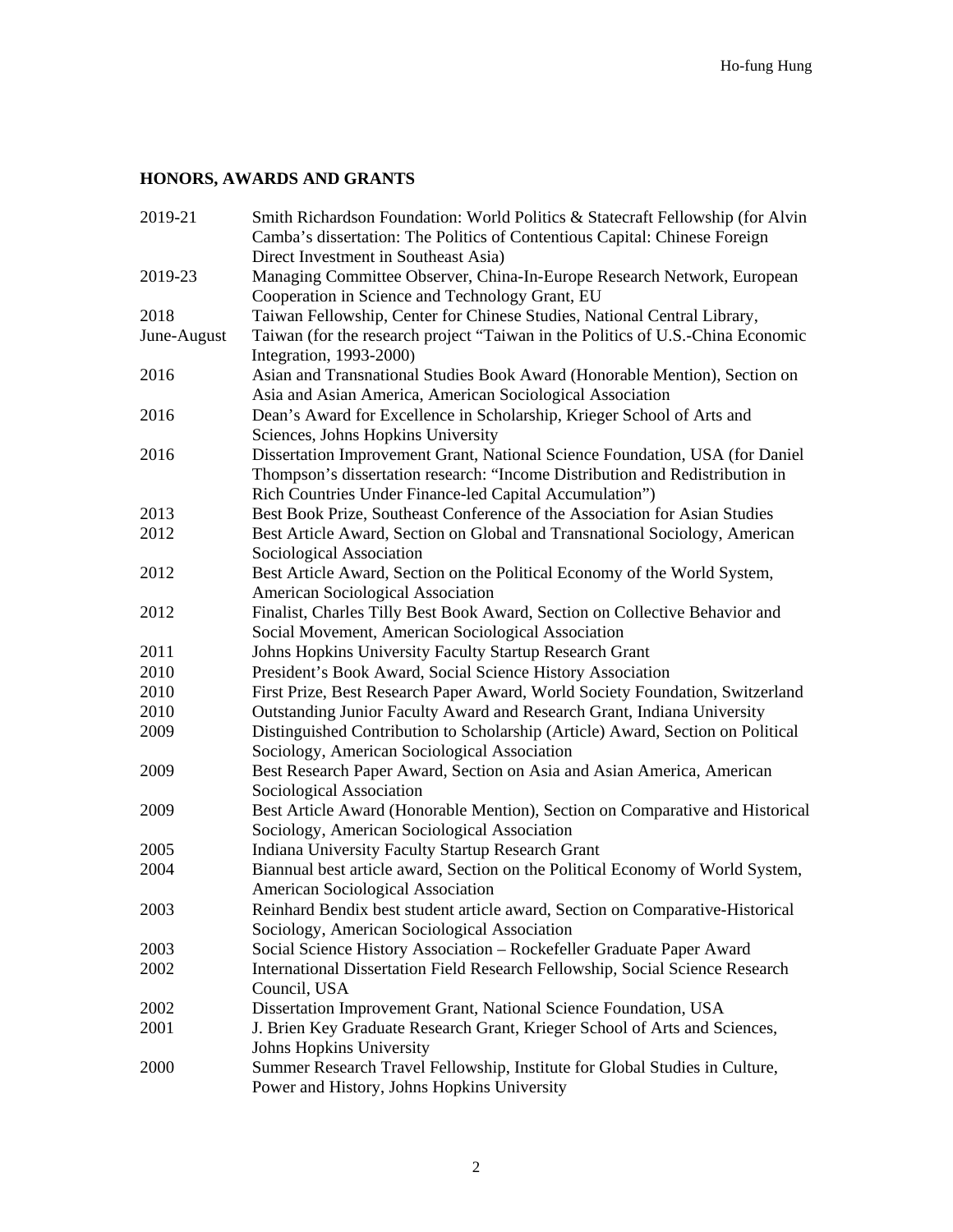1999 Graduate Excellence in Research Award, State University of New York at Binghamton

## **RESEARCH AND TEACHING INTERESTS**

- 1) Globalization and Neoliberalism
- 2) Development
- 3) Nationalism
- 4) Contentious Politics
- 5) Comparative-historical and Quantitative Methods
- 6) China and East Asia

#### **PROFESSIONAL JOURNALS AND BOOK SERIES EDITORIAL BOARDS**

| 2022-    | Editor-in-Chief, Asian Perspective                                                                 |
|----------|----------------------------------------------------------------------------------------------------|
| $2021 -$ | Editorial Board, Studies in Comparative International Development                                  |
| $2021 -$ | Editorial Advisor, "Emerging Globalities and Civilizational Perspectives" Book<br>Series, Springer |
| $2021 -$ | Advisory Board, "Hong Kong Matters" Book Series, Hong Kong University<br>Press                     |
| 2020-    | Editorial Board, Springer Nature Social Sciences                                                   |
| 2019-21  | Editorial Board, Contexts                                                                          |
| 2019-    | Editorial Board, Research in Globalization                                                         |
| 2019-21  | Editorial Board, Journal of Social Sciences and Philosophy (Academia Sinica,                       |
|          | Taiwan)                                                                                            |
| 2016-21  | Editorial Board, Social Science History                                                            |
| 2015-17  | Consulting Editor, American Journal of Sociology                                                   |
| 2015-18  | Editorial Board, American Sociological Review                                                      |
| 2014-    | Editorial Board, Sociology of Development                                                          |
| 2014-    | Editorial Board, Journal of World-System Research                                                  |

## **PUBLICATIONS: BOOK**

- Ho-fung Hung 2022. *Clash of Empires: From "Chimerica" to the "New Cold War"* (Cambridge Elements Global China Series). New York and London: Cambridge University Press.
- Ho-fung Hung 2022. *City on the Edge: Hong Kong under Chinese Rule*. New York and London: Cambridge University Press.
- Ho-fung Hung. 2016. *The China Boom: Why China Will Not Rule the World.* New York: Columbia University Press. ISBN: 978-0-231-16418-4 (HB), 978-0-231-16419-1 (PB) \* 2016 Asian and Transnational Studies Book Award (honorable mention), Section on Asia and Asian America, American Sociological Association \* Invited Author Meets Critics Panel, Social Science History Association Annual Meeting 2016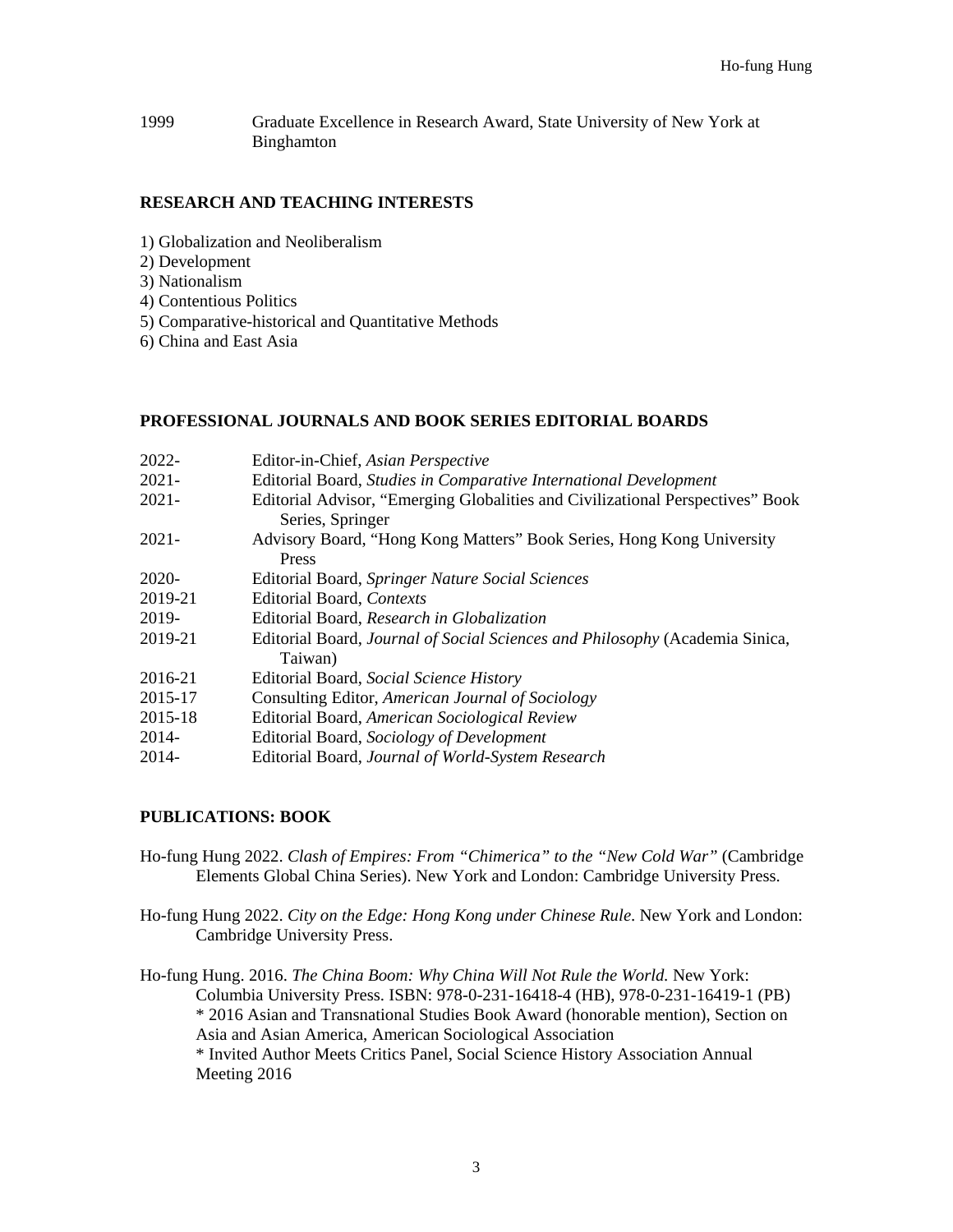\* Simplified Chinese edition published in 2016 at China CITIC Press (1st and 2nd editions)

\* Korean edition published in 2021 at Geulhangari

\* featured in World Policy Institute's World Policy Blog, New Books Network, Asia Society's ChinaFile, KABC's Money Talk radio show, and France's BFM business \* featured in book symposium in "Trajectories," newsletter of ASA comparative historical sociology section. (with Jack Goldstone, Richard Lachman, James Mahoney. And Dingxin Zhao)

\* Reviewed in *Publishers Weekly, Library Journal, Foreign Affairs, Forbes, Seeking Alpha, Marginal Revolution, First Things, Asian Review of Books, Pacific Affairs, International Relations of the Asia-Pacific, Contemporary Sociology, International Sociology, Development and Change, American Journal of Sociology, The China Journal, Journal of Global South Studies, Caixin (China), Global Policy Journal, VOX: CEPR Policy Portal, Branko Milanovic's Global Inequality blog*

*\** Reviewed or featured in Chinese: *China Youth Daily (Zhongguo qingnian bao)*, Beijing; *Studies of Chinese Communist Party History (Zhonggong dangshi yanjiu)*, Beijing; *Social Sciences Overseas (Guowai shehui kexue)*, Beijing; Voice of America Chinese, Washington, D.C..

Ho-fung Hung. 2011. *Protest with Chinese Characteristics: Demonstrations, Riots, and Petitions in the Mid-Qing Dynasty.* New York: Columbia University Press. ISBN: 978-0-231- 15202-0 (HB), 978-0-231-15203-7 (PB)

\*Winner of the Social Science History Association President's Book Award 2010 \*Best Book Prize, Southeast Conference of the Association for Asian Studies 2013 \* Finalist, Charles Tilly Best Book Award, Section on Collective Behavior and Social Movement, American Sociological Association 2012

\*Sponsored by Chiang Ching-Kuo Foundation for International Scholarly Exchange \* Reviewed at *American Journal of Sociology*, *Choice, American Historical Review, Journal of Asian Studies, Contemporary Sociology, China Journal, China Review International, Social History*

\* Simplified Chinese translation forthcoming at Guangxi Shifan Daxue chubanshe

Ho-fung Hung ed. 2009. *China and the Transformation of Global Capitalism*. Baltimore, MD: Johns Hopkins University Press. ISBN: 0801893070 (HB); 0801893089 (PB) \* reviewed favorably at *Choice*, *Contemporary Sociology*, *Foreign Affairs, Journal of World System Research, International Journal of Comparative Sociology*; *Asia-Pacific Economic Literature*, included in *Times Higher Education* Economics Round-up. Selected by *Choice* as one of the key readings on China's Rising as a Superpower, February 2011.

\* Korean translation published by Mizibooks, 2012

#### **PUBLICATIONS: JOURNAL ARTICLES**

- Ho-fung Hung and Mingtang Liu 2021. "The Dollar Cycle of International Development, 1973- 2017" *Studies in Comparative International Development.* (online first, to be bounded)
- Ho-fung Hung. 2021. "Recent Trends in Global Economic Inequality." *Annual Review of Sociology.* Vol. 47. 349-67.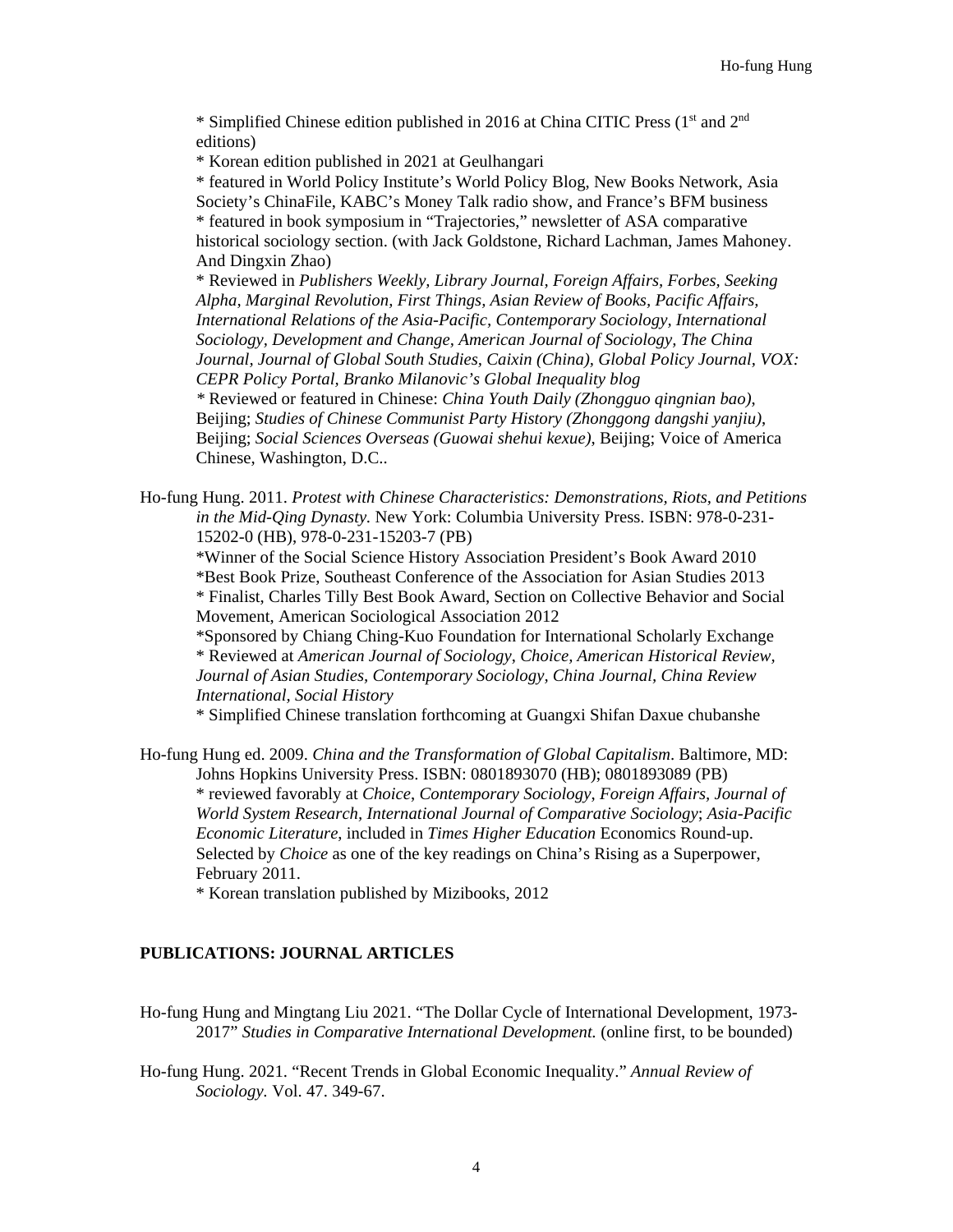- Ho-fung Hung. 2021. "The Periphery in the Making of Globalization: The China Lobby and the Reversal of Clinton's China Trade Policy, 1993–1994." *Review of International Political Economy. Review of International Political Economy,* 28:4, 1004-1027
- Ho-fung Hung. 2020. "The Unrest of 2019, the National Security Law, and the Future of Hong Kong: A Comparative-International Perspective" *SAIS Review of International Affairs* Vol 40, No. 2. 25-41
- Ho-fung Hung. 2020. "How capitalist is China?" (contribution to a review symposium) *Socio-Economic Review*. Vol. 18, No. 3. 888-92.
- Fang Zhicao and Ho-fung Hung. 2019. "Historicizing Embedded Autonomy: The Rise and Fall of a Local Developmental State in Dongguan, China." *Sociology of Development*. Vol. 5, No. 2 . 147-173.
- Ho-fung Hung and Sefika Kumral. 2018. "The Rise of Empires and Nationalism." *Studies in Ethnicity and Nationalism.* Vol. 18, No. 2. 91-2. Introduction to Ho-fung Hung and Sefika Kumral. Ed. Special Issue on Empires and Nationalism.
- Ho-fung Hung 2018. "The Tapestry of Chinese Capital in the Global South" *Palgrave Communications.* Vol. 4, No. 65. 1-6 (Introduction to Ho-fung Hung. ed. Themed Section on "China in the Global South." *Palgrave Communications*)

Ho-fung Hung 2018. "Global Capitalism in the Age of Trump." *Contexts*. Vol 17, No. 3. 40-45.

- Ho-fung Hung 2016. "From Qing Empire to the Chinese Nation: An Incomplete Project." Introduction in Ho-fung Hung. ed. Themed Section on "China's Periphery Nationalisms" *Nations and Nationalism*. Vol. 22, No. 4. 660-665.
- Ho-fung Hung and Daniel Thompson. 2016. "Money Supply, Class Power, and Inflation: Monetarism Reassessed" *American Sociological Review.* Vol. 81, No. 3. 447-466. \* 12nd most read ASR article for June 2016

\* featured in "Work in Progress: Short-form Sociology on the Economy, Work and Inequality" (July 2016), official blog of the American Sociological Association's Section on Organizations, Occupations and Work

- Ho-fung Hung 2015. "Grandpa State instead of Bourgeois State: Patrimonial Politics in China's Age of Commerce, 1644-1839." *Political Power and Social Theory*. Vol. 25. 115-135.
- Emel Akçali; Lerna K. Yanik and Ho-Fung Hung. 2015. "Inter-Asian (Post-)Neoliberalism?" *Asian Journal of Social Sciences*. Vol. 43, No.3. (Special Issue Introduction). 5-21
- Ho-fung Hung 2014. "Trois visions de la conscience autochtone à Hong Kong." (Three visions of Local Consciousness in Hong Kong) *Critique* n° 807-808 août-septembre 2014. 695- 710.

\* cited in *Le Monde*, 22 septembre 2014

\* English version appeared in *The Asia-Pacific Journal*, Vol. 12, Issue 44, No. 1, November 3, 2014. [\(http://apjjf.org/2014/12/44/Ho-fung-Hung/4207.html](http://apjjf.org/2014/12/44/Ho-fung-Hung/4207.html) )

\* Chinese version appeared in *Reflexion*. Oct 2014 (Taipei)

\* Korean version appeared in *Redian* (blog entry: <http://www.redian.org/archive/80140> ).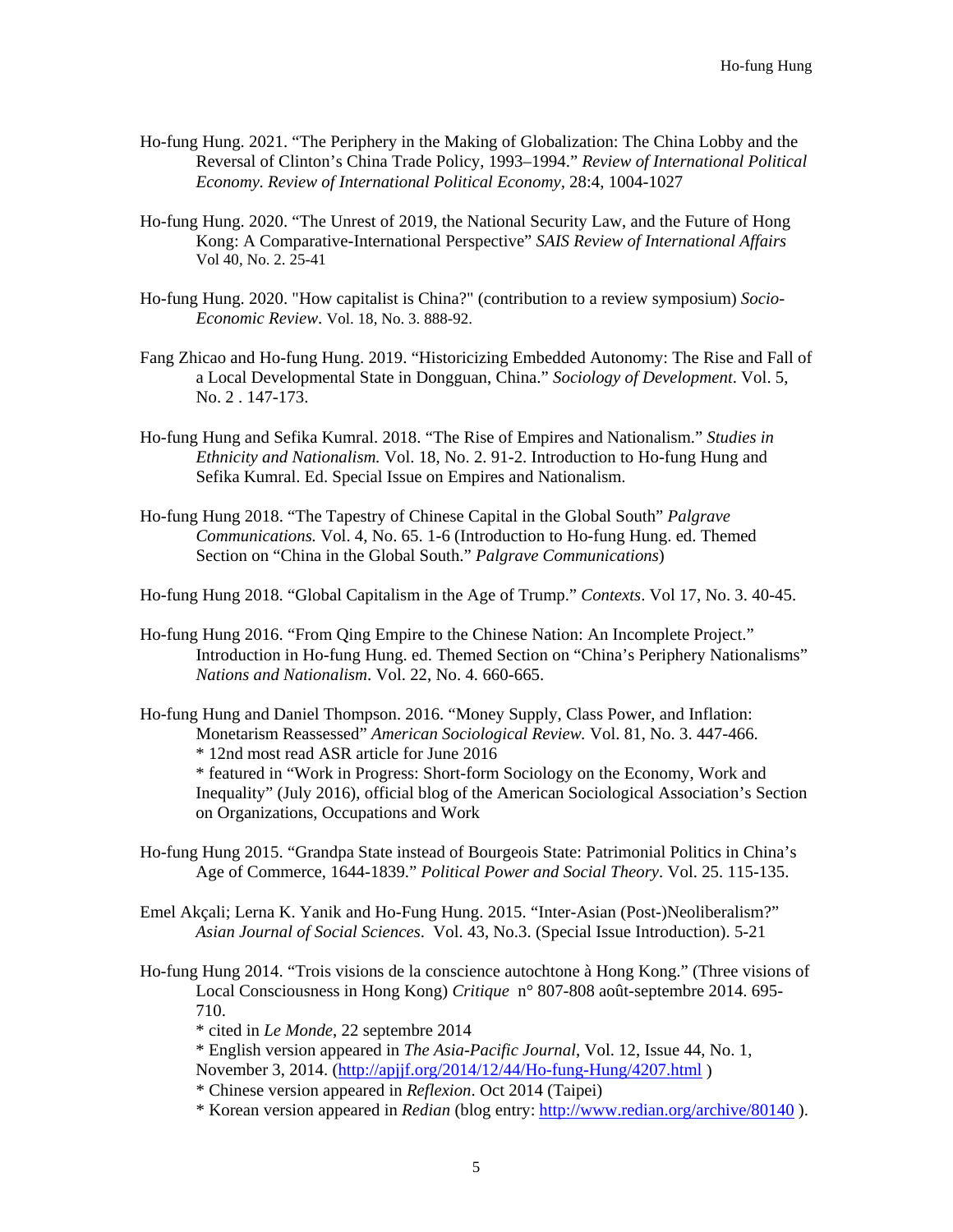- Ho-fung Hung 2014. "Cold War and China in the (Un)making of the Global Dollar Standard." *Political Power and Social Theory*. Vol. 24. 53-80.
- Ho-fung Hung. 2013. "China: Savior or Challenger of the Dollar Hegemony?" *Development and Change*. Vol. 44, No. 6. 1341-1361.
- Ho-fung Hung. 2013. "Labor Politics and Three Stages of Capitalism in China." *South Atlantic Quarterly*. Vol 112, No. 1. 203-212. \* Chinese translation appeared in *Lingdaozhe* Vol. 54. (Beijing)
- Ho-fung Hung and Ip Iam Chong. 2012 "Hong Kong Democratic Movement and the Making of China's Offshore Civil Society." *Asian Survey*. Vol. 52, No. 3. 504-527.
- Ho-fung Hung. 2012. "Marx, Weber, and the Ceaseless Accumulation of Capital" (responses to Fred Block "Varieties of What? Should We Still be Using the Concept of Capitalism?" in Scholarly Controversy section) *Political Power and Social Theory*. Vol. 23. 303-311.
- Ho-fung Hung. 2011. "Global Crisis, China, and the Strange Demise of the East Asian Model." *Swiss Journal of Sociology*. Vol. 37, No. 2. 305-320. \* reprinted at Christian Suter and Mark Herkenrath eds. *World Society in the Global Economic Crisis*. Zurich and Berlin: LIT

Ho-fung Hung and Jaime Kucinskas. 2011. "Globalization and Global Inequality: Assessing the Impact of the rise of China and India, 1980-2005" *American Journal of Sociology* Vol. 116, No. 5. 1478-1513. \*Co-winner of 2012 Best Article Award, ASA's Section on Global and Transnational Sociology. \* Winner of 2012 Best Article Award, ASA's Section on the Political Economy of the World System

Ho-fung Hung and Huei-ying Kuo. 2010. "One-county, two-systems and its antagonists in Tibet and Taiwan." *China Information*. Vol. 24, No. 3. 317-337. \*2nd most read article of the journal, as of January 2012 \* reprinted in Ray Yep 2013. *Negotiating Autonomy in Greater China: Hong Kong and It Sovereign Before and After 1997.* Copenhagen, Denmark: NIAS \* translated and reprinted in Peng Laikwan ed. *Biancheng duihua: xianggang, zhongguo, bianyuan, bianjie* (Dialogue at the margins of the city: Hong Kong, China, periphery, and borders) Hong Kong: Chinese University of Hong Kong Press.

Ho- fung Hung 2010. "Uncertainties in Enclave" *New Left Review*. No. 66 Nov/Dec 2010. 55-77.

Ho-fung Hung. 2009. "Cultural Strategies and the Political Economy of Protest in Mid-Qing China, 1740-1839." *Social Science History*. Vol. 33, No. 1. 75-115.

Ho-fung Hung 2009. "America's Headservant? Dilemma of China in the Global Economy" *New Left Review* No. 60 Nov/Dec. 2009 (lead article). 5-25. \*French translation published in *La Chine & l'ordre du monde*. Revue Agone, n° 52, 2013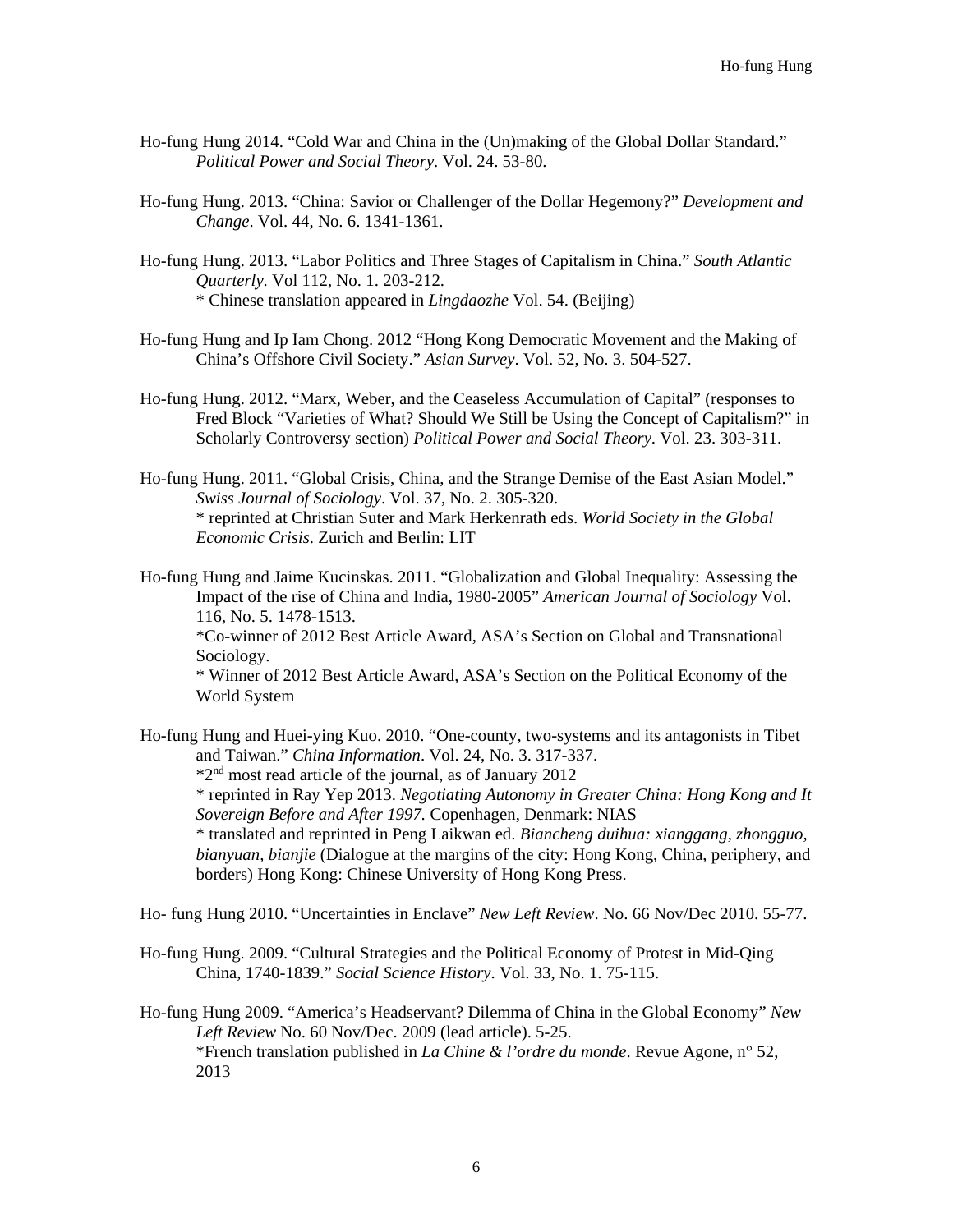\*Chinese and abridged translation published in *Guanchajia bao* (The Economic Observer), January 11, 2010; and *Xinhua yuebao* (New China Monthly), February 2010. \* Spanish translation published in Spanish edition of *New Left Review* No. 60.

\* Norwegian translation published in *Rødt*. February 2011.

\* German and abridged translation published in *Luxemburg*. January 2011

\*Portuguese translation published in *Novos Estudos*. No. 89, March 2011

\*Korean translation published in Korean edition of *New Left Review*, 2011, No. 3

Ho-fung Hung. 2008. "Agricultural Revolution and Elite Reproduction in Qing China: The Transition to Capitalism Debate Revisited." *American Sociological Review*. Vol. 73, No. 4. 569-588.

\* Co-Winner of the 2009 Distinguished Contribution to Scholarship Award, ASA's Section on Political Sociology

\* Co-Winner of the 2009 Best Research Paper Award, ASA's Section on Asia and Asian America

\* Honorable mention of 2009 Best Article Award, ASA's Section on Comparative & Historical Sociology

Ho-fung Hung. 2008. "Rise of China and the Global Overaccumulation Crisis." *Review of International Political Economy.* Vol. 15, No.2. (lead article). 149-179.

Ho-fung Hung. 2007. "Changes and Continuities in the Political Ecology of Popular Protest: Mid-Qing China and Contemporary Resistance" *China Information*. Vol. 21, No.2. 299-329.

\* ranked No. 35 among the 50 most read articles of the journal as of April 2008

Melvin L. Kohn, Valeriy Khmelko, Vladimir Paniott and Ho-fung Hung. 2005. "Social Structure and Personality during the Process of Radical Social Change: A Study of Ukraine in Transition" *Comparative Sociology.* Vol. 3, No. 3. 239-84. \*Translated into both Ukrainian and Russian and published in the Ukrainian and Russian versions of the journal, Sociology: Theory, Methods, Marketing (Institute of Sociology, National Academy of Sciences of Ukraine). 2005 (July-Sept.): 24-64. \*reprinted in Masamichi Sasaki ed. 2009 *New Frontiers of Comparative Sociology*. Leiden: Brill. 119-170

- Ho-fung Hung. 2004. "Early Modernities and Contentious Politics in Mid-Qing China, c. 1740- 1839." *International Sociology.* Vol. 19, No. 4. 478-503.
- Ho-fung Hung. 2004. "The Politics of SARS: Containing the Perils of Globalization by more Globalization." *Asian Perspective*. Vol. 28, No.1. 19-44.
- Ho-fung Hung. 2004. "From Global Pandemic to Global Panic: SARS and the Fear of 'Yellow Perils' amid the Rise of China." *Hong Kong Journal of Sociology.* Vol. 5. 29-49.

Ho-fung Hung. 2003. "Orientalist Knowledge and Social Theories: China and the European Conceptions of East-West Differences from 1600 to 1900." *Sociological Theory.* Vol. 21, No. 3. 254-79. \*Winner of the 2003 Reinhard Bendix award of the ASA's section on Comparative-Historical Sociology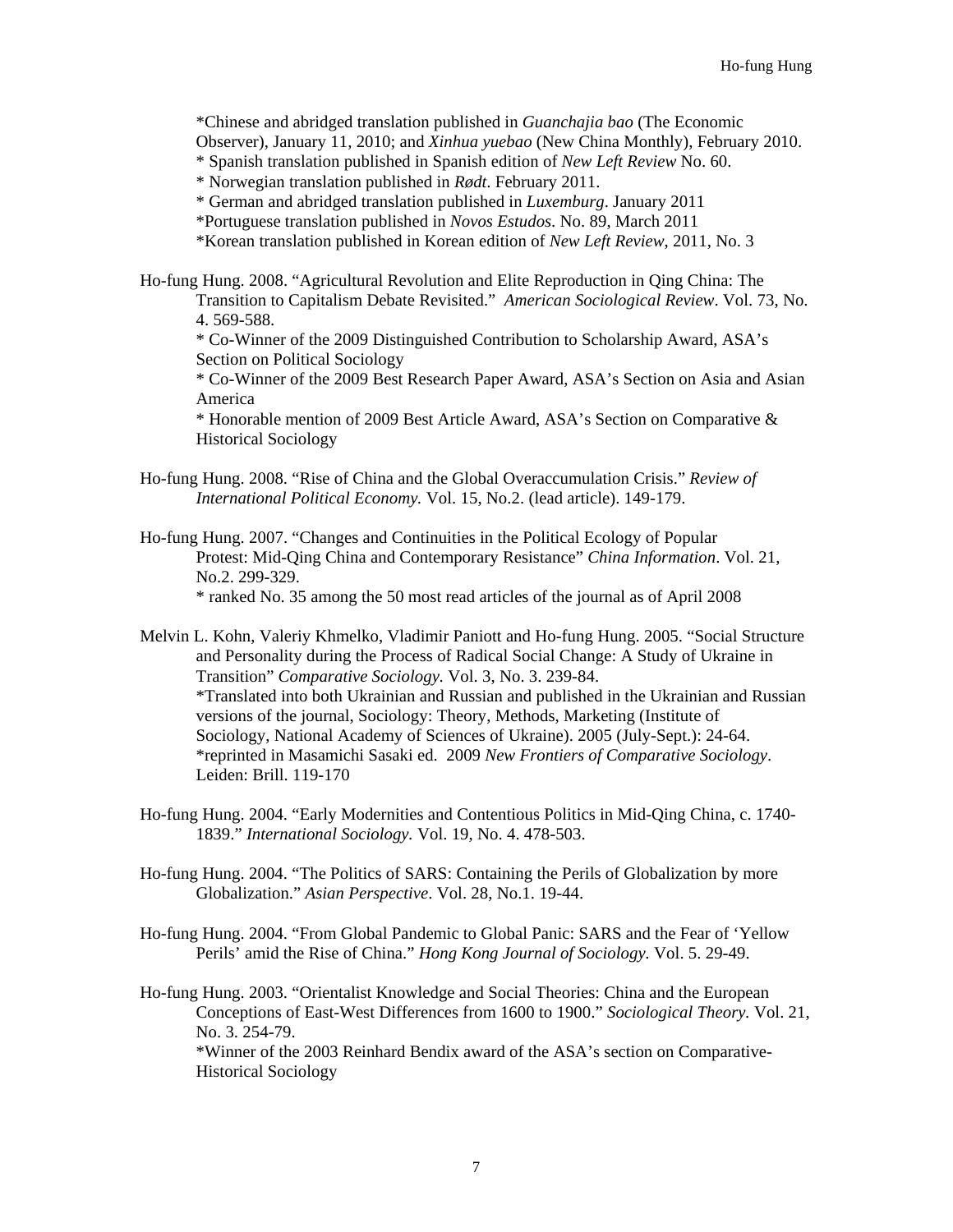\* Winner of the 2004 biannual best article award of ASA's section on the Political Economy of the World System

- Ho-fung Hung. 2001. "Imperial China and Capitalist Europe in the Eighteenth-Century Global Economy." *Review (Fernand Braudel Center)* Vol. 24, No. 4. 473-513.
- Ho-fung Hung. 1998. "Thousand-Year Oppression and Thousand-Year Resistance: The Tanka Fisherfolk in Tai O Before and After Colonialism." *Chinese Sociology and Anthropology.* Vol. 30, No. 3. 75-99.
- Ho-fung Hung. 1998. "Rethinking the Hong Kong Cultural Identity: The Case of Rural Ethnicities." Hong Kong: Hong Kong Institute of Asia-Pacific Studies Occasional Paper Series No. 81, Chinese University of Hong Kong.
- Stephen W. K. Chiu and Ho-fung Hung 1997. "The Colonial State and Rural Protest in Hong Kong." Hong Kong: Hong Kong Institute of Asia-Pacific Studies Occasional Paper Series No. 59, Chinese University of Hong Kong.

## **PUBLICATIONS: BOOK CHAPTERS AND OTHERS**

- Ho-fung Hung. 2021. "China in the Rise and Fall of the "New World Order" in Lowell Dittmer. ed *Disorder Under Heaven: Rivalries Embroiling the Asian Century*. Hong Kong: Hong Kong University Press. 93-117.
- Ho-fung Hung. 2021. "Rereading Lenin's Imperialism at the Time of US–China Rivalry" *Spectre*  Fall 2021.
- Ho-fung Hung. 2021. "Growth Towns: The Evergrande crisis, "common prosperity," and the transformation of the Chinese growth model" Phenomenal World. November 12, 2021 (reprinted in Jacobin, translated into Spanish and French)
- Ho-fung Hung. 2021. "Repressing Labor, Empowering China" Phenomenal World. July 2, 2021
- Ho-fung Hung. 2020. "China and the Global South." Thomas Fingar and Jean Oi. eds. *Fateful Decisions: Choices That Will Shape China's Future* Palo Alto: Stanford University Press. 247-271
- Ho-fung Hung 2020. "After RCEP's Launch, the US Urgently Needs to Rejoin the TPP" *The Diplomat.* November 18, 2020.
- Ho-fung Hung. 2020. "Disintegrating US-China Economic Symbiosis and the New Inter-Imperial Rivalry" *Theory, Research, Politics* [https://marxistsociology.org/2020/07/disintegrating](https://marxistsociology.org/2020/07/disintegrating-us-china-economic-symbiosis-and-the-new-inter-imperial-rivalry/)[us-china-economic-symbiosis-and-the-new-inter-imperial-rivalry/](https://marxistsociology.org/2020/07/disintegrating-us-china-economic-symbiosis-and-the-new-inter-imperial-rivalry/) (reprinted in Jacobin, translated into simplified Chinese, Spanish, Portuguese, French, and Turkish)
- Ho-fung Hung 2020. "As U.S. Injustices Rage, China's Condemnation Reeks of Cynicism" *Foreign Policy*. June 5, 2020.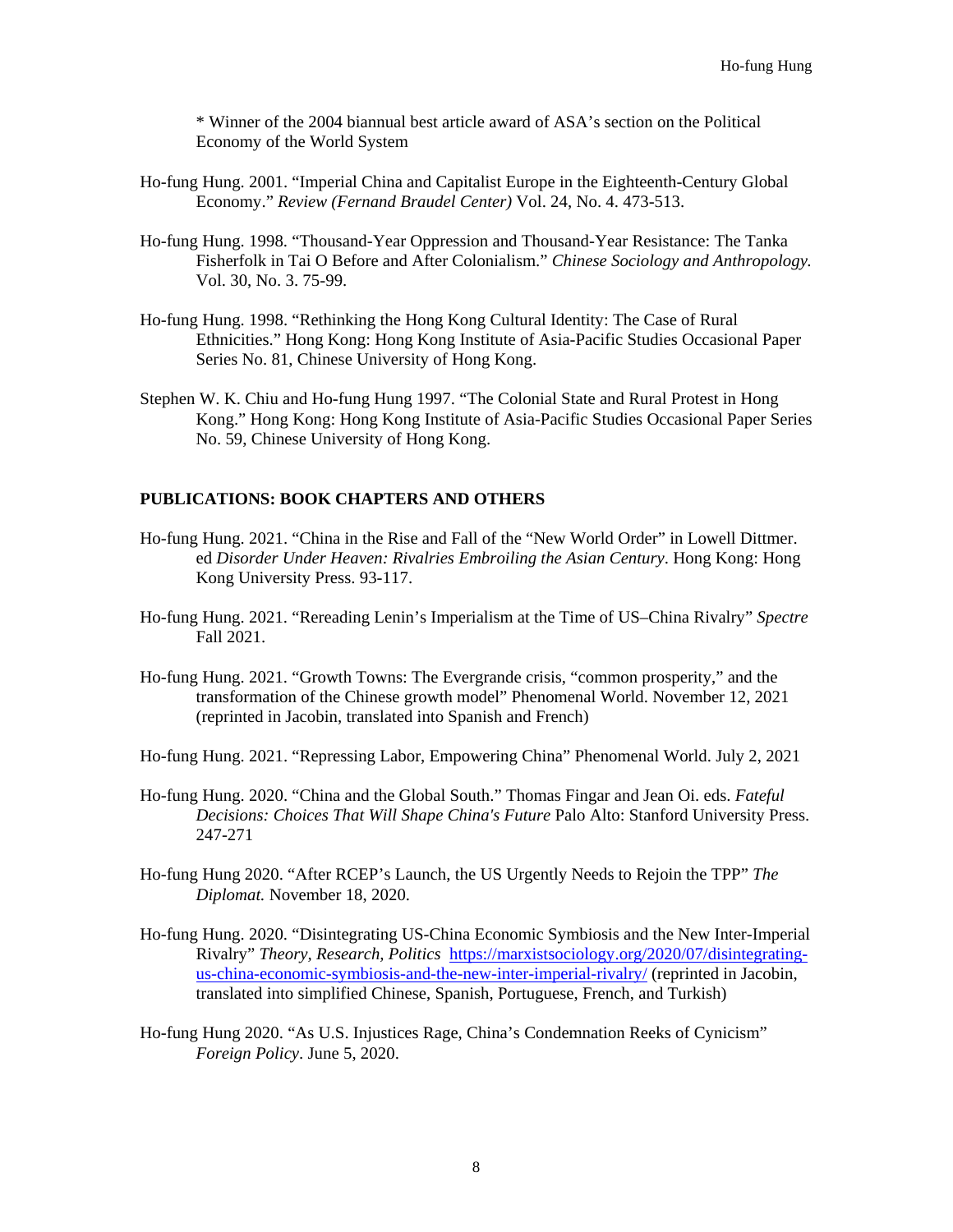- Alvin Camba and Ho-fung Hung. 2018 "China, Africa, and Global Economic Transformation." In JC Alden and Daniel Large. ed. *New Directions in the Study of Africa and China*. New York: Routledge. 298-311.
- Ho-fung Hung. 2018. "Hong Kong Identity." Wu Weiping and Mark Frazier*. Sage Handbook of Contemporary China*. Thousand Oaks: Sage. 676-95
- Ho-fung Hung 2018. "China's State Capitalism in Hong Kong." In Tai-lok Lui, Stephen WK Chiu and Ray Yep. ed. *Routledge Handbook of Contemporary Hong Kong*. New York: Routledge. 430-48.
- Ho-fung Hung 2018. "Sanction Hong Kong, For Its Own Sake." *Journal of Political Risk.* Vol. 7, No. 10.
- Ho-fung Hung 2018. "Xi Jinping's Absolutist Turn." *Catalyst*. Vol 2, No.1 Translated into Czech and published in *A2 / Advojka: kulturni tydenik*. No 21/2018.
- Ho-fung Hung. 2018. "We Need a New Approach to China Even if We don't Care About Human Rights and Free Trade" *Journal of Political Risk.* Vol. 6, No. 2
- Ho-fung Hung and Mark Selden. 2017. "China's Post-Socialist Transformation and Global Resurgence: Political Economy and Geopolitics." Juliane Furst, Silvio Pons, and Mark Selden ed. *The Cambridge History of Communism III: Globalization, Collapse, and Survival*. New York: Cambridge University Press. 502-28
- Ho-fung Hung. 2017. "World Capitalism, World Hegemony, and World Empires." Claudio Benzecry, Monika Krause, and Isaac Ariail Reed ed. *Social Theory Now*. Chicago: University of Chicago Press. 105-29.
- Ho-fung Hung. 2017. "The Global, the Historical, and the Social in the Making of Capitalism." Julian Go and George Lawson. ed. *Global Historical Sociology*. New York: Cambridge University Press. 163-81
- Ho-fung Hung. 2017 "Can We Have Globalization without the US?" *Trajectory.* American Sociological Association Comparative and Historical Sociology Section newsletter. Winter. 2017. [http://policytrajectories.asa-comparative-historical.org/2017/02/gaidar](http://policytrajectories.asa-comparative-historical.org/2017/02/gaidar-forum-2017-can-we-have-globalization-without-the-us/)[forum-2017-can-we-have-globalization-without-the-us/](http://policytrajectories.asa-comparative-historical.org/2017/02/gaidar-forum-2017-can-we-have-globalization-without-the-us/)
- Ho-fung Hung. 2017. "The Practical Effects of Comparative-Historical Sociology." *Items: Insights from the Social Sciences*. Social Sciences Research Council. June 27, 2017. <http://items.ssrc.org/the-practical-effects-of-comparative-historical-sociology/>
- Ho-fung Hung. 2016. "How China's SOEs Impede US-China Economic Integration" China Policy Institute blog, University of Nottingham, UK. [https://cpianalysis.org/2016/11/21/how-chinas-soes-impede-us-china-economic](https://cpianalysis.org/2016/11/21/how-chinas-soes-impede-us-china-economic-integration/)[integration/](https://cpianalysis.org/2016/11/21/how-chinas-soes-impede-us-china-economic-integration/)
- Ho-fung Hung. 2016. "Global Crisis and the Rise of China." Gregory Hook ed. *Sociology of Development Handbook*. Berkeley and L.A.: University of California Press. 485-504.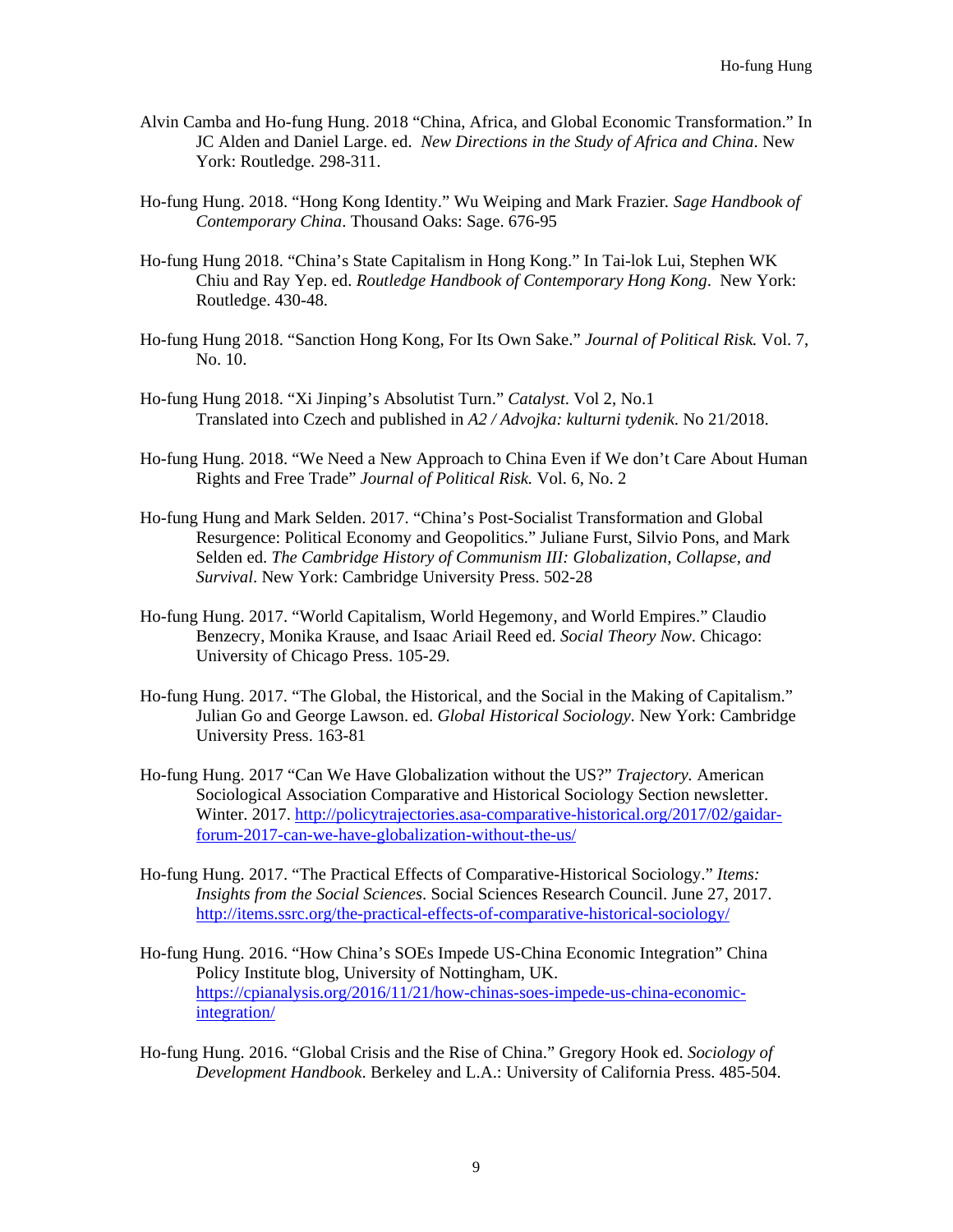- Ho-fung Hung 2016. "Chinas Glanz und Grenzen" *Blätter für Deutsche und Internationale Politik*. 7/16. 49-60. (In German)
- Ho-fung Hung. 2015. "RMB Inclusion into SDR: Hyperbole and Reality." Columbia University Press book blog. December 1, 2015.<http://www.cupblog.org/?p=18003>
- Ho-fung Hung. 2015. "Political Uncertainties in Post-Miracle China." China Policy Institute blog, University of Nottingham, UK. [https://blogs.nottingham.ac.uk/chinapolicyinstitute/2015/04/02/political-uncertainties-in](https://blogs.nottingham.ac.uk/chinapolicyinstitute/2015/04/02/political-uncertainties-in-post-miracle-china/)[post-miracle-china/](https://blogs.nottingham.ac.uk/chinapolicyinstitute/2015/04/02/political-uncertainties-in-post-miracle-china/)

Ho-fung Hung. 2015. "China Steps Back." *New York Times* op-ed. April 6, 2015.

- Ho-fung Hung. ed. 2014 "Symposium on Vivek Chibber's *Postcolonial Theory and the Specter of Capital* " *Journal of World-system Research*. Vol. 20, No. 2
- Ho-fung Hung and Zhan Shaohua 2013. "City and Industrialization, East and West" Peter Clark et al. eds. *Oxford Handbook on Cities in World History*. Oxford: Oxford University Press. 645-663.
- Ho-fung Hung 2013. "Peasant Rebellion in China" David A. Snow, Donatella Della Porta, Bert Klandermans, and Doug McAdam eds. *The Blackwell Encyclopedia of Social and Political Movements*. Oxford: Blackwell.
- Ho-fung Hung. 2012. "China in the Global Crisis: Death Knell in the Global Developmental Model?" Amiya Bagchi and Anthony D'Costa ed. *Transformation and Development: The Political Economy of Transition in India and China*. New Delhi and Oxford: Oxford University Press. 131-151.
- Ho-fung Hung. 2012. "Judging Obama" (Introduction to the symposium on judging Obama) *Contexts*. Summer 2012.
- Ho-fung Hung 2011. "Sinomania: Global Crisis, China's Crisis?" *Socialist Register 2012*. New York: Monthly Review Press. 217-234.
- Ho-fung Hung 2007. **"**The Rise of China: Harbinger of a New Global Order, or In the Footsteps of Pre-Crisis Japan and the Asian Tigers?**"** *Japan Focus*. February 9, 2007.
- Ho-fung Hung. 2005. "Contentious Peasants, Paternalist State, and Arrested Capitalism in China's Long Eighteenth Century." in Christopher Chase-Dunn and Eugene N. Anderson eds. *The Historical Evolution of World-Systems.* New York, NY: Palgrave. 155-73.
- Ho-fung Hung. 2004. "Orientalism and Area Studies: The Case of Sinology." in Richard Lee and Immanuel Wallerstein eds. *Overcoming the Two Cultures.* Boulder, CO: Paradigms. 87- 103.

\*Turkish translation published in 2007 by Metis (Istanbul)

Giovanni Arrighi, P. K. Hui, Ho-fung Hung and Mark Selden 2003. "Historical Capitalism, East and West." in Giovanni Arrighi, Takeshi Hamashita and Mark Selden eds. *The*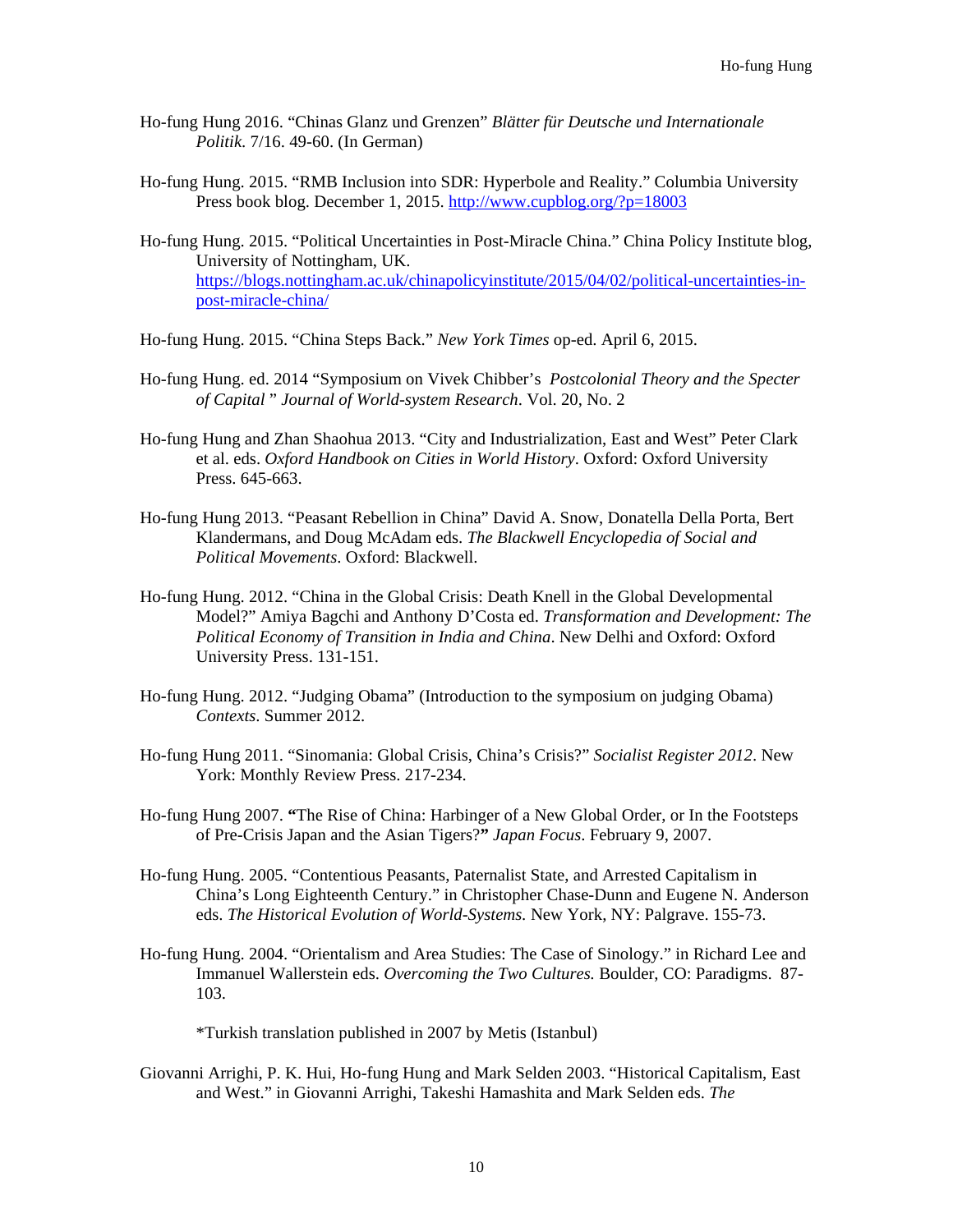*Resurgence of East Asia: 50, 150 and 500 Years Perspectives.* London and New York: Routledge. 259-333. \*Chinese translation published in 2006 by Sheke wenxian chubanshe (Beijing)

- Ho-fung Hung. 2001. "Identity Contested: Rural Ethnicities in the Making of Urban Hong Kong." In Lee Pui-tak ed. *Hong Kong Reintegrating with China: Political, Economic and Cultural Dimensions*. Hong Kong: Hong Kong University Press. 181-202.
- Stephen W. K. Chiu and Ho-fung Hung. 1999. "State Building and Rural Stability." In Tak-Wing Ngo ed. *Hong Kong: State and Society under Colonial Rule.* London and NY: Routledge. 74-100.
- Stephen W. K. Chiu, Ho-fung Hung and O. K. Lai 1999. "Environmental Movements in Hong Kong." In Alvin Y. So and Yok-shiu F. Lee eds. *Asian Environmental Movement in Comparative Perspective.* Armonk, NY: M. E. Sharpe. pp. 55-89. (winner of the Harold and Margaret Sprout Award of the International Studies Association for the best book on international environmental affairs)

## **WORKS IN PROGRESS**

- "The Virus, the Dollar, and the Global Order: The Covid-19 Crisis in Comparative Perspectives" special issue on "A Crisis Like no Other? Covid-19, Surveillance and Global Capitalism"
- "The Early Modern Origins of China's State Capitalism: Weber's *General Economic History* Revisited" Special issue on "The Change and Persistence of Economic Institutions. Mechanisms of Path Dependency, Path-Breaking Dynamics, and ZigZag Processes"

"Origins and Trajectories of Capitalism" *Oxford Handbook of Comparative Historical Sociology*

*Money and Global Capitalism: The 16th-21st Century*

*China Fantasy, China Fear: Orientalism and Capitalism,* 1250-2020

## **PUBLICATIONS: IN CHINESE**

- Ho-fung 2014. *Shaonian xianggang: tianchao diguo xia bentu zhuti de chengzhang* (Young Hong Kong: the rise of local subjectivity under the heavenly-dynastic empire) Hong Kong: Roundtable Synergy Books.
- Ho-fung Hung. 2012. *Fukua zhonghua: daguo xiongqi yu xianggang zhuti de qianshi jinsheng* (Extravagant China: rise of China and Hong Kong identity in historical perspectives) Hong Kong: Roundtable Synergy Books.
- Ho-fung Hung 2009. "Obama's Global New Deal: Dawn or Twilight?" *Lingdaozhe* (Beijing: Caijing Wenzhai). February 2009, No. 26.
- Ho-fung Hung 2007. "Will the twenty-first century continue to be an American Century?" *Dushu* (Beijing: sanlian shudian). 2007. no. 4. 98-105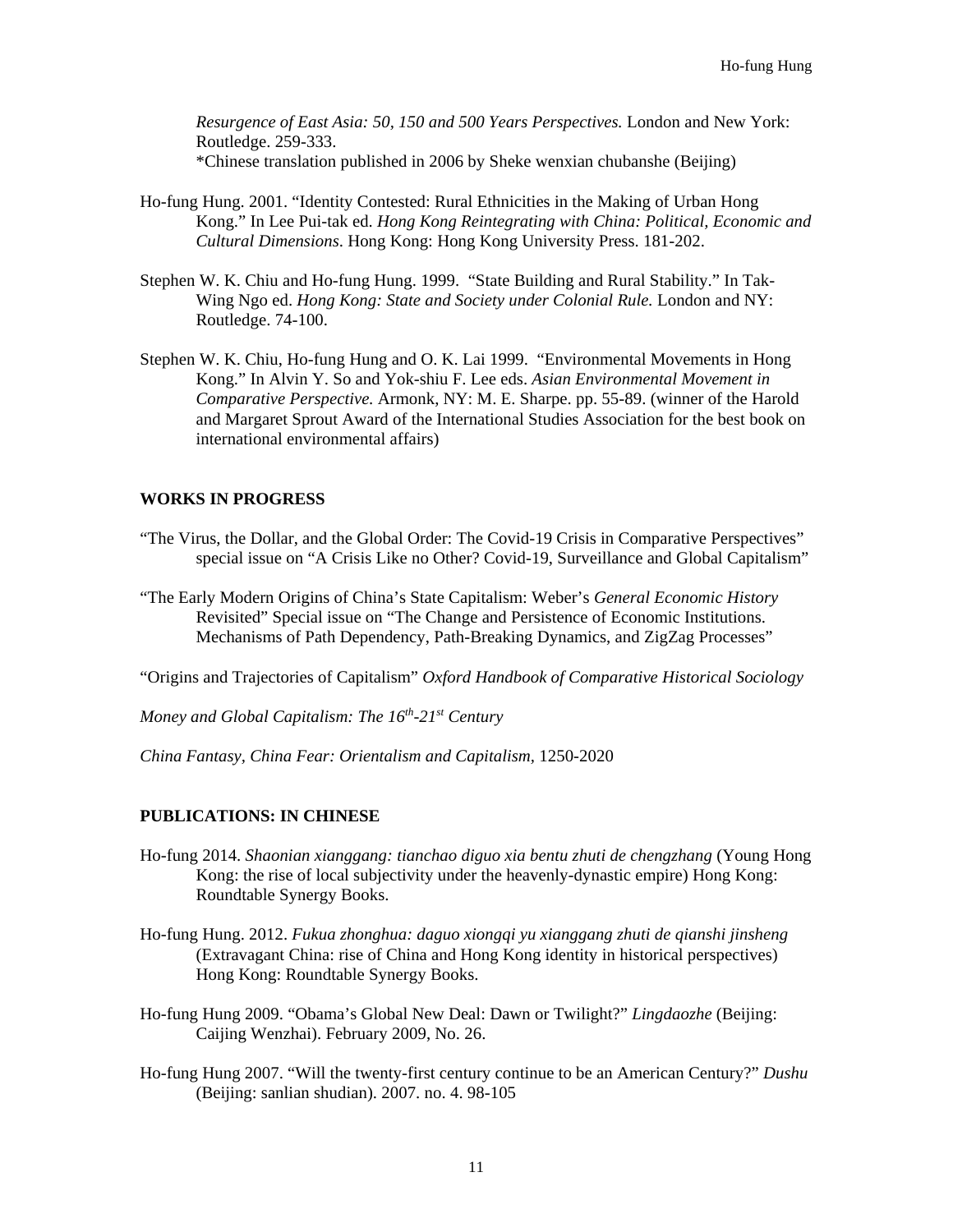- Ho-fung Hung 2005. "The New Orleans disaster and its aftermath." *Dushu*. (Beijing: sanlian shudian). 2005. no. 12. 97-104.
- Ho-fung Hung 2004. "SARS, 'Yellow Perils,' and Global Governance." *Dushu* (Beijing: sanlian shudian). 2004, no. 10. 136-43.
- Ho-fung Hung 2004. "State, Class and Contentious Politics in Late Imperial China: A Preliminary Quantitative Analysis." Lau Siu-kai, Wan Po-san, Lee Ming Kwan, and Wong, Siu-lun eds. *Social Stratification in Hong Kong, Taiwan and Mainland China*. Hong Kong: Institute for Asia-Pacific Studies, Chinese University of Hong Kong. 341- 70.
- Ho-fung Hung 2003. "Fashionable or Obsolete? A Sociological Analysis of Neo-liberal Ideology." *Dushu* (Beijing: sanlian shudian). 2003, no. 5. 13-20. Reprinted in Wang Hui and Huang Ping ed. 2007 *Dushu shinian wenxuan 2: chonggou womende shijie tujing*  (Selected works in Dushu in the last ten years: reconstructing our conception of the world) Beijing: Sanlian shudian.
- Ho-fung Hung 2002. "From Early Modernities to Multiple Modernities and Confucian Modernities." *Dushu* (Beijing: sanlian shudian). 2002, no. 4. 96-102.
- Ho-fung Hung 2000. "Where are we Heading after the Long Twentieth Century?" *Dushu* (Beijing: sanlian shudian). 2000. 17-21.
- Ho-fung Hung 1998. "Discoursing the 1967 Riot: Hong Kong Nativism, Chinese Nationalism and Left-wing Thoughts." in Law Wing-sang ed. *Whose City? Civic Culture and Postwar Discourse in Hong Kong.* Hong Kong: Oxford University Press. 89-112.
- Ho-fung Hung 1997. "A Preliminary Analysis of Northbound Colonialism: From the Fictions of Leung Fung Yee to Hong Kong In-Betweenness." in Stephen C. K. Chan ed. *Cultural Imaginary and Ideology*. Hong Kong: Oxford University Press. 53-88.

## **COMISSIONED PUBLICATIONS**

- Ho-fung Hung. 2008. Entry on "The Early Qing Dynasty" in *Encyclopedia on The World and Its Peoples: Eastern and Southern Asia*. Terrytown, NY: Marshall Cavendish Corporation
- Ho-fung Hung. 2006. *The Rise of China*. Hong Kong: Step Forward Multimedia and Department of Sociology, Chinese University of Hong Kong (General Education Book Series) In Chinese

## **BOOK REVIEWS**

2021. Editor of Book Review Symposium for Richard Lachmann *First Class Passenger on a Sinking Ship: Elite Politics and the Decline of Great Powers.* (with contributions by Elisabeth Clemens, John A Hall, and Mark Mizruchi.) *International Journal of Comparative Sociology.* Vol 61, No. 5.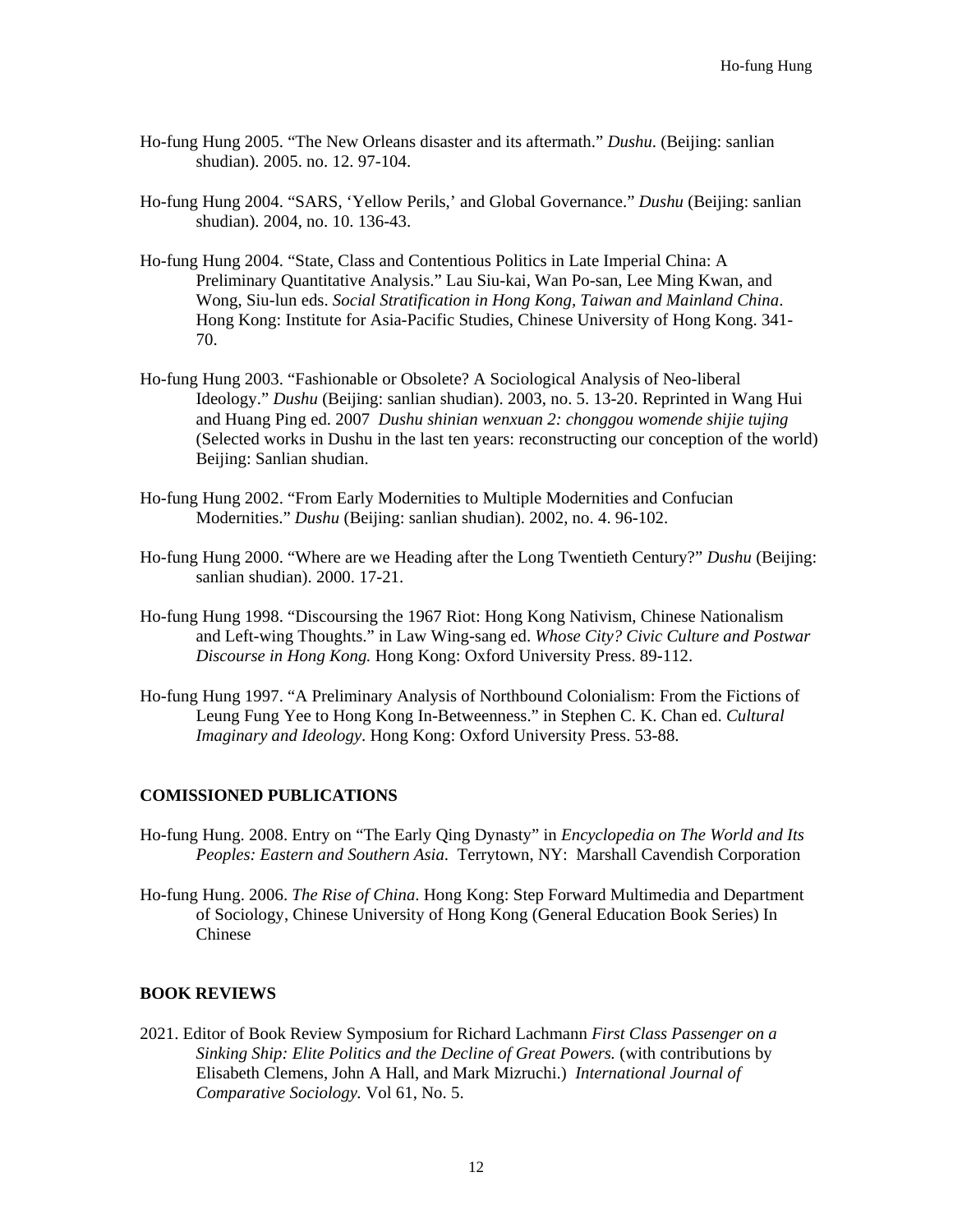- 2020. Review of Ching-Kwan Lee and Ming Sing. *Take Back Our Future: An Eventful Sociology of the Hong Kong Umbrella Movement*. Ithaca, New York: Cornell University Press. In *Mobilization*. Vol 25, No. 1
- 2019. Review of Tamara Kay and R. L. Evans. *Trade Battles: Activism and the Politicization of International Trade Policy.* Oxford University Press. In *Contemporary Sociology* Vol. 49, No. 1. 59-60
- 2019. Review *of Edmund Cheng and Samson Yuen ed. Age of Social Movement: Trajectories of Hong Kong Contentious Politics*. In *China Review*. Volume 19, Number 1, February 2019
- 2017. "Inequality under Globalization" Review of Branko Milanovic, Global Inequality: A New Approach for the Age of Globalization (Harvard University Press, 2016) *European Journal of Sociology*. Vol. 58, No. 3. 604-608
- 2014. "Canadianization?" (Review of Leo Panitch & Sam Gindin, *The Making of Global Capitalism*.) *New Left Review*. No. 88. July/August 2014.
- 2013. "China's Rise Stalled?" (Review of Michael Pettis *The Great Rebalancing*) *New Left Review.* No. 81. May/June 2013.
- 2012. Sebastian Heilmann and Elizabeth Perry 2011. *Mao's Invisible Hand: The Political Foundations of Adaptive Governance in China*. Cambridge, MA: Harvard University Asia Center. In *The Journal of Asian Studies*. Vol. 71, No. 1
- 2011. "Beijing and the Banks: Paper-Tiger Finance." (Review of Carl Walter and Fraser Howie. *Red Capitalism in China*) *New Left Review*. No. 66 Nov/Dec 2011.
- 2011. Reberto Patricio Korzeniewicz and Timothy Patrick Moran. *Unveiling Inequality: A World-Historical Perspective*. New York: Russell Sage Foundation. In *Journal of World-system Research,* Vol. 17, No. 2.
- 2011. Christine Loh. *Underground Front: The Chinese Communist Party in Hong Kong.* Hong Kong: University of Hong Kong Press. In *China Information.* Vol. 25, No. 1
- 2010. Dorothy Solinger*. States' Gains, Labor's Losses: China, France, and Mexico Choose Global Liaisons, 1980-2000*. Ithaca: Cornell University Press. In *China Quarterly*.
- 2008. Melvyn Goldstein. *A History of Modern Tibet, Vol 2: The Calm before the Storm, 1951- 1955*. Berkeley: University of California Press. *Journal of Asian Studies*. Vol. 67, No. 2
- 2007. Christopher Chase-Dunn and Salvatore Babones. eds. *Global Social Change: Historical and Comparative Perspectives*. Baltimore: Johns Hopkins University Press. In *Contemporary Sociology*. Vol. 36, No. 5
- 2006. Faruk Tabak ed. *Allies as Rivals: The US, Europe, and Japan in a Changing World-System*. Boulder: Paradgim. in *Contemporary Sociology.* Vol. 35, No. 3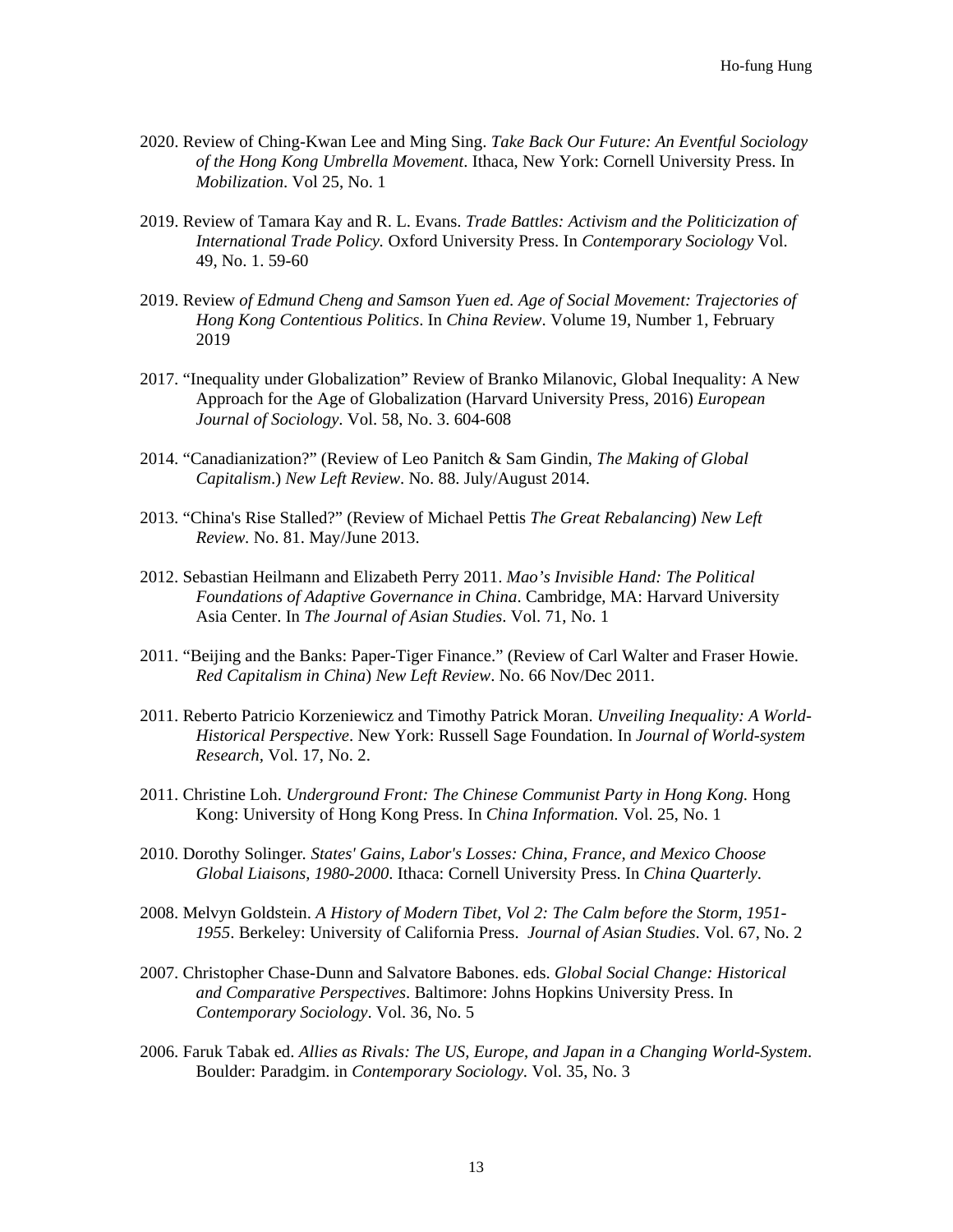- 2006. Agnes S. Ku and Ngai Pun eds. *Remaking Citizenship in Hong Kong: Community, Nation and the Global City.* NY: Routledge. *Social Transformation in Chinese Societies*. Vol. 1
- 2003. James C. Hsiung ed. *Hong Kong the Super Paradox: Life after Return to China* New York: St. Martin's Press. *China Review International*. Vol. 9, No. 1. 136-39.

#### **INVITED TALKS AND CONFERENCES**

Speaker. "Clash of Empires: From "Chimeria" to the "New Cold War""

-- Department of Sociology, UC-Irvine, Dec. 3, 2021

-- Department of Politics, News School University, November 23, 2021

- -- Spotlight on Asia, Western Connecticut State University, April 22, 2021.
- -- Hopkins Nanjing Center, December 11, 2020
- -- UC-San Diego School of Global Policy and Strategy, December 9, 2020
- -- keynote speech, Annual Meeting of Taiwanese Association for Development Studies, November 7, 2020.

-- Plenary Session, Eastern Sociological Association Annual Conference, Philadephia, February 28, 2020.

-- Verso symposium on "The China Question: Toward a Left Perspective," Brooklyn, January 25, 2020.

- Speaker. "The Dollar Cycle of International Development, 1973-2017." Theory and Research in Comparative Social Analysis seminar, Dept of Sociology, UCLA, December 2, 2021.
- Presenter. "The End of China Boom and the Consolidation of Party-State Capitalism." International Conference on "Chinese Political, Economic and Social Dynamics under CCP." Chinese Council of Advanced Policy Studies Taipei, Oct 29, 2021
- Presenter. "City on the Edge: Hong Kong under Chinese Rule." Department of Political Science, University of Toronto. Oct 12, 2021.
- Panelist. Seminar on "A New World Order? Nationalism, Populism, Crisis of Democracy and Resurgence of Authoritarianism." Joint Policy Dialogue Series, Education University of Hong Kong. July 1, 2021.
- Speaker. "Comparative and World Historical Social Sciences" Social Science Methodology Workshop. City University of Hong Kong. February 25, 2021.
- Speaker. "US-China Rivalry in Historical, Comparative, and European Contexts." Inaugural Distinguished Lecture on Global China. China in Europe Research Network, European Cooperation in Science and Technology. January 28, 2021.
- Speaker. "The Global Political Sociology of US-China Rivalry: From Marx to Weber and Back" Sociology Colloquium, University of Chicago. January 20, 2021.
- Speaker. "China Throughlines: U.S.-China Capitalist Rivalry." UC-San Diego School of Global Policy and Strategy, December 15, 2020.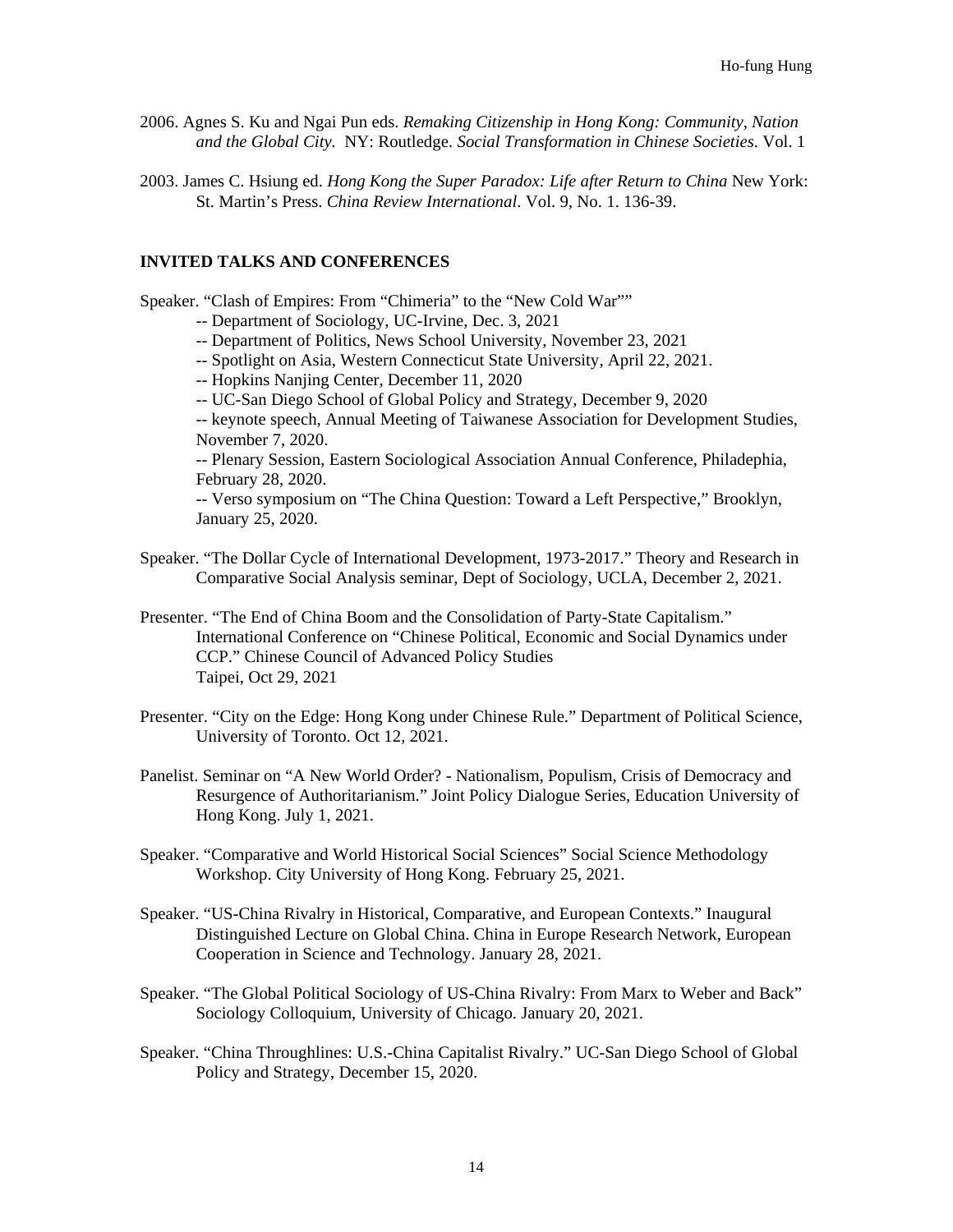- Panelist. Book Panel on Ching Kwan Lee *The Specter of Global China*. ASA Annual Meeting, August 9, 2020.
- Speaker. "Racism and Global Governance Amidst Epidemics: Comparing SARS and COVID-19" - Roundtable on "Globalization and COVID-19." University of Tennessee, Knoxville. October 15, 2020.
	- Asia-Pacific American Medical Students Association, JHU Chapter, April 28, 2020.
- Panelist. "One Pandemic, a World of Responses." SNF Agora Conversation (podcast), Johns Hopkins University. March 27, 2020.
- Speaker. "One Country, Two Cultures: Can Hong Kong Find Its Way?" China Institute, New York City, January 10, 2020
- Speaker. "The Political Economy of US-China Relation" -- Bologna Institute of Policy Research. Johns Hopkins University, Bologna, Italy. Oct 21, 2019
	- -- Department of Political Science, Padova University, Padova, Italy. Oct 24, 2019
- Panelist. Panel on "Hong Kong and US-China relations: What Are the Options?" Wilson Center Kissinger Institute, Washington DC. November 15, 2019
- Panelist. Panel on "Political Crisis in Hong Kong and Jammu & Kashmir." China-India Institute. New School University. Oct 7, 2019.
- Keynote Speaker. "China and European Enlightenment." "The Enlightenment as Global Phenomenon" summer institute, Intercultural Center, Georgetown University, August 5, 2019.
- Panelist. Panel on "Chinese Domestic Politics and Its Impacts on Taiwan-U.S.-China Relations." Meeting on "Cross-Strait Relations: Present Challenges and Future Developments." Heritage Foundation, July 2, 2019.
- Speaker. "USD Supply as Context of World Development, 1973-2018." Institute of Sociology, Academia Sinica, Taiwan, May 29, 2019.
- Speaker. "China and the Rise and Fall of the 'New World Order'" Conference on "New Asian Disorder: Diagnosis and Prognosis." UC-Berkeley, March 15, 2019.
- Speaker. "Rise and Fall of the Globalism-Democracy Project: Toward New Inter-Imperial Rivalry." At the Conference on "100 years of the Democratic Republic and World Citizens" Kim Dae-Jung Presidential Library and Museum, Seoul, Korea. February 25-6, 2019.
- Speaker. "Political Economy of Hong Kong-China Relation During the Trade War." Society for Hong Kong Studies, University of Hong Kong, January 4, 2019.
- Speaker. "Can China Lead Trade Globalization Alone after the End of Chimerica?" 8th Annual NYU Conference on Chinese Capital Markets, December 7, 2018, New York.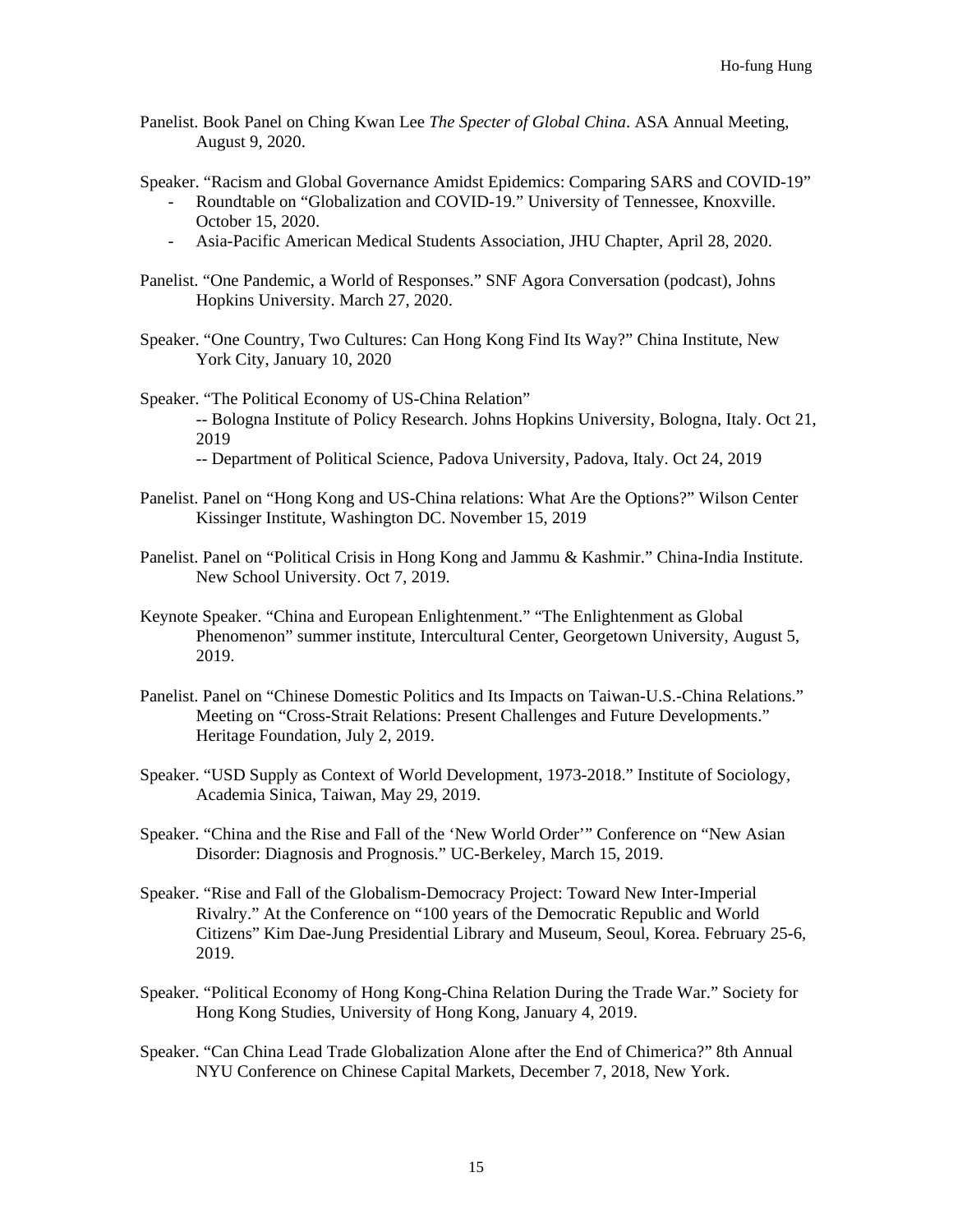Keynote Speaker. "Trumpism and the Future of Globalization." Hong Kong Sociological Association Annual Meeting, Dec 1, 2018

Speaker. "China Boom"

-- Weatherhead East Asian Institute, Columbia University, Sept 28, 2017

-- Vienna Institute for International Dialogue and Cooperation, April 25, 2017, Vienna, Austria

-- Conference on Political Economy of China, Institute of Economics, Federal University of Rio de Janeiro, Rio, Brazil, March 9-10, 2017,

-- Author meets critics section, Social Science History Association Annual Meeting, November 17-20, Chicago, 2016

-- Lieberthal-Rogel Center for Chinese Studies Lecture Series, University of Michigan-Ann Arbor, September 20, 2016

-- Berkeley Sociology Forum, UC-Berkeley, April 13, 2016

-- Political Economy Seminar, UC-Riverside, March 4, 2016

-- Asia/Pacific Studies Institute book seminar, Duke University, February 29, 2016.

-- Colloquium on the Economies and Societies of India and China. India China Institute,

New School University, New York, February 20, 2015.

-- Modern China Seminar, Columbia University, April 9, 2014

-- UCLA Center for Social Theory and Comparative History, February 24, 2014

Speaker. "Economic Origins and Geopolitical Limits of China's Belt and Road Initiative"

-- Social Science Colloquium on Global China. Simon Fraser University, September 25, 2019.

-- School of International Service, American University, Washington DC., April 2, 2019. -- Department of Asian and International Studies speaker series, City University of Hong Kong, Nov 29, 2018

-- China Roundtable, SOAS China Institute, London, Nov 22, 2018

-- China Studies Luncheon. Nitze School of Advanced International Studies, Johns Hopkins University. Sept 24, 2018.

-- Center for Contemporary China Studies Colloquium, National Tsing-hua University, Taiwan, June 12, 2018.

-- Center for Chinese Studies. UCLA. May 3, 2018.

Speaker. "Chinese State Capitalism in Hong Kong."

-- Hong Kong Studies Initiative, University of British Columbia, Vancouver, Canada, Oct 26, 2019.

-- Academy of Hong Kong Studies, Hong Kong Education University, June 3, 2019

-- Young China Watcher speaker series, Hong Kong, Dec. 3, 2018

-- SOAS China Institute Seminar series, London, Nov 21, 2018

Speaker. Tenth-Anniversary Conference of China Studies Program at Stanford Center at Peking University, "China's Possible Futures." Peking University, Beijing, November 10, 2017

Speaker. Tenth-Anniversary Conference of China Studies Program at Stanford University, "China's Possible Futures." Stanford University, May 11-12, 2017.

Speaker. "The Socialist Origins of China's Ethnic Tensions." Socialisms lecture series, University of Vienna, Vienna, April 28, 2017.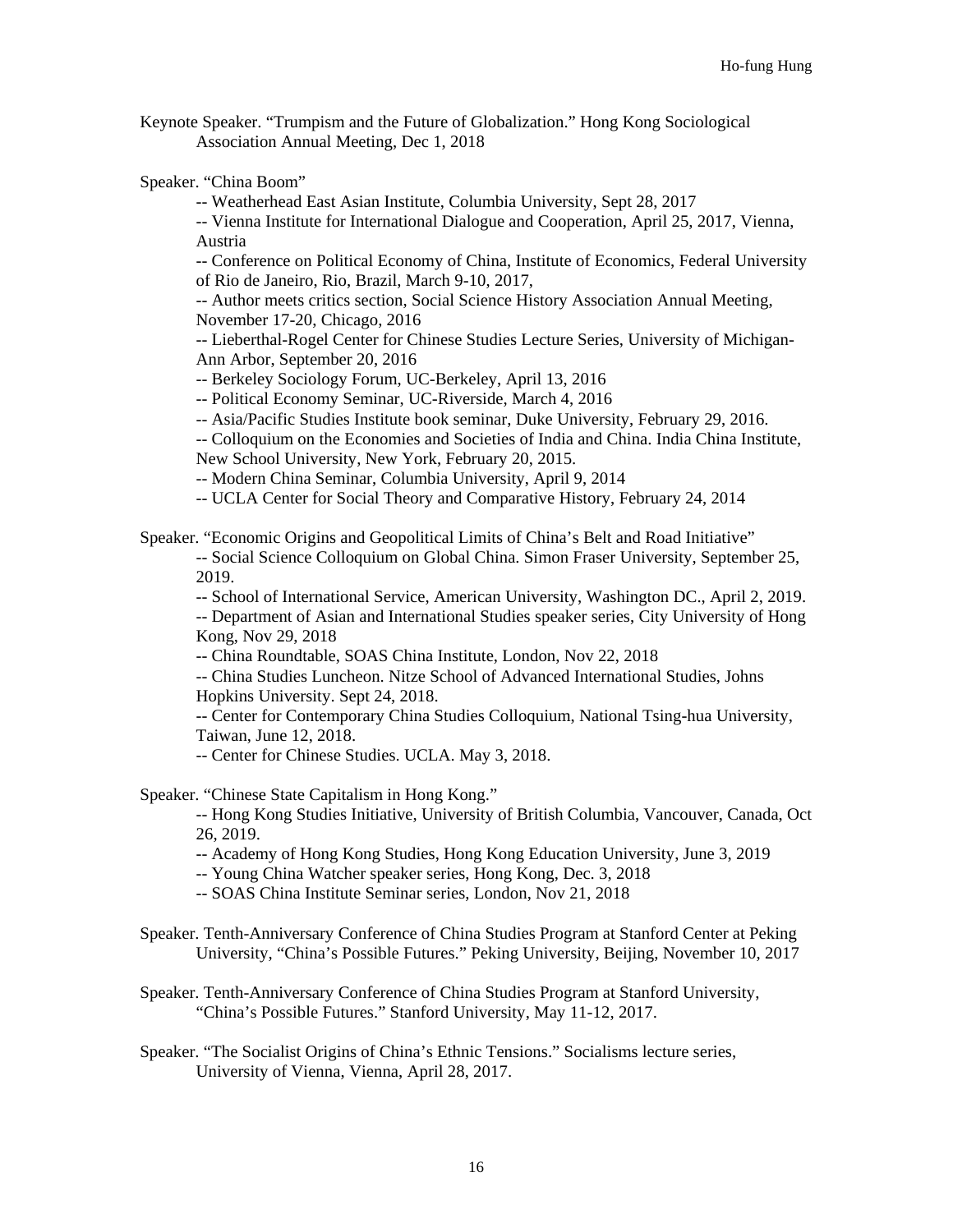- Presenter. Roundtable Discussion on "The Logics of State Power in Imperial China." Association for Asian Studies Annual Meeting, Toronto, March 16-19, 2017
- Speaker. "The Origins of Globalization Revisited: The Clinton U-Turn on US-China Free Trade, 1993-94."

-- Center for Contemporary China Studies, National Tsinghua University, Taiwan, June 5, 2019.

-- Sociology department seminar, Chinese University of Hong Kong, December 3, 2018 -- Comparative Historical Social Science Seminar, Northwestern University, Oct 19, 2018

- -- Institute of Sociology, Academia Sinica, Taiwan, July 6, 2018.
- -- Sociology colloquium, CUNY Graduate Center, March 3, 2017
- -- Sociology colloquium, University of Virginia, November 16, 2017
- Presenter. Workshop on "Contestations of the Liberal Script." Freie Universität Berlin, Germany, February 9-10, 2017 (Eight-German Universities dialog on reflecting upon and defending the liberal orders)
- Panelist. Panel on "Where is the Silk Road Leading?" Gaidar Forum 2017. Russian Presidential Academy of National Economy and Public Administration, Moscow, January 12-14, 2017.
- Panelist. Panel on "Global Transformation in the Mirror of Historical Sociology." Gaidar Forum 2017. Russian Presidential Academy of National Economy and Public Administration, Moscow, January 12-14, 2017.
- Presenter. "Political Uncertainties in Post-Miracle China." Conference on "Democratization in China." New York University, October 2, 2016.
- Participant. Academic Dialogue on "US-China Policy for the Next Administration." Institute for Communitarian Policy Studies, George Washington University, Washington D.C.. September 26, 2016.
- Discussant. SAIS Grassroots China Initiative Workshop on Modern Tibet. SAIS, Johns Hopkins University. Washington D.C., September 6, 2016.
- Discussant. Regular Session on "Comparative Historical Sociology." American Sociological Association Annual Meeting, Seattle, August 20-23, 2016.
- Speaker. "Global Asia: Re-visioning Area Studies for our Times," Inaugural Plenary for the Global Asia Initiative, Social Science Research Council and Duke University, March 24, 2016.
- Resource person. "Inter-Asia Studies Workshop." Social Science Research Council and Global Asia Initiative, Duke University, March 24-25, 2016.
- Presenter. "Tribute-Trade System and Maritime Capitalism in Early Modern East Asia." IROWS-ISA workshop: systemic boundaries. UC-Riverside, March 5, 2016.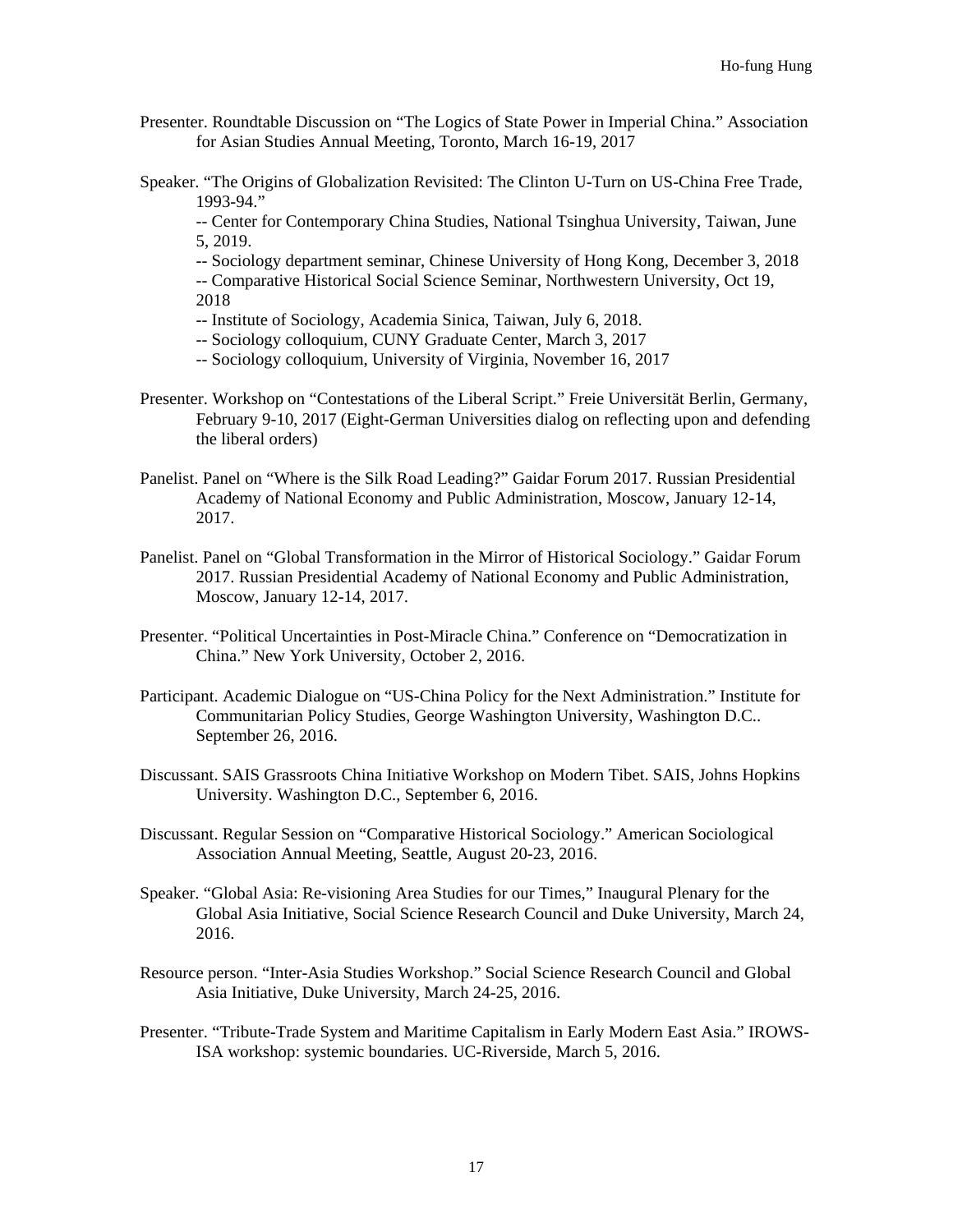- Speaker. "The Many Visible Hands in the Making of US-China Trade Liberalization." Watson Institute, Brown University, February 18, 2016.
- Panelist. "Domestic Political Economy and China's "Going Out" Strategy," Center for International Governance Innovation and SAIS, Johns Hopkins University, Washington D.C., February 17, 2016.
- Panelist. "Uneasy Triangle: The US, China, and Russia and the New Global Order." Kenan Institute, Wilson Center and Center for Global Interest, Washington, D. C., Oct. 23, 2015.
- Co-speaker. "The National Ideas in China and Russia." Kenan Institute and Kissinger Institute, Wilson Center, Washington, D. C., July 23, 2015.
- Panelist. "US-China Forum on China's Reform: Opportunities and Challenges." Carter Center, Atlanta, Georgia. May 5-6, 2015.
- Presenter. "Cold War, China, and the Global Dollar Standard"
	- BRICS and Global New Order, IBASE, Rio, November 17-18, 2014.
	- -Department of Sociology, National University of Singapore, June 19, 2014
	- Gaidar Forum "Russia and the World," Russian Presidential Academy of National
	- Economy and Public Administration, Moscow, January 15-18, 2014.
	- Workshop on History, Culture, and Society, Harvard University, Oct 18, 2013
	- Sociology Colloquium series, UC-Berkeley, Oct 14, 2013
	- Sociology Colloquium, SUNY-Binghamton, Sept 27, 2013
	- French Center for Research on Contemporary China, Hong Kong, July 19, 2013.
	- Asian Pacific Politics Colloquium, Northwestern University, March 13, 2013.

- Department of Public and Social Administration, City University of Hong Kong, February 26, 2013.

- Comparative Research Workshop, Yale University, September 25, 2012.
- Keynote presentation at the conference on "O Brasil E A China Na Atual Conjuntura Da Economia-Mundo Capitalista", UNESP, Marilia-SP, Brasil, August 27-29, 2012

- International Relation Department and Socio-Economic Center, Universidade Federal de Santa Catarina, Brasil, August 31, 2012

- Watson Institute, Brown University, "Year of China" seminar series, April 2, 2012.

- Center for Contemporary China Studies Colloquium, National Tsing-hua University, Hsin-chu, Taiwan, Dec 12, 2011.

- Conference on "China Rising: Toward a Global-Asia Era," University of Bristol, December 5-6, 2011

- Sociology Department Colloquium, University of Maryland at College Park. November 29, 2011

- Conference on "Global Asias," Penn State University, November 4-5, 2011

- Panel on "China and Globalization." American Sociological Association Annual Meeting August 20-23, 2011

- Conference on the State of the Chinese Economy, US-China Institute, University of Southern California, LA, February 25-26, 2011

- Global Studies Colloquium, University of California- Riverside, February 24, 2011.

- Conference on Global Crisis, Chicago Center for Contemporary Theory, University of Chicago, Dec 3-5, 2010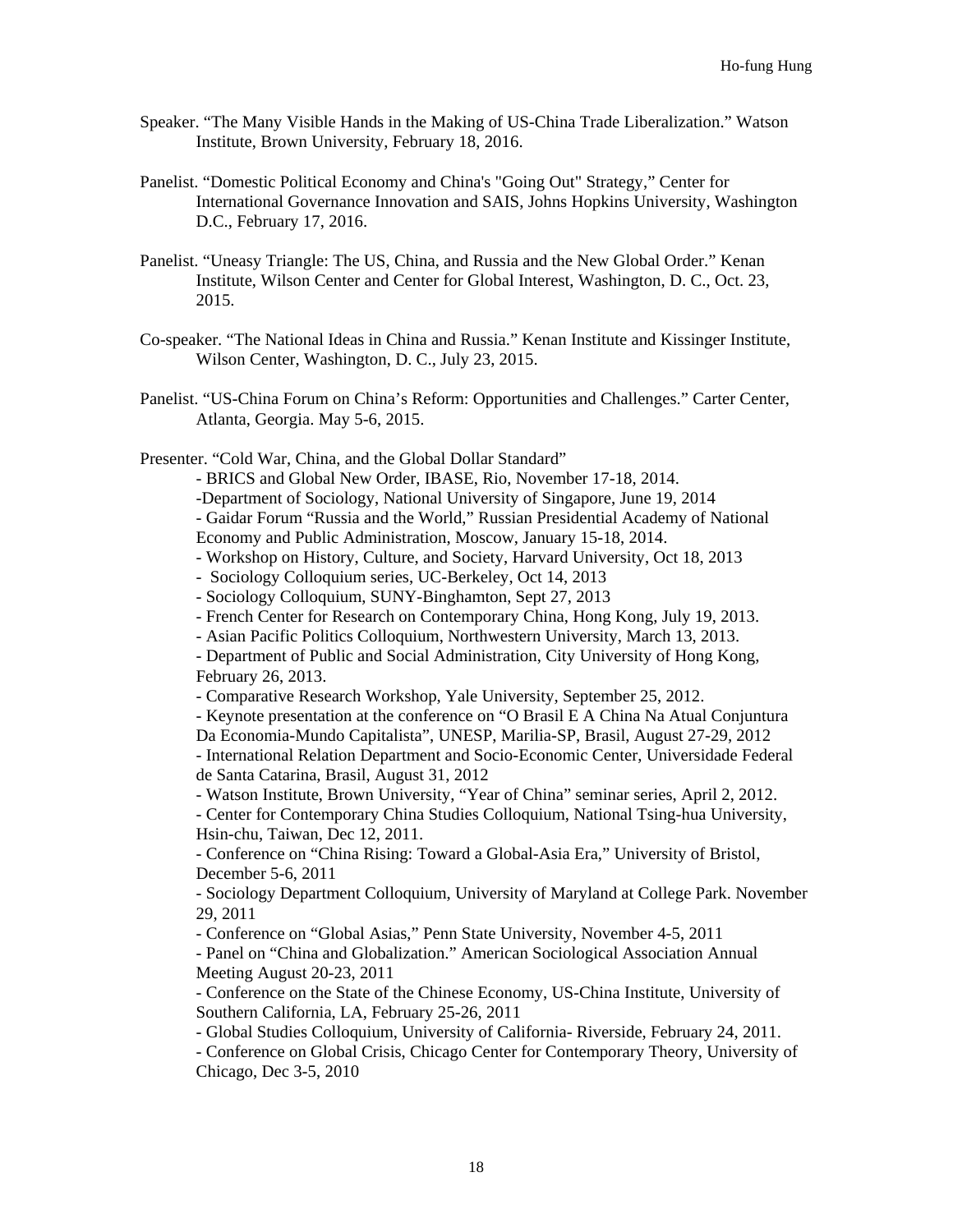- Panel on "Democracy and Decline in United States," Social Science History Association Annual Meeting, November 17-21, 2010

Panelist. "Hong Kong: Still One Country, Two Systems?" Asia Society, New York, Oct 28, 2014.

- Organizer. Conference on "Imagined Communities and Frontier Politics in China's Long Twentieth Century." Arrighi Center for Global Studies, Johns Hopkins University, Oct 21-22, 2014
- Presenter. "The Global, the Historical, and the Social in the Making of Capitalism." Yale Workshop on Global Historical Sociology, Oct 24, 2014
- Organizer and presenter. Conference on "Immagined Communities and Frontier Politics in China's Long Twentieth Century." Johns Hopkins University, Oct 21-22, 2014.
- Organizer. Panel on "Global Inequalities: National, International, and Social Movement Perspectives." American Sociological Association Annual Meeting, San Francisco, August 16-19, 2014.
- Organizer. Panel on "Postcolonial Theory and the Specter of Capital." Social Science History Association Annual Meeting, Chicago, November 21-23, 2013.
- Director. Worship on "'After Neoliberalism?' The Future of Postneoliberal State and Society in Asia." Social Science Research Council Inter-Asia Connection Conference, Koc University, Istanbul, Oct 2-5, 2013
- Presenter. "The Hong Kong and Taiwan Questions in US-China Relations." Patuxent Defense Forum, St Mary's College of Maryland, April 23, 2013
- Presenter. "Market, Capitalism, and the State in the Global Longue Duree" at the presidential panel on "Histories of Capitalism as Global Histories." Social Science History Association Annual Meeting, Vancouver, Canada, Nov 1-4, 2012.
- Panelist. "Author Meets Critics" Panel on Patricio Korweniwicz and Timonthy Moran. *Unveiling Inequality*. American Sociological Association Annual Meeting August 17-20, 2012.
- Presenter. "China's State-Building in the Longue Duree, Eighteenth to Twentieth Century." Chicago University Beijing Center Second Political Sociology Workshop, Beijing, July 18-20, 2012
- Discussant. Panel on "Conflict and Society in China." Association for Asian Studies. March 15- 18, 2012.
- Presenter. "New Geopolitical Settings in Asia." Plenary session, the First South-South Forum on Sustainability, co-organized by UNDP, Renmin University, Beijing, and Lingnan University, Hong Kong; Lingnan University, Hong Kong, Dec 13-14, 2011.
- Presenter. "From Empire's Periphery to Nation's Residues: The Tibet and Hong Kong Questions Revisited." - Conference on "Democracy, Empires, and Geopolitics." Academia Sinica, Taiwan, Dec 10-11, 2011.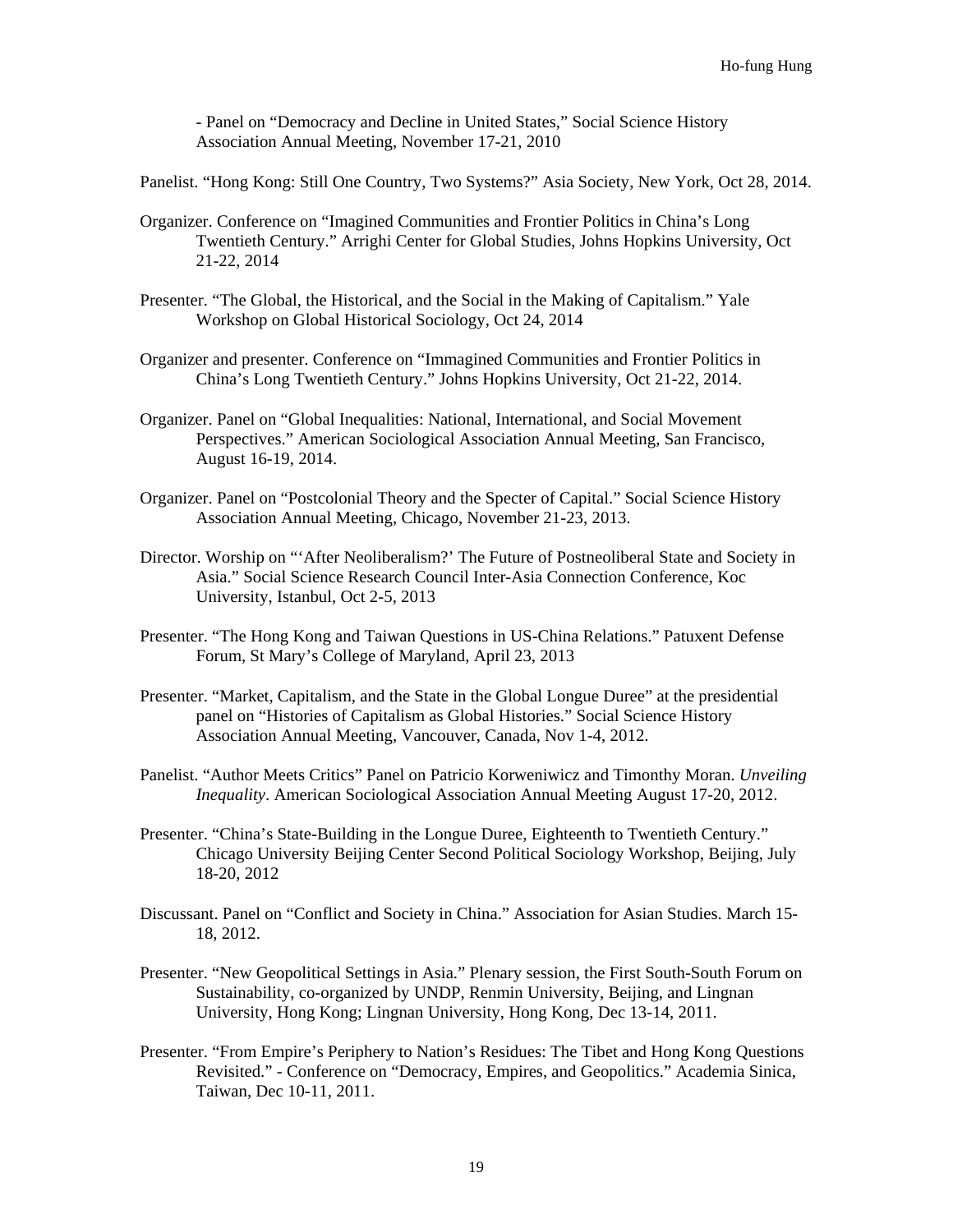- Panelist. Book Panel on Dan Slater. *Ordering Power: Contentious Politics and Authoritarian Leviathans in Southeast Asia*. Social Science History Association Annual Meeting. Boston, November 17-20, 2011.
- Presider and Organizer. Panel on "Obama's Agenda in Historical Perspectives." *Social Science History Association* Annual Meeting, Boston, Nov 17-20.
- Presenter. "China and the Transformation of Global Capitalism." Special book panel, Conference on "China goes global." Harvard Kennedy School of Government, Oct 3-4, 2011
- Presenter. Concluding expert panel on "Future of China and Chinese Companies." Conference on "China goes global." Harvard Kennedy School of Government, Oct 3-4, 2011
- Presenter. "Tilly Beyond Europe: Protest with Chinese Characteristics Past and Present."
	- Institute of East Asian Studies, UC-Berkeley, September 28, 2011
	- Workshop on East Asia, University of Chicago, November 16, 2010
	- Department of Sociology, Northwestern University, February 11, 2010
	- Center for East Asia and Pacific Studies, University of Illinois at Urbana-Champaign, April 7, 2010.
	- Department of Sociology, Purdue University, Mary 29, 2010
	- Department of Sociology, University of California at San Diego, April 20, 2010.
- Panelist. "New Direction in Globalization Research," American Sociological Association Annual Meeting, Las Vegas, August 20-23, 2011.
- Presenter. "Chinese Civil Society, Onshore and Offshore."
	- China impact studies group colloquium, Institute of Sociology, Academia Sinica, Taiwan. December 19, 2011
	- Panel on "Chinese Civil Society," North American Chinese Sociologists Association Annual Meeting, Las Vegas, August 19, 2011.
	- Panel on "Reconsidering US America's China Policy: Engaging Party and People." American Enterprise Institute and Project 2049 Institute. March 17, 2011, Washington, DC.
- Presenter. "China and the New Inter-Imperial Rivalry."
	- Historical Materialism conference, New York City, May 17-18, 2011
- Presenter. "Global Crisis, China, and the Strange Death of the East Asian Developmental Model," Conference on Global Economic Crisis, World Society Foundation, Zurich, Switzerland, September 10-11, 2010.

Presenter. "China and the Global Crisis"

- East Asian Studies Center Colloquium, Indiana University, March 12, 2010
- Public Panel on "China, Japan, and US: Together in Crisis?" Asian Institute, University of Toronto, February 5, 2010.
- Department of Public and Social Administration, City University of Hong Kong, January 14, 2010
- -International Conference on "China-India seminar: Innovation, transformation,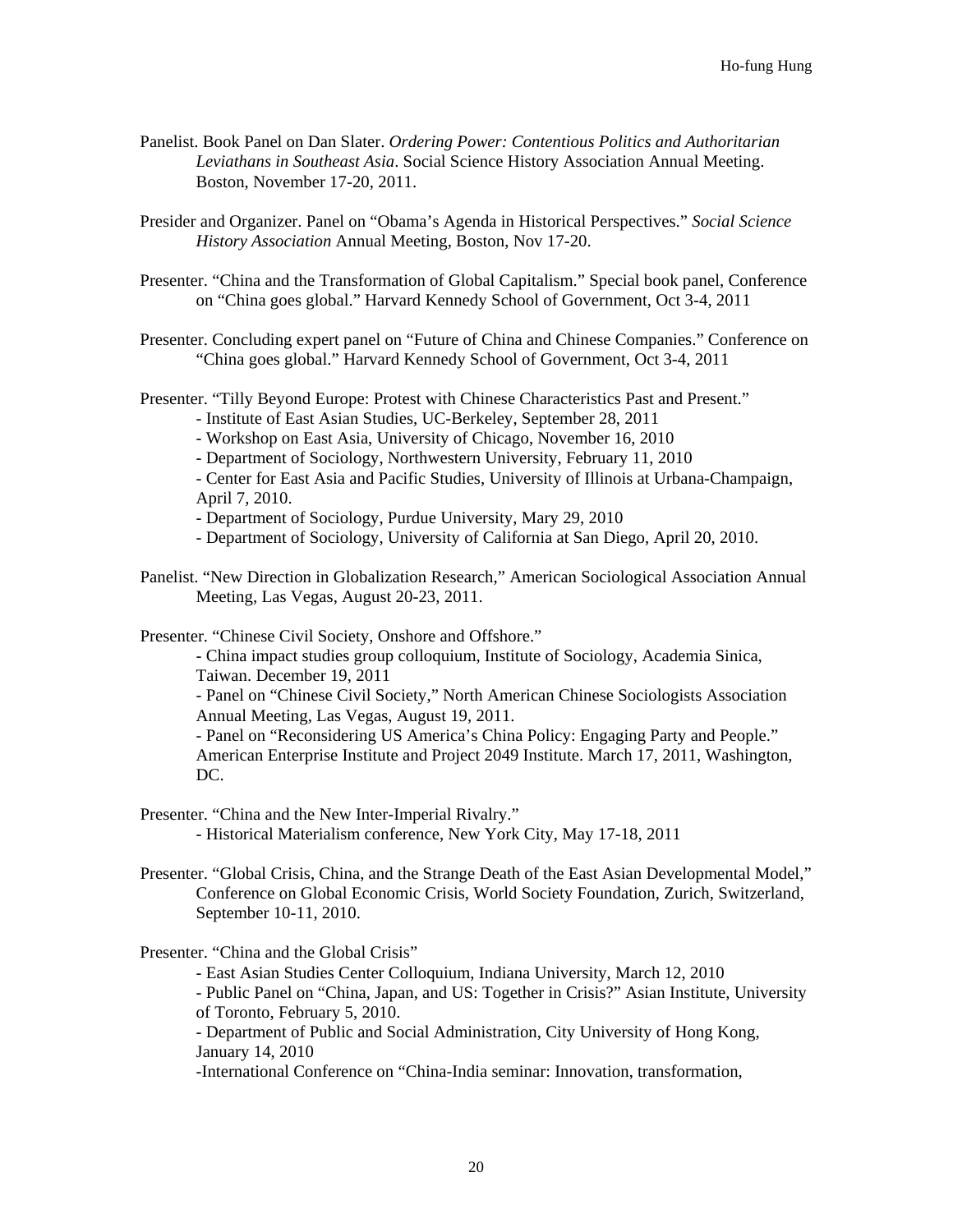displacement and growth," Institute of Development Studies Kolkata, University of Calcutta, Kolkata, India, December 21-23, 2009

- Presenter. "Crisis, China, and the New Inter-imperialist Rivalry" International Conference on "Global Capitalist Crisis and Political Restructuring," Department of Political Science, York University, Toronto, Canada, February 6-7, 2010.
- Presenter. Public Panel on "Global Crisis and the Asian Challenge." York University, Toronto, Canada, February 5, 2010
- Presenter. "One-Country, Two-Systems from its Unannounced Birth in 1950s Tibet to Prenatal Death in 2000s Taiwan." International Conference on "Center and Metropolis, Autonomy of Hong Kong in Comparative and Historical Perspective." City University of Hong Kong, January 15, 2010
- Presenter. "Grandpa State Instead of Bourgeois State? Patrimonial Politics in China's Age of Commerce, 1644-1839." Panel on "Patrimonialism and Power," Social Science History Association Annual Meeting, Long Beach, November 12-15, 2009
- Discussant. Panel on "Conflicts, Breakdown, and Rebuilding in Comparative-Historical Perspective," Social Science History Association Annual Meeting, Long Beach, November 12-15, 2009
- Presenter. Panel on "From Rhodesia to Beijing: Reflecting on the Scholarship of Giovanni Arrighi." American Sociological Association Annual Meeting, San Francisco, August 8- 11, 2009.
- Presenter. "Asian Exporters: Challengers or Bondservants of the Clothless Emperor?" in Conference on "Dynamics of Global Crisis, Anti-systemic Movements, and New Models of Hegemony." Museo Nacional Centro de Arte Reina Sofía and Universidad Nómada, Madrid, Spain. May 25-29, 2009
- Presenter. "East Asian Developmental Model and the Limits of China's Global Financial Power." in "Pre-BRIC Summit Preparatory Meeting: BRICs and the New World Order." Observer Research Foundation and Ministry of External Affairs, Government of India, New Delhi, India. May 13-14, 2009
- Presenter. "Asian Tiger in Extremis: Sources and Limits of China's Global Financial Power." in Conference on "Regional Powers, New Developmental States, and Global Governance: BRICSA in the New World Order." Watson Institute for International Studies, Brown University. March 13-14, 2009
- Presenter. "From Mayhem to Hard Landing: How the 1989 Crackdown Makes and Breaks the Chinese Economic Miracle." Conference on "Remembering China's Revolutionary Anniversaries: 1919, 1949, 1989." East Asian Studies Center, Indiana University-Bloomington, February 20, 2009
- Co-Presenter. "Conflict in China." East Asian Studies Colloquium, East Asian Studies Center, Indiana University, Bloomington, February 6, 2009.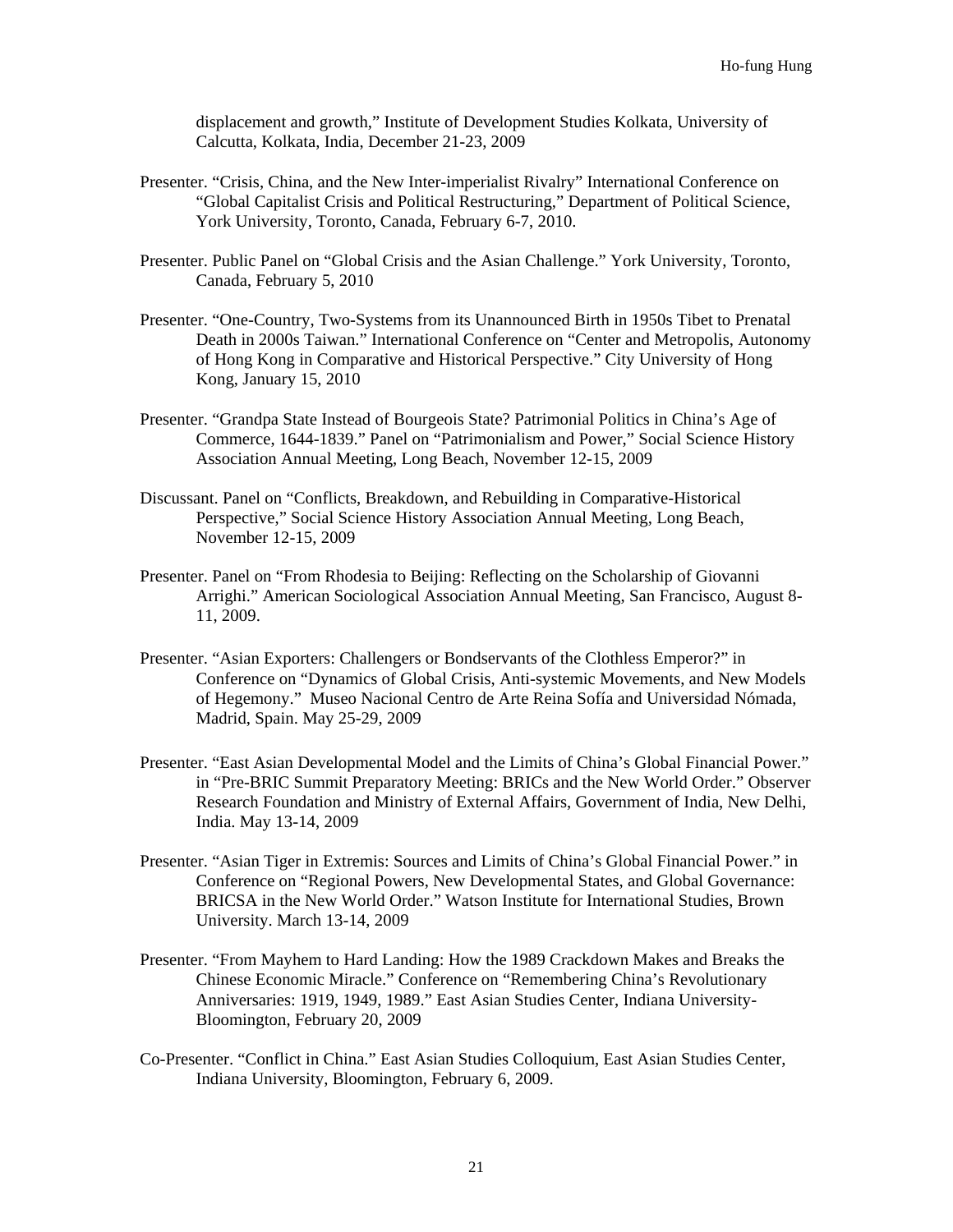- Presenter. " 'One County, Two-Systems' and Its Discontents: Limits of Flexible Chineseness in 1950s Tibet and 1980s Hong Kong." Conference on "Unpacking China: Local Identity, Ethnic Diversity, and Contesting Visions." October 17-18, East Asian Studies, Ohio State University.
- Organizer. Panel on "State Formation and Contentious Politics, East and West" Social Science History Association Annual Meeting. October 23-26, 2008. Miami
- Discussant. Panel on "International Relation and State Transformation." Social Science History Association Annual Meeting. October 23-26, 2008. Miami
- Presenter. "Grandpa State instead of Bourgeois State: Fictitious Patrimonial Politics in China's Age of Commerce, 1644-1839." Conference on "Patrimonial Politics, Now and Then, Yale Center for Comparative Research, Yale University, May 9-10, 2008.
- Discussant. Saskia Sassen. "Marxism and Globalization." Conference on the Yale edition of *The Communist Manifesto*. February 1, 2008. Indiana University, Bloomington
- Chair. Author meets critics section on Kathleen Thelen. *How Institutions Evolve: The Political Economy of Skills in Germany, Britain, the United States, and Japan*. Social Science History Association Annual Meeting, November 15-18, 2007, Chicago.

Participant. Indiana Democracy Consortium Conference. June 28-29, 2007, Bloomington, Indiana

- Presenter. "Can China Survive Success? The Political Economy of a Developmental Miracle." Research Seminar in Public Affairs and Public Policy, SPEA, Indiana University, Bloomington. October 26, 2007.
- Presenter. "Chinese Nationalism and Its Discontents: 1950s Tibet and 1980s Hong Kong in Comparative Perspective." East Asian Studies Center Colloquium, Indiana University, Bloomington. September 28, 2007.
- Presenter. "Rise of China and the Global Overaccumulation Crisis." Mellon Colloquium on Global Networks, Institute for Research on World-Systems, UC-Riverside. March 12, 2007.
- Presenter. Ho-fung Hung 2006. "Chinese Nationalism and Its Discontents: 1950s Tibet and 1980s Hong Kong in Comparative Perspective." Institute of Sociology, Academia Sinica, Taipei. September 22, 2006.
- Co-presenter (with David Fidler). Symposium on "The SARS Crisis Revisted: A Symposium on Chinese and International Responses to the 2003 Epidemic." East Asian Studies Center and the Center for the History of Medicine, Indiana University. September 2006
- Discussant. Roundup session for the international conference on "Capitalism with Chinese Characteristics: China's Political Economy with Theoretical and Comparative Perspectives." Indiana University, Bloomington, May 19-20, 2006.
- Presider and discussant. Regular Session on World-system. American Sociological Association Annual Meeting. August 2005, Philadelphia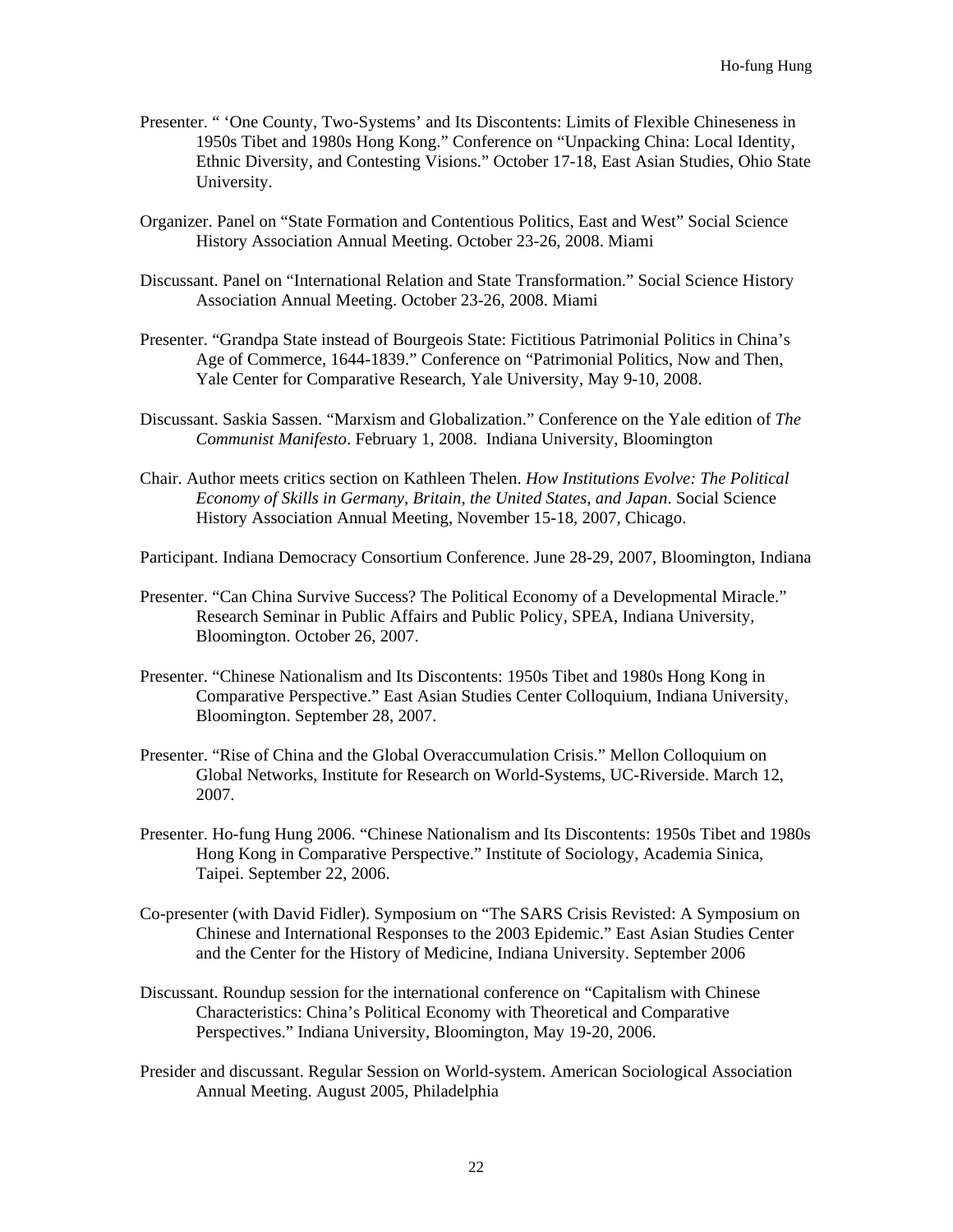- Presenter. "Rise of China in the Capitalist World-System." Department of Sociology, University of Macau. May 4, 2005
- Discussant. Panel on "China's Peripheral Political Problems." Association for Asian Studies Annual Meeting. March 2005, Chicago.
- Presenter. "Neo-Confucianism, State Formation, and Contentious Politics in Early Modern China." Department of Sociology, State University of New York at Albany. November 16, 2004
- Presenter. "Popular Protest and Ecological Pressure in Late Imperial China." Paper presented at the International Conference on "Shifting Social Spaces in China's Transition? Environmentalism, Public Participation and Popular Protest," April 22-24, Tsinghua University, Beijing.

#### **REFEREED CONFERENCE PRESENTATIONS**

- Presenter. "A Tale of Two Imperial Rivalries: From the Early Twentieth-Century UK-Germany Antagonism to the Early Twenty-First-Century US-China Tension" Social Science History Association Annual Conference, Philadelphia, November 11-14, 2021
- Presenter. "The Periphery in the Making of Globalization: The China Lobby and the Reversal of Clinton's China Trade Policy, 1993–1994." Social Science History Association Annual Conference, Philadelphia, November 11-14, 2021
- Discussant, panel on "Capitalizing on the Crisis of Socialism: The Pathways of China's Reform Reconsidered" Social Science History Association Annual Conference, Philadelphia, November 11-14, 2021
- Organizer, chair and discussant. Session on "Ecology, Pandemics, and Space in Historical Capitalism." American Sociological Association Annual Meeting, August 6-11, 2021.
- Organizer and Chair. Book Panel on Richard Lachman *First Class Passengers on a Sinking Ship: Elite Politics and the Decline of Great Powers*. Social Science History Association. November 2020. (Canceled due to pandemic)
- Presenter. "Zomia on the Shore: Communities and Contentions at the Edges of Empires, 1197- 1997." Association for Asian Studies Annual Conference, Boston, March 19-22. 2020 (cancelled due to Covid-19 pandemics)
- Presenter. "China in the Rise and Fall of the "New World Order": toward New Inter-Imperial Rivalry" - American Sociological Association Annual Conference, New York City, August 10-13, 2019.

- Social Science History Association Annual Conference, Chicago, November 24, 2019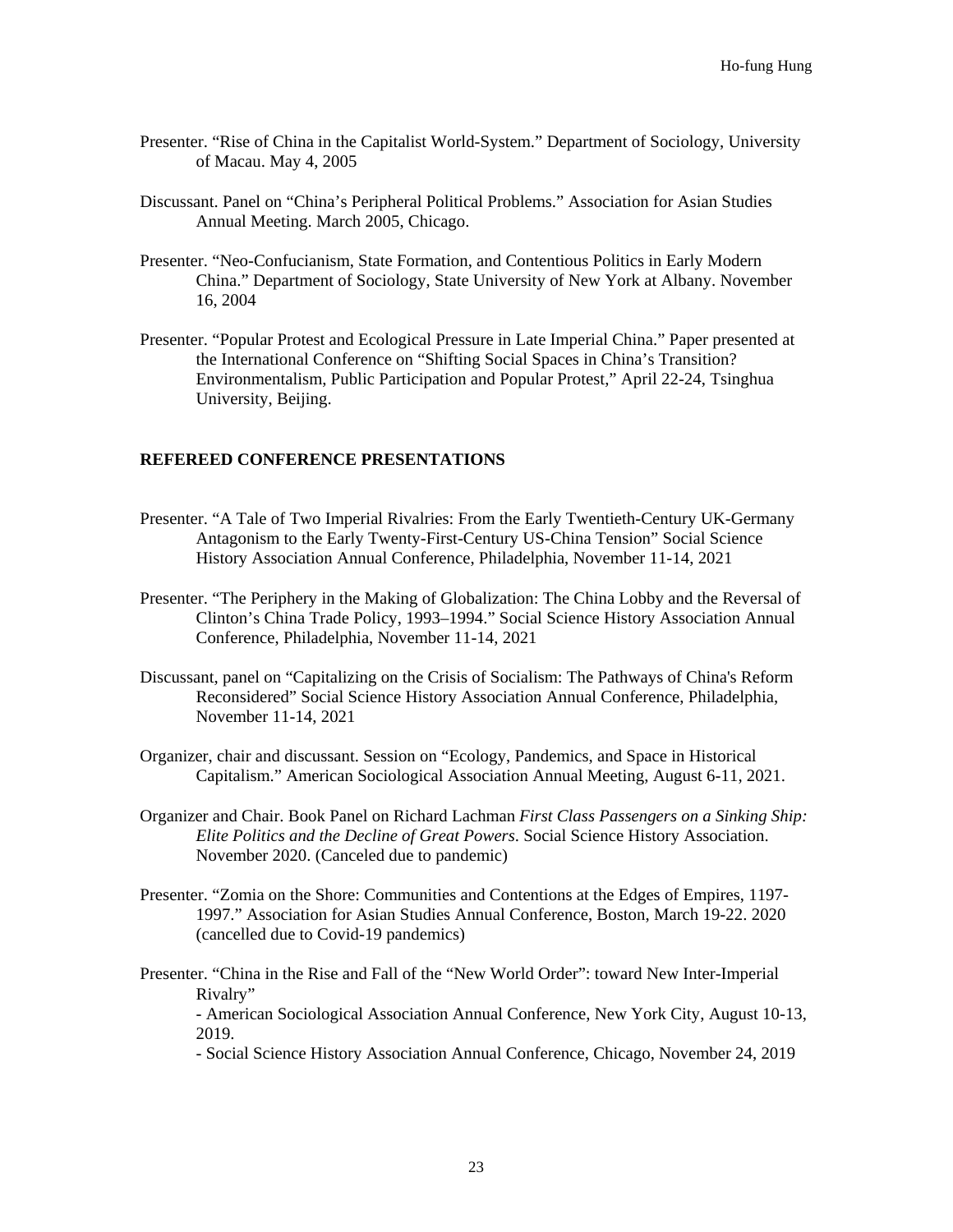- Panelist. Book Panel on "China's Capitalism: A Paradoxical Route to Economic Prosperity." Society for the Advancement of Socio-Economics Annual Meeting, June 27, 2019.
- Presenter. "China in the Rise and Fall of the "New World Order" Toward New Inter-Imperial Rivalry." Society for the Advancement of Socio-Economics Annual Meeting, June 27, 2019.
- Chair and Discussant. Panel on "Nation and State Making in Comparative Perspectives." Social Science History Association Annual Meeting, Phoenix, Arizona, Nov 8-11, 2018.
- Presenter. "Confucianist Origins of Modern Chinese Politics: Grandfatherly State and Grandchildrenly Protest in Chinas Long Eighteenth Century." Panel on "East Asian Revolutions." Social Science History Association Annual Meeting, Phoenix, Arizona, Nov 8-11, 2018.
- Chair and Discussant. Panel on "Economy and Corporation in Sociohistorical Perspective" Social Science History Association Annual Meeting, Phoenix, Arizona, Nov 8-11, 2018.
- Participant. Roundtable Panel on "Populism and Popular Dissent in Asia: Will they lead to Democratic Backsliding or Authoritarian Consolidation in the Region?" Association for Asian Studies Annual Meeting, Washington D. C.. March 22-25, 2018.
- Ho-fung Hung. 2017. "Can We Have Globalization Without the US?" Panel on "Theorizing Trump." Social Science History Association Annual Meeting, November 2-5, 2017.
- Ho-fung Hung and Daniel Thompson. 2016. "Monetary vs. Social Origins of Neoliberalism Inflation, Disinflation, and the Monetarist Delusion" Session on Open Topic on Political Economy of the World System. American Sociological Association Annual Meeting, August 23, 2016
- Ho-fung Hung 2016. "Class Politics of the China Boom." Session on Asian Capitalism. Society for the Advancement of Socio-Economics Annual Meeting, June 24-26, 2016
- Ho-fung Hung 2016. "Global Post-Fordism and the Rise and Fall of China's Export-Oriented Growth" Association for Asian Studies Annual Meeting, Seattle, March 30-April 3, 2016
- Ho-fung Hung 2016. "Is the China Boom bringing a Post-American World?" International Studies Association Annual Meeting, Atlanta, March 16-19, 2016.
- Ho-fung Hung 2015. "Is China Saving Global Capitalism from the Global Crisis?" Panel on "Retrench and Rebalance: Regional Responses to the Global Economic Crisis." Social Science History Association, November 12-15, 2015, Baltimore.
- Ho-fung Hung 2015. "From a World of Hegemony to a World of Empires: The Curious Case of U.S. Hegemonic Decline." Panel on "The Dynamics of Imperial and Hegemonic Rule: Reflections Historical and Contemporary." Social Science History Association, November 12-15, 2015, Baltimore.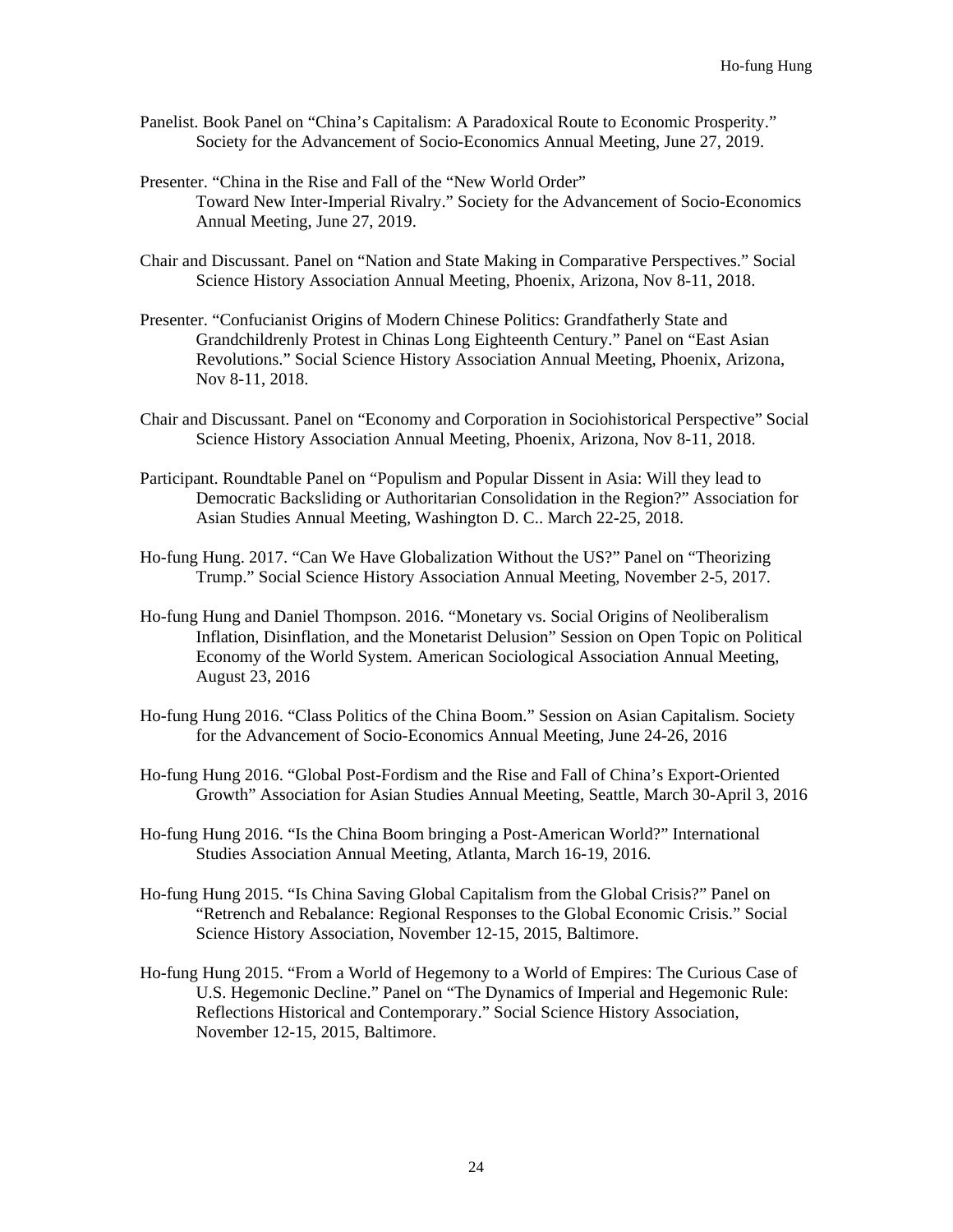- Ho-fung Hung 2015. "Rethinking Hegemony and Pre-Modern World System" Panel on "One World System or Many? The Works of Christopher Chase-Dunn." American Sociological Association Annual Meeting. August 22-25, 2015.
- Fang Zhicao and Ho-fung Hung 2015. "Historicizing Embedded Autonomy: The Rise and Fall of a Local Developmental State in Dongguan, China" Panel on "Can Comparative-Historical Sociology Save the World? Global Poverty." American Sociological Association Annual Meeting. August 22-25, 2015.
- Ho-fung Hung. 2014. Panelist, "China vs US: Could Geopolitical Rivalry Lead to War?" American Sociological Association Annual Meeting, San Francisco, August 16-19, 2014.
- Ho-fung Hung. 2013. "The Future of Hegemony: Rethinking the Gramscian Theory of Global Politics in the Time of 'The Rise of the West'" Social Science History Association Annual Meeting, Chicago November 21-23, 2014
- Ho-fung Hung. 2013. "The Future of Hegemony: Rethinking the Gramscian Theory of Global Politics in the Time of 'The Rise of the West'" American Sociological Meeting Annual Meeting, New York, August 10-13, 2013
- Ho-fung Hung. 2012. "Is China Saving Global Capitalism?" Paper presented at the panel on "Sociology of Development." American Sociological Association Annual Meeting, August 17-20, 2012. Denver, CO.
- Ho-fung Hung. 2012. "In Dollar We Trust? Cold War and China in the (Un)making of the Empire's Money." American Sociological Association Annual Meeting, August, 2011, Las Vegas.
- Ho-fung Hung and Jaime Kucinskas 2009. ["Does Globalization Reduce Global Inequality? A](http://convention3.allacademic.com/one/asa/asa09/index.php?click_key=1&cmd=Multi+Search+Search+Load+Publication&publication_id=306265&PHPSESSID=e9b84044f4cd93182f5d1c9035760de9)  [Reassessment Based on Disaggregating "Chindia" into Smaller Spatial Units.](http://convention3.allacademic.com/one/asa/asa09/index.php?click_key=1&cmd=Multi+Search+Search+Load+Publication&publication_id=306265&PHPSESSID=e9b84044f4cd93182f5d1c9035760de9)" Panel on "Comparison in a Multi-level Globalizing World." American Sociological Association Annual Meeting, San Francisco, August 8-11, 2009
- Ho-fung Hung 2008. "Can China Survive Success? The Political Sociology of a Developmental Miracle." Paper presented at the American Sociological Association Annual Meeting, Boston, August 1-4, 2008.
- Ho-fung Hung 2008. "Flexible Nationalism: 1950s Tibet and 1980s Hong Kong in Comparative Perspectives." Paper presented at the Historical Society for Twentieth-Century China Annual Meeting, East-West Center, University of Hawaii, June 16-17, 2008.
- Ho-fung Hung 2007. "A Rocky Road from Empire to Nation: The Tibet, Taiwan, and Hong Kong Questions in China's Modernity." Panel on "Borders, State-Buildings, and Modernity in Empires and Nations." Social Science History Association Annual Meeting, Chicago, November 2007.
- Ho-fung Hung 2007. "Elite Reproduction and Class Politics in Early Modern China: Transition to Capitalism Debate Revisited." Session on "Comparative Sociology", ASA Annual Meeting, New York, August 2007.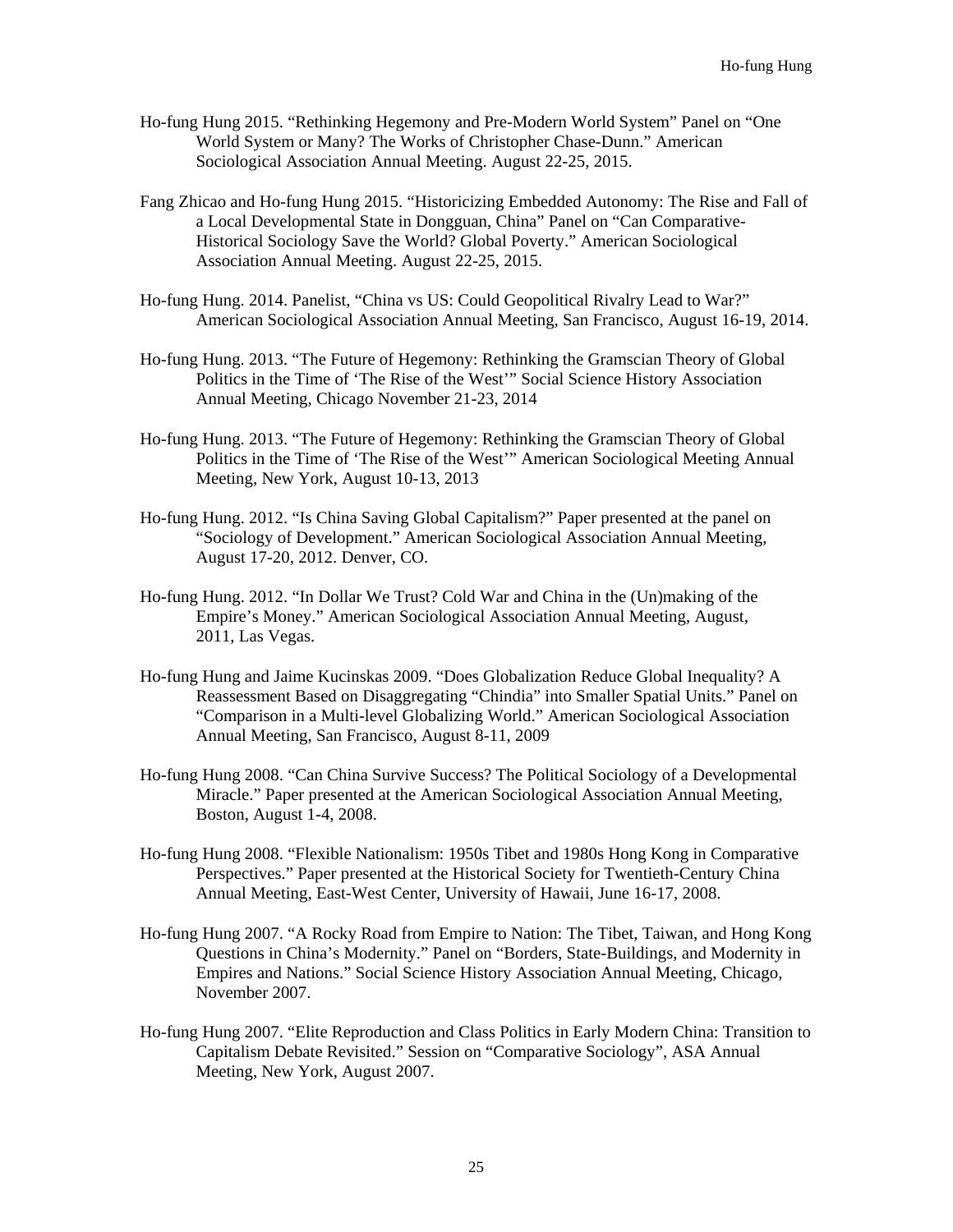- Ho-fung Hung 2007. "Rethinking Confucianism and Democracy: The Case of Neo-Confucianst State and Docile Protesters in Eighteenth-Century China." North American Chinese Sociologist Association Annual Conference. August 10, New York City.
- Ho-fung Hung 2006. "A Rocky Road from Empire to Nation: The Tibet, Hong Kong and Taiwan Questions in China's Modernity." Paper presented at the session on "Nations and Nationalism," ASA Annual Meeting, Montreal, August 2006.
- Ho-fung Hung 2006. "Rise of China and the Global Overaccumulation Crisis." Paper presented at the panel on "Globalization: Wal-martization of the World?" Global Division, Society for the Study of Social Problem Annual Meeting, Montreal, August 2006.
- Ho-fung Hung 2005. "Rise and Demise of the Qing Empire: Neo-Confucianist State, Class Conflict, and Arrested Transition to Capitalism in Early Modern China." Paper presented at the American Sociological Association Annual Meeting (Session on "Consolidation and Fragmentation of Historical and Contemporary Empires"), August 2005, Philadelphia.
- Ho-fung Hung 2004. "Frontier Politics and the Contradictions of Chinese Nationhood: Tibet, Taiwan and Hong Kong in Question." Paper presented at the Hong Kong Sociological Association Annual Meeting, December 2004, Hong Kong.
- Ho-fung Hung 2004. "The Politics of SARS or, Containing the Perils of Globalization by more Globalization." Paper to presented at the American Sociological Association Annual Meeting (Regular Session on "Transnational Sociology"), August 2004, San Francisco.
- Ho-fung Hung 2004. "Early Modernities and Contentious Politics in Qing China." Paper presented at the 36th World Congress of the International Institute of Sociology (Panel on "States, Markets and Social Movements in World-Historical Perspective"), July 2004, Beijing.
- Ho-fung Hung 2003. "Dynamics of Contentious Politics in Early Modern China: The Impacts of State Formation, Commercial Growth and Ecological Change in Comparative Perspective" Paper presented at the Social Science History Association Annual Meeting (Panel on "Commerce and Finance as Large Historical Causes"), November 2003, Baltimore. (winner of the SSHA-Rockefeller graduate student travel award)
- Ho-fung Hung 2003. "Early Modernities and Contentious Politics in Mid-Qing China, c. 1740- 1839." Paper presented at the American Sociological Association Annual Meeting (Panel on "Integrating Non-Western Histories into Social Theories"), August 2003, Atlanta.
- Melvin L. Kohn, Valeriy Khmelko, Vladimir Paniott and Ho-fung Hung. 2003. "The Psychological Dynamics of Radical Social Change: A Study of Ukraine in Transition." Paper presented at the American Sociological Association Annual Meeting (Paper session on "Social Structure, Culture, and Individual Functioning"), August 2003, Atlanta.
- Ho-fung Hung 2002. "State, Class and Contentious Politics in Late Imperial China: a Quantitative Analysis." Paper presented at the "Third International Conference on Stratification Studies in Chinese Societies," November 2002, Chinese University of Hong Kong.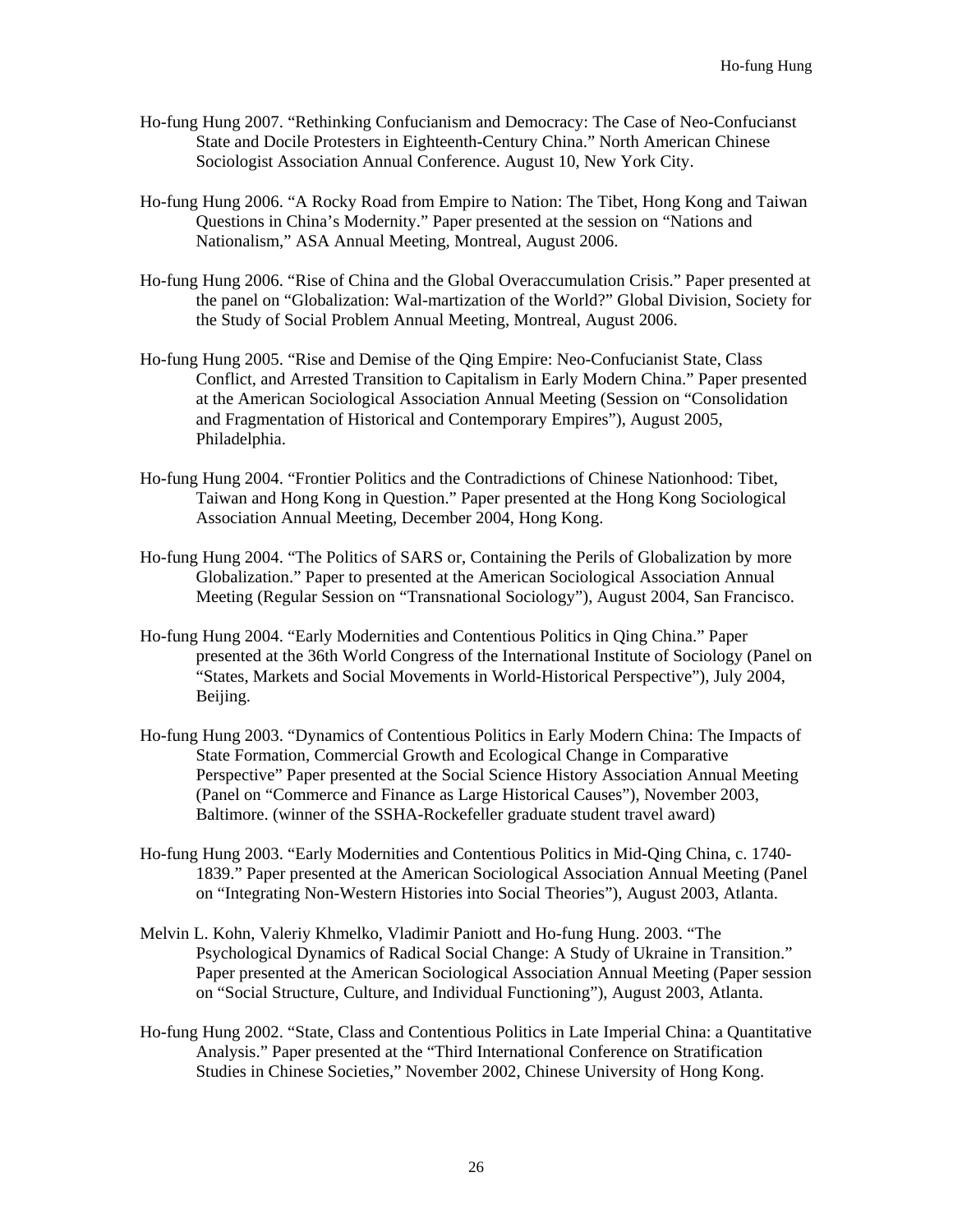- Giovanni Arrighi and Ho-fung Hung 2002. "Historical Capitalism, East and West." Paper presented at the American Sociological Association Annual Meeting (Paper session on "East Asia in World System Perspective"), August 2002, Chicago.
- Ho-fung Hung 2002. "Contentious Peasants, Paternalist State, and Arrested Capitalism in China's Long Eighteenth Century." Paper presented at the American Sociological Association PEWS Section Annual Conference, May 2002, University of California at Riverside.
- Ho-fung Hung 2000. "Orientalism in the Modern World-System: The Western Conception of China, 1500-1968." Paper presented at the American Sociological Association Annual Meeting (Paper session on "Mentalities, Ideologies, and Cultural Constructions in the World-System"), August 2000, Washington D. C.
- Ho-fung Hung and Mark Selden 1999. "Social Movements, System Transformation and the Political Economy of East Asia, 1500-2000." Paper presented at the International Conference on "The Rise of East Asia: 500, 150 and 50 Years Perspectives," November 1999, Johns Hopkins University.
- Stephen W. K. Chiu and Ho-fung Hung 1996. "Engineering Rural Stability: The New Territories in Hong Kong's History." Paper presented at the International Conference on "Hong Kong: Polity, Economy and Society Under Colonial Rule," August 1996, Sinological Institute, Leiden University, the Netherlands.

## **TEACHING**

*Courses Taught*

Graduate Seminar (number of final enrolled students in bracket)

History of Social and Political Conflicts of China (Fall 2019, SAIS) Social Origins of Authoritarianism and Democracy in Greater China (Spring 2019, SAIS) World-Historical Sociology (Spring 2012 [5]; Spring 2014 [7]; Fall 2015[5]) Sociological Analysis (Fall 2012 [11]; Fall 2014 [10]; Fall 2016) Program of Global Social Change Seminar (Fall 2013 [9]; Spring 2014 [8]) Development and Globalization (Graduate Seminar, Indiana University)

Undergraduate Seminar

Neoliberalism (Fall 2016 [12]; Fall 2019) The China Boom: Origins, Global Impacts, and Demise (Fall 2014 [10]; Spring 2016 [15]) Global Social Change (Fall 2011 [23]; Fall 2012 [16]; Fall 2013 [28]; Fall 2014 [14]; Fall 2015 [15]) Politics and Society (Spring 2012 [26]) Nations, States, and Boundaries (Fall 2014 [10]; Spring 2016 [14])

Undergraduate Advisees

Grace Troy (Class of 2019) Alex Chambers (Class of 2016)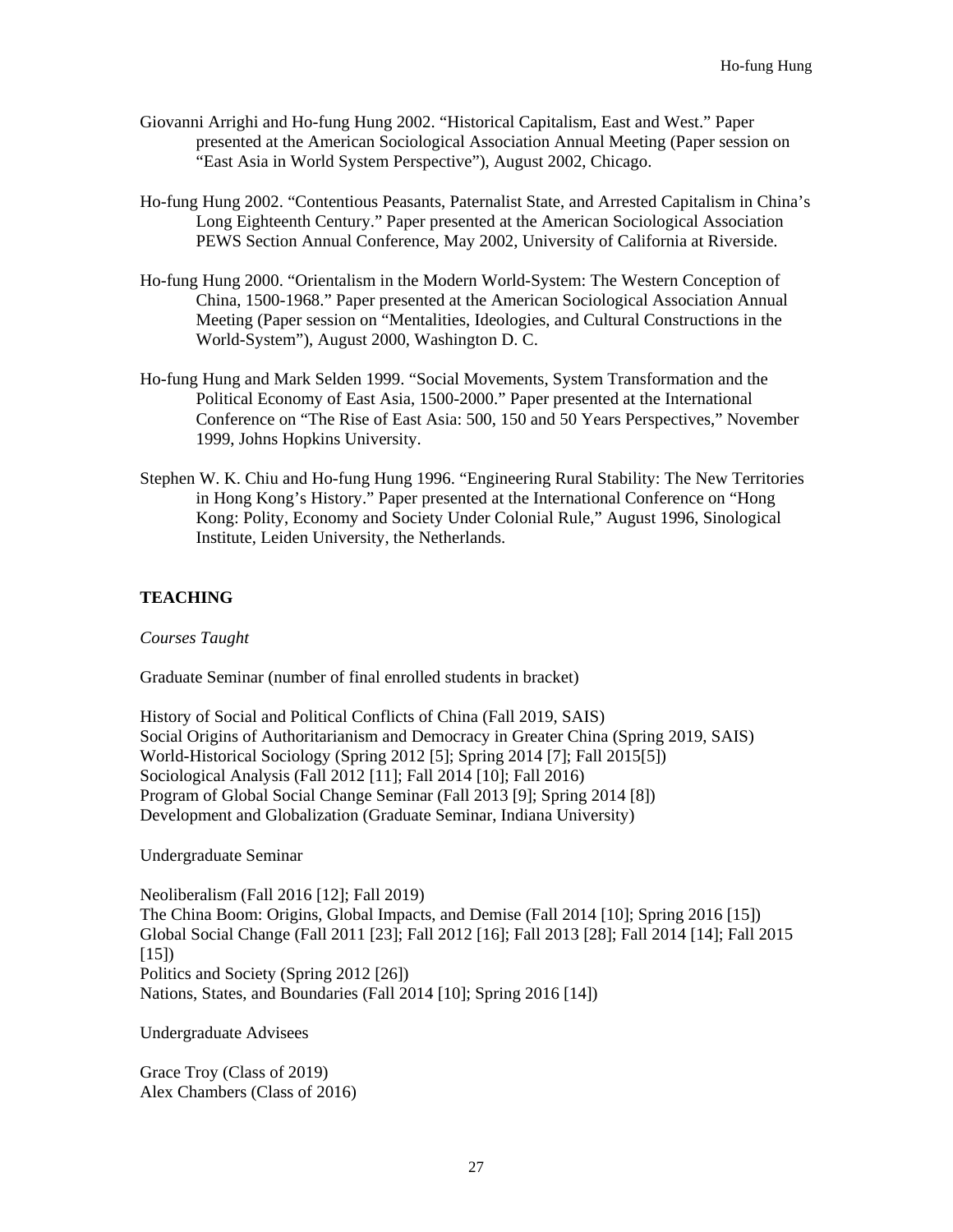Garrett Cleary (Class of 2017) Clementine Guelton (Class of 2017) Monica Guo (Class of 2017) Jun, Rih Hae (Class of 2020) Hsia, Eli K. (Class of 2021) Arthur Lo (Class of 2017) Alexander Mire (Class of 2016) Oh, Katy H. (Class of 2021) Perri Searles (Class of 2017) Daniel Shats (Class of 2016) Jonathan Tai (Class of 2018; SAIS BA/MA program) Sean White (Class of 2015) María Belén Wu (Woodrow Wilson Fellow, 2016- ) Lisa Xiao (Woodrow Wilson Fellow, 2015-18) Lee Soobin (Class of 2022) Anna Zeng (Class of 2016)

Ph. D advisees

Daniel Thompson (graduation: 2019) Zhicao Fang (Expected graduation: 2023) Alvin Camba (Expected graduation: 2021) Conrad Jacober (Expected graduation: 2023) Mingtang Liu (Expected graduation: 2023) Paul Lyons. (SAIS Doctor in International Affairs, expected graduation: 2021) Maria Haro Sly (Expected graduation: 2026)

## *Dissertation Committee:*

- Paul Lyons (SAIS, Johns Hopkins University). "Winning Without Warring: The Geopolitical Implications of China's Southeast Asia Investments on South China Sea Sovereignty Disputes." (First Advisor) Dissertation defense, June 2021
- Alvin Camba (Sociology, Johns Hopkins University). "Contentious Capital: The Political Economy of Chinese Foreign Direct Investment in Southeast Asia." (First advisor) GBO dissertation defense, May 2021
- Mingtang Liu (Sociology, Johns Hopkins University). "China's Statist Shift: Marketization, Vulnerability, and Pragmatic Statism since the 2000s" (First advisor) Dissertation proposal defense, May 2021
- Tiantian Liu (Sociology, Johns Hopkins University). "Enclosure with Chinese Characteristics: Agrarian Capitalism and Crises of Peasant Social Reproduction in Rural China." (committee member) Dissertation proposal defense, August 2020
- Henry Tugendhat (SAIS, Johns Hopkins University). "Chinese Telecoms in Africa: Opportunities and Risks in the Context of Cybersecurity." (committee member) Proposal Defense, June 2020.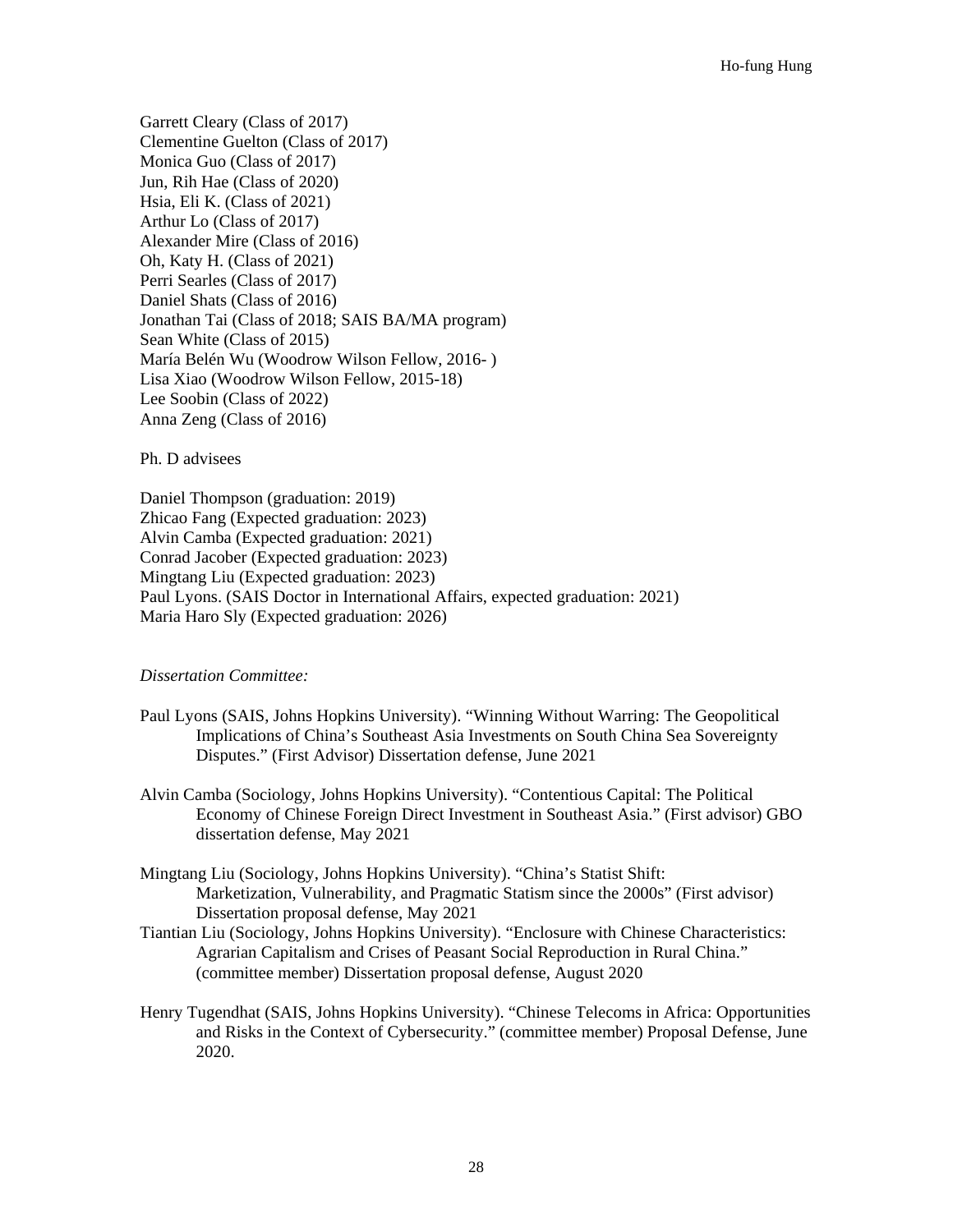- Liang, Guowei (Sociology, Johns Hopkins University). "Rural recruitment systems and collective action among migrant workers in China" (committee member) Dissertation proposal defense, June 2019
- Daniel Thompson (Sociology, Johns Hopkins University). "Employment, Wage Growth, and Inequality in Rich Democracies in the Post-Golden-Age Era" (First advisor). 2019 GBO defense, February 2019
- Yige Dong (Sociology, Johns Hopkins University). "From Mill Town to Iphone City: Gender, Labor, and the Politics of Care in an Industrializing China (1949-2017)." (Member, GBO dissertation defense committee). Spring 2019
- Yehonatan Abramson (Political Science, Johns Hopkins University). "Extending Nations: Diaspora-cultivation, Sovereignty, and Security in Israel and Turkey" (Chair, GBO dissertation defense committee). 2018
- Minhyoung Kang (Sociology, Johns Hopkins University). "Divergent Trajectories of Labor Resistance in South Korea, 1987-2016" (Departmental dissertation proposal defense committee). 2017
- Ricardo Jacobs (Sociology, Johns Hopkins University). "Land and Labour in Class Formation and the Accumulation of Capital: A View of the South African Present through the Lens of the Past" (Departmental dissertation proposal defense committee). 2016
- Emily Mokros (History, Johns Hopkins University). "Communications, Empire, and Authority in the Qing Gazette." (GBO dissertation defense committee chair). 2016
- Sefika Kumral (Sociology, Johns Hopkins University). "Democracy and Violence: Social Origins of Anti-Kurdish Riots in Turkey" (GBO dissertation defense committee member). 2016
- Egle Verseckaite (Political Science, Johns Hopkins University). "Citizenship as a Stateness Boundary Maintenance Regime: The Curious Case of Lithuanian Dual Citizenship. " 2015 (GBO dissertation defense committee chair)
- Chen Ling (Political Science, Johns Hopkins University) "Globally Distorted Development: Varieties of Local State Capitalism and the Paradox of Industrial Upgrading in China." 2013 (GBO dissertation defense committee chair)
- Daniel Pascuiti (Sociology, Johns Hopkins University). "Global Cities in Time and Space," 2011- 13 (Second advisor)
- Lingli Huang (Sociology, Johns Hopkins University). "Irrigation and Agricultural Development in China" 2011- (Second advisor)
- Burak Gurel (Sociology, Johns Hopkins University). "Labor Mobilization and Rural Economies in China and India" 2010-2015 (GBO dissertation defense committee member)
- Yao Li (Sociology, Johns Hopkins University) "Channeling Chinese Protest," 2011-2014 (Second advisor; GBO dissertation defense committee member)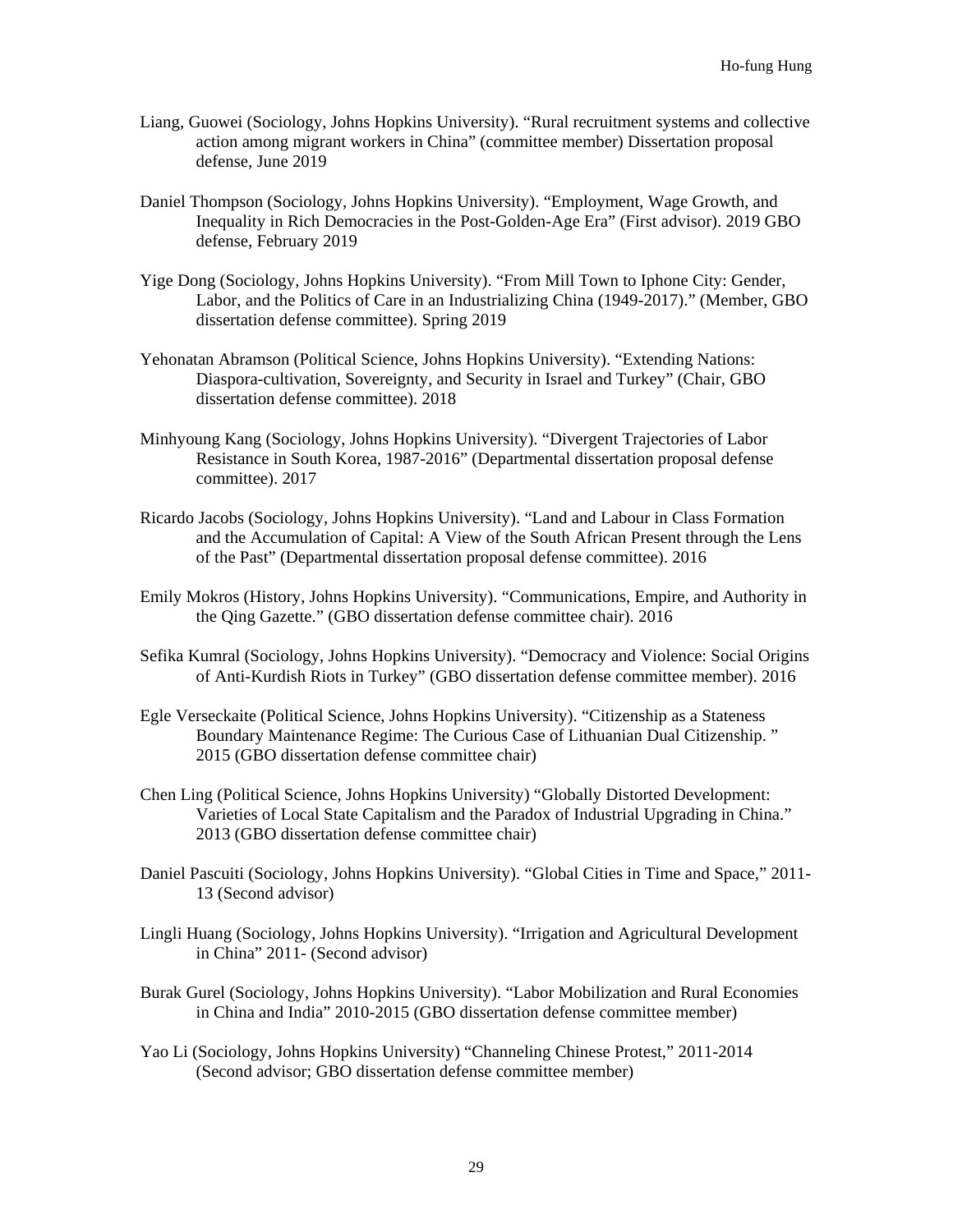- Erdum Yoruk (Sociology, Johns Hopkins University) "Welfare Reform in Turkey," 2011-2012 (Second advisor; GBO dissertation defense committee member)
- Shaohua Zhan (Sociology, Johns Hopkins University) "Social Leveling and Industrious Revolution in China," 2010-2012 (GBO dissertation defense committee member)
- Michael Lee (Political Science, Indiana University) "Regulatory Change and Financial Crises since 1791," 2010-2011
- Michael Thompson (Sociology, Indiana University) "A Case of Progressive Federalism? Political Institutions and State Minimum Wage Laws within the United States," 2010-2011
- Todd Beer (Sociology, Indiana University) "The Influence of Transnational Actors on Environmental NGOs in Kenya," 2009-2011
- *Thesis Committee and Qualifying Exam Committee*
- Zhicao Fang (Trial Research Paper, Sociology, Johns Hopkins University) "Frontier Wars and Evolution of Imperial State China." 2017 (First Reader)
- Daniel Thompson (Trial Research Paper, Sociology, Johns Hopkins University) "Great U-turns: Financialization and Income Inequality in 16 More-Developed Countries." 2014 (First Reader)
- Yige Dong (Trial Research Paper, Sociology, Johns Hopkins University) "Segregated Leveling and Feminized Services: Why Gender Segregations and Hierarchies Persisted in the Labor Force in Mao-era Urban China (1949-76)." 2014 (Second Reader)
- Zhang Yang (Sociology, University of Chicago) "Transnational Dynamics of Political-Economic Change," Special Field Examination. 2012
- Amy Irby (Qualifying Exam Committee, Sociology, Indiana University), "Medical Sociology," 2010
- Jason Blind (First year faculty mentor, Sociology, Indiana University), 2010
- Kristin Jordan (Qualifying Exam Committee, Sociology, Indiana University), "Education and Inequality," 2010
- Cynthia Jefferies (East Asian Languages and Cultures Master Thesis Committee), "Media and Communications in China," 2009-
- Alicia Fehring (East Asian Languages and Cultures Master Thesis Committee), "China-Africa Relation in Historical Perspective," 2009-
- Deidre Redmond (Qualifying Exam Committee, Sociology, Indiana University), "Medical Sociology, Mental Health," 2009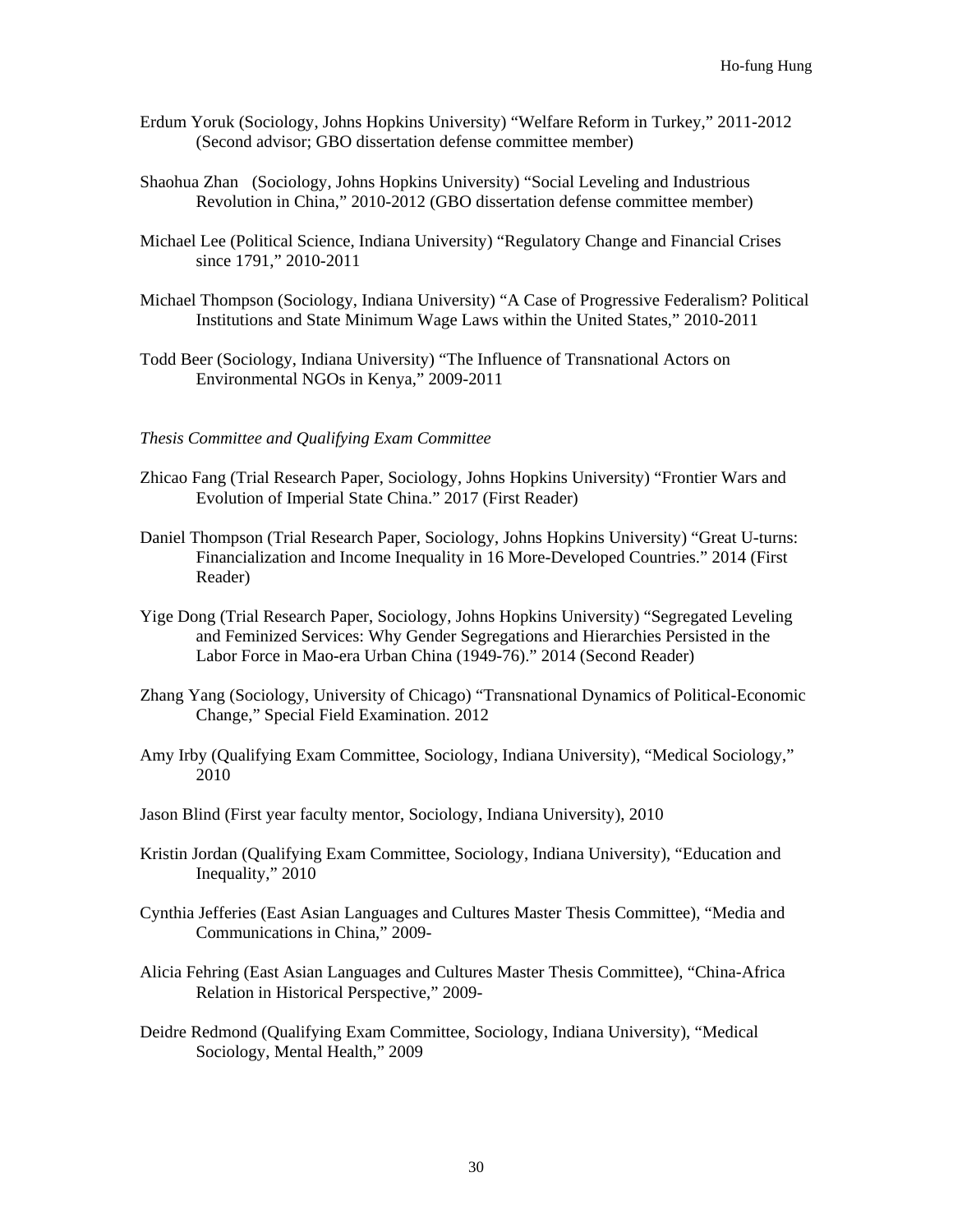- Shelley Nelson (Qualifying Exam Committee, Sociology, Indiana University), "Social Stratification: Class, Education and Intergenerational Mobility," 2008
- Michael Thompson (Qualifying Exam Committee, Sociology, Indiana University), "Political Sociology," 2007
- Jennifer Janney (Qualifying Exam Committee, Sociology, Indiana University), "Social Movements & Institutions," 2007
- Kerry Greer (First year faculty mentor, Sociology, Indiana University), 2007

## *Undergraduate theses*

- Kacie Wuthrich (Honor thesis), "Drug Traffiking and Belt and Road Initiative." Fall 2018-Spring 2019 (Winner: Tucker Prize for the Best Thesis in International Studies, 2019)
- Ryan Lucas (Independent Research), "China's Belt and Road Initiative: Origins and Prospects." Fall 2017
- Maria Belen Wu (Woodrow Wilson Fellow), "Trade and Investment Flows between Argentina and China." 2016-18
- Lisa Xiao (Woodrow Wilson Fellow), "Private Sector Development in Rural China: Entrepreneurship in the multi-ethnic Yunnan." 2015-18 (Winner: Tucker Prize for the Best Thesis in International Studies, 2018)
- Daniel Shats (International Studies/East Asian Studies honor thesis), "The Russian Far East and Sino-Russia Relation." 2015-16
- Hye Yeon Park (International Studies honor thesis), "Politics of Industrial Upgrading in China." 2015-16

## **SERVICES**

#### *Professional*

| 2020-22 | Program Committee Co-Chair, Social Science History Association                                                            |
|---------|---------------------------------------------------------------------------------------------------------------------------|
| 2022-24 | Member, Publication Committee, Social Science History Association                                                         |
| 2022    | Member, Best Article Award Committee, Section on Global and Transnational<br>Sociology, American Sociological Association |
| 2018-   | Network Representative, Maco-historical dynamics, Social Science History<br>Association                                   |
| 2018    | Proposal Screener, International Dissertation Research Fellowship, Social<br>Science Research Council                     |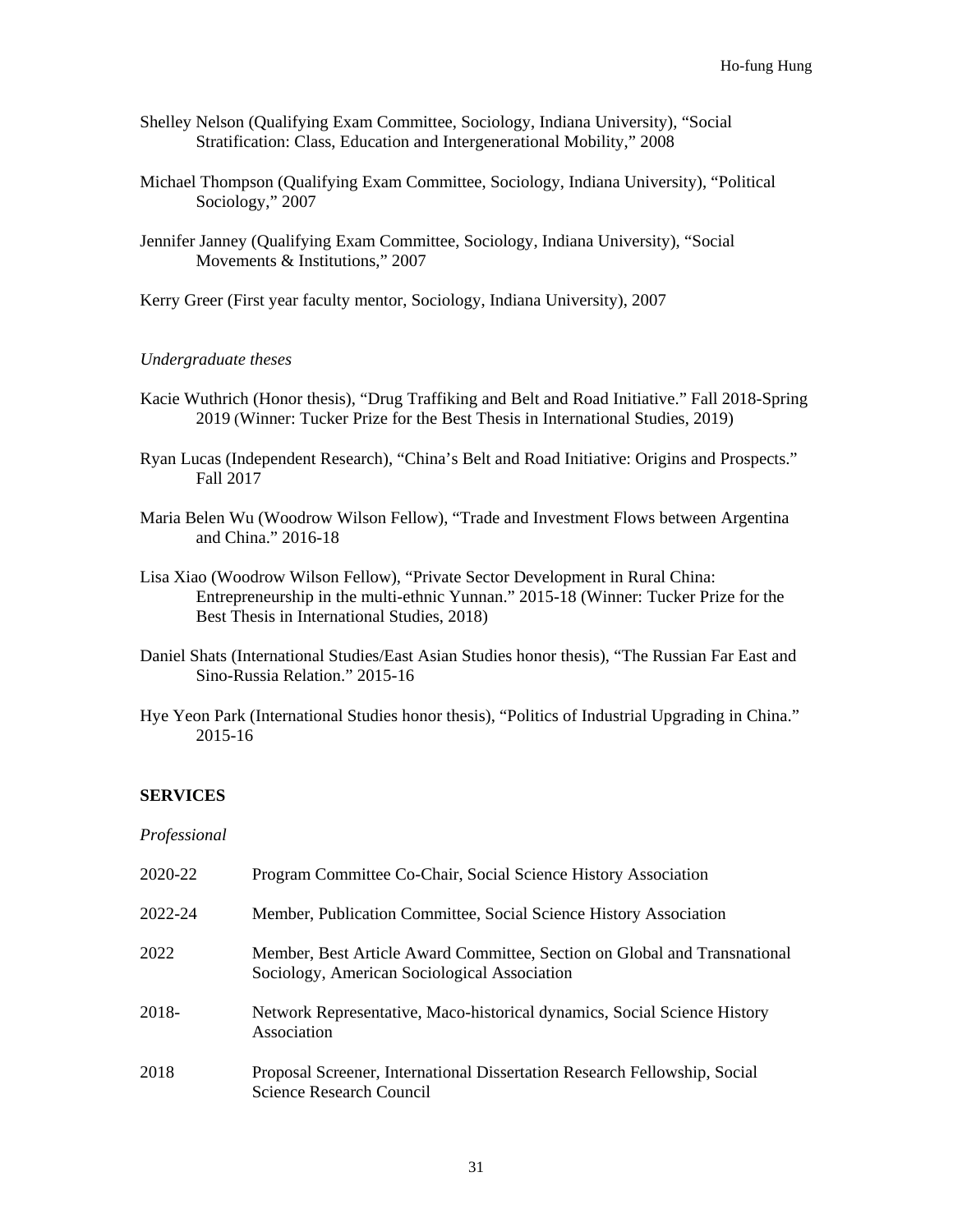| 2016     | Member, Best book by international scholar award, Section on Global and<br><b>Transnational Sociology, ASA</b>                                           |
|----------|----------------------------------------------------------------------------------------------------------------------------------------------------------|
| 2016     | Member, Reinhard Bendix best graduate student paper award, Section on<br>Comparative and Historical Sociology, ASA                                       |
| 2015     | Chair, Best Graduate Student Paper Award Committee, Section on Global and<br><b>Transnational Sociology, ASA</b>                                         |
| 2014-16  | Elected Council Member, Section on Global and Transnational Sociology,<br>American Sociological Association                                              |
| 2014-16  | Member, Selection Committee, International Dissertation Research Fellowship,<br>Social Science Research Council                                          |
| 2014     | Member, Task force on Mutually-Assured Restraint for US-China Relation,<br>GW's Institute for Communitarian Policy Studies, George Washington University |
| 2013     | Nominating Committee, Social Science History Association                                                                                                 |
| 2013     | Nominating Committee, Theory Section, American Sociological Association                                                                                  |
| 2013     | Chair, Book Award Committee, Section on Transnational and Global Sociology,<br>American Sociological Association                                         |
| 2013-15  | Member, Publication Committee, Section on Political Economy of the World<br>System, American Sociological Association                                    |
| 2012     | Screener, Social Science Research Council Dissertation Proposal Development<br>Fellowship                                                                |
| 2012     | Co-chair, Best Article Award Committee, Section on Asia and Asian American,<br>American Sociological Association                                         |
| 2011-14  | Secretary-Treasurer, Section on Comparative and Historical Sociology, American<br>Sociological Association.                                              |
| $2011 -$ | Associate Editor, Sociology of Development Handbook, Section on Sociology of<br>Development in Formation, American Sociological Association              |
| 2011     | Member, President's Book Award Committee, Social Science History<br>Association                                                                          |
| 2010-12  | Co-Chair, State and Society Network, Social Science History Association                                                                                  |
| 2009-10  | Member, Distinguished Contribution to Scholarship (Article) Award Committee,<br>Section on Political Sociology, American Sociological Association        |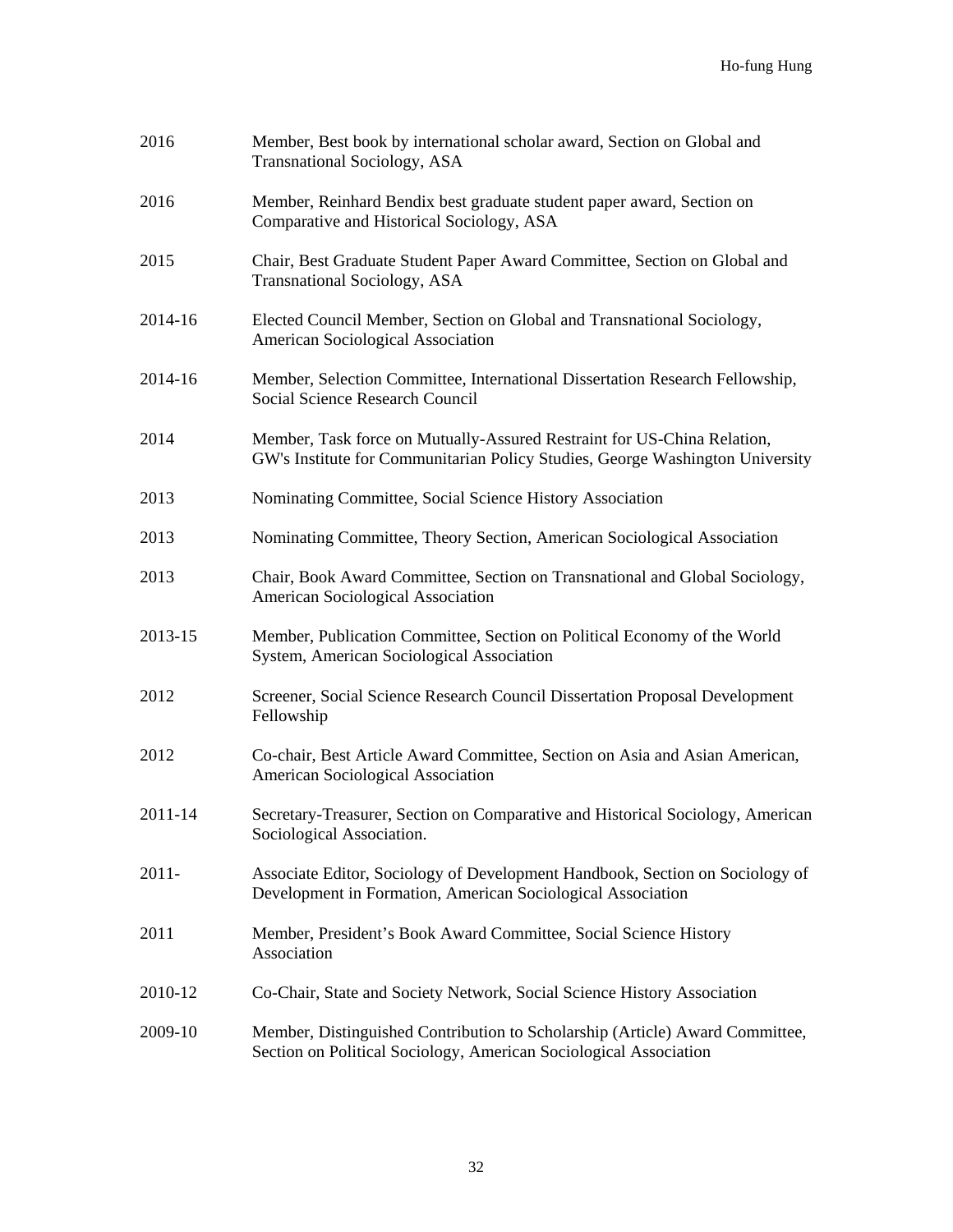| 2009-10                  | Member, Best Article Award Committee, Section on Comparative and Historical<br>Sociology, American Sociological Association                   |
|--------------------------|-----------------------------------------------------------------------------------------------------------------------------------------------|
| 2009-10                  | Member, Book Award Committee, Section on Political Economy of the World-<br>System, American Sociological Association                         |
| 2008-09                  | Member, Barrington Moore Book Award Committee, Section on Comparative<br>and Historical Sociology, American Sociological Association          |
| 2008-09                  | Member, Article Award Committee, Section on Political Economy and the World<br>System, American Sociological Association                      |
| 2008-09                  | Member, Nomination Committee, Section on Political Economy and the World<br>System, American Sociological Association                         |
| 2007-10                  | Elected Council Member, Section on the Political Economy of the World<br>System, American Sociological Association                            |
| 2007-08                  | Chair, Publication Committee, Section on the Political Economy of the World<br>System, American Sociological Association                      |
| 2006                     | Organizer and presider. Session on "China and Global Capitalism." American<br>Sociological Association Annual Meeting, August 2006, Montreal. |
| 2005-06                  | Member, Membership Committee, Section on Political Economy of the World-<br>System, American Sociological Association.                        |
| 2003-04                  | Member, Reinhard Bendix Award Committee, Section on Comparative-<br>Historical Sociology, American Sociological Association.                  |
| 2002-03                  | Elected Student Council Member, Section on the Political Economy of the World<br>System, American Sociological Association.                   |
| University               |                                                                                                                                               |
| Johns Hopkins University |                                                                                                                                               |
| 2020-21                  | Member, The Diversity Leadership Council Roadmap 2020 Task Force                                                                              |
| 2020                     | Member, Crowell Committee on Diversity, Nitze School of Advanced<br><b>International Studies</b>                                              |

- 2019-Present Member, Committee on New Programs and Degrees, Nitze School of Advanced International Studies
- 2018-19 Chair, Ad Hoc Promotion Committee, Homewood Academic Council
- 2018-19 Member, Bloomberg Professorship Committee, Nitze School of Advanced International Studies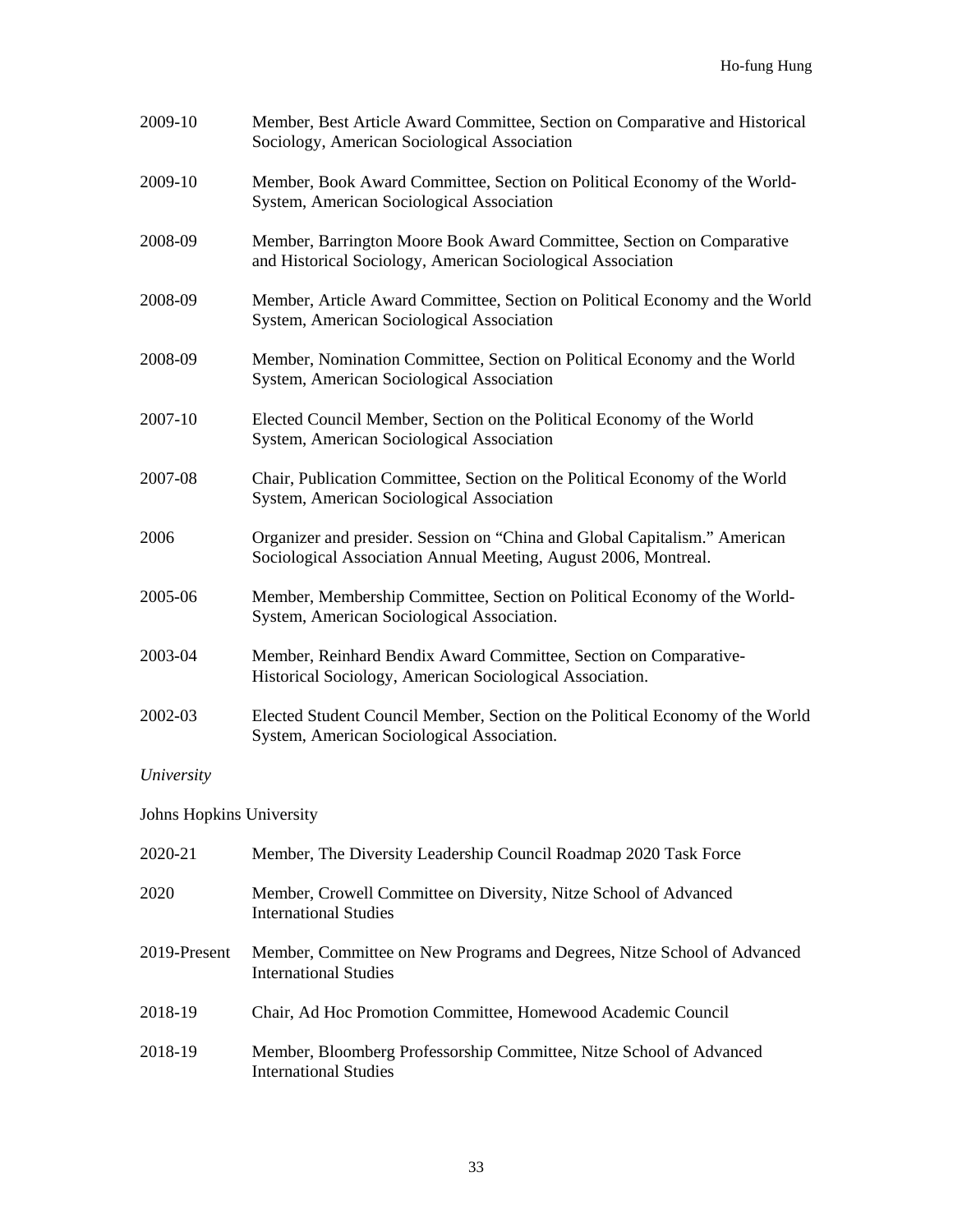| 2017-18  | Chair, Ad Hoc Promotion Committee, Homewood Academic Council                                                     |
|----------|------------------------------------------------------------------------------------------------------------------|
| 2016-    | Member, Centers and Programs Committee, Krieger School of Arts and Sciences                                      |
| 2016     | Woodrow Wilson Fellowship Selection Committee                                                                    |
| 2012-13  | Member, Homewood Academic Council's Ad Hoc committee on departmental<br>review (Political Science)               |
| $2011 -$ | Faculty Advisory Board, Arrighi Center for Global Studies                                                        |
| 2011-14  | Dean's Teaching Fellowship Selection Committee, Krieger School of Arts and<br>Sciences, Johns Hopkins University |

# Indiana University

| 2010-      | Associate Director, Research Center for Chinese Politics and Business, Indiana<br>University                                  |
|------------|-------------------------------------------------------------------------------------------------------------------------------|
| 2010-11    | Member, Academic Fairness Committee, College of Arts and Sciences, Indiana<br>University                                      |
| 2009       | Member, selection committee, Postdoctoral Fellowship, Research Center on<br>Chinese Politics and Business, Indiana University |
| 2008       | Member, selection committee, Foreign Language and Area Studies Fellowship,<br>East Asian Studies Center, Indiana University   |
| $2007 -$   | Member, Indiana Democracy Consortium, Indiana University                                                                      |
| $2007 -$   | Senior Associate, Research Center for Chinese Politics and Business, Indiana<br>University                                    |
| 2007, 2010 | Member of selection committee, Starr Fellowship, Indiana University                                                           |

# *Department*

Johns Hopkins University

| 2019-22 | Department Chair                           |
|---------|--------------------------------------------|
| 2018    | <b>Chair, Graduate Admission Committee</b> |
| 2017-19 | Chair, Seminar Committee                   |
| 2015-16 | Member, Graduate Admission Committee       |
| 2015-   | Internal Faculty Mentor: Ryan Calder       |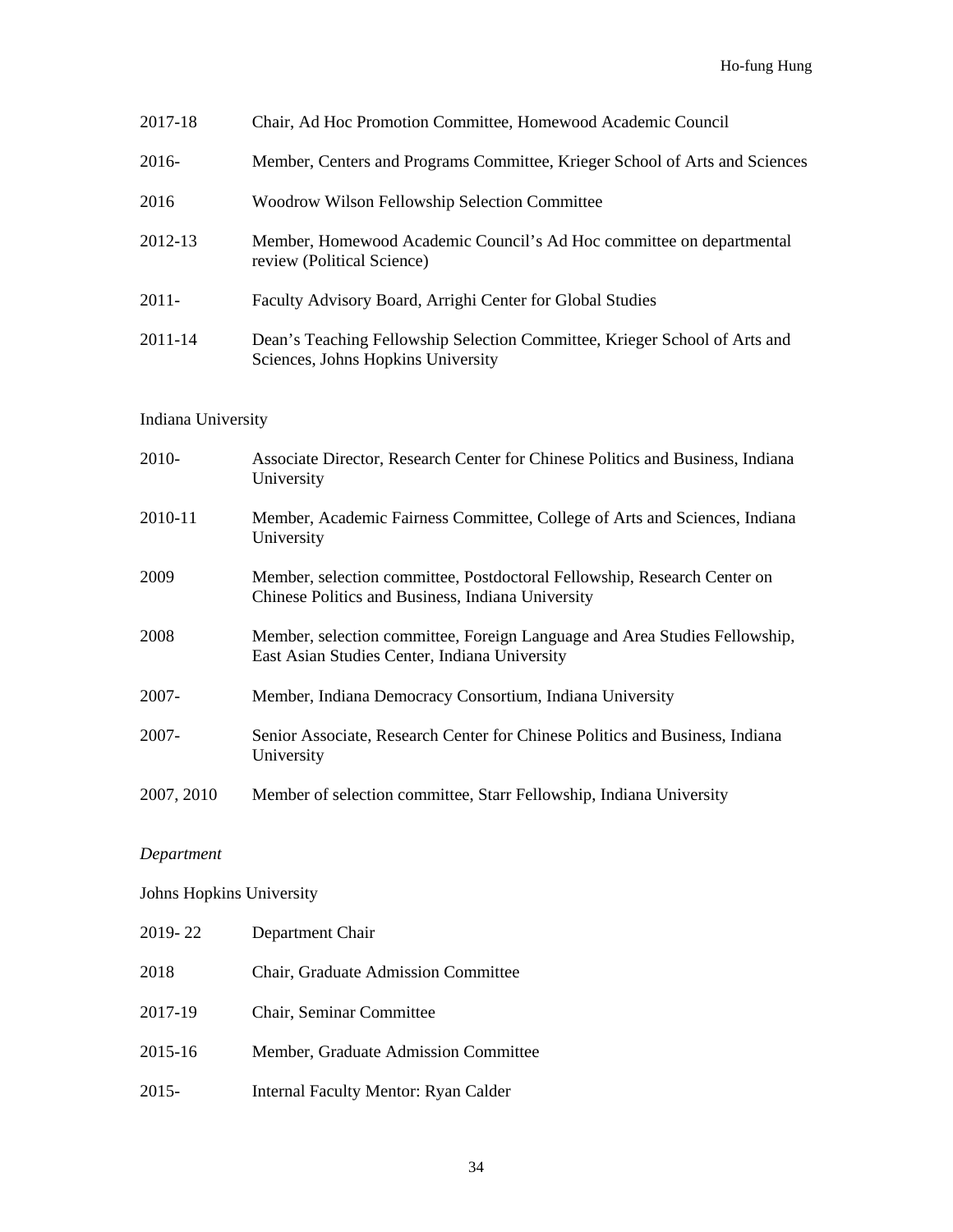| 2013-14 | Chair, Seminar Committee                   |
|---------|--------------------------------------------|
| 2013-   | Member, Graduate Standards and Development |
| 2014-15 | Member, Graduate Summer Research Grant     |
| 2012    | Chair, Faculty Recruitment Committee       |
| 2011-12 | Member, Undergraduate Committee            |
| 2011-12 | Member, Seminar Committee                  |

## Indiana University

| 2010-11 | Member, Graduate Recruitment and Evaluation Committee                                 |
|---------|---------------------------------------------------------------------------------------|
| 2010-11 | Member, Graduate Admission Committee, East Asian Languages and Cultures<br>Department |
| 2009-11 | Member, Executive Committee                                                           |
| 2009    | Member, Faculty Recruitment Committee                                                 |
| 2008-09 | Coordinator, Junior Faculty Working Group                                             |
| 2008-09 | Member, Undergraduate Affairs Committee                                               |
| 2008-09 | Member, Social Action Award Committee                                                 |
| 2007    | Member, Faculty Recruitment Committee                                                 |
| 2006-07 | Member, Library coordinator                                                           |
| 2006-07 | Member, Library committee, Department of East Asian Languages and Cultures            |
|         |                                                                                       |

2005-07/09-10 Member, Karl Schuessler Award committee

# **REQUEST FOR FACULTY PROMOTION AND EVALUATION LETTER**

Academia Sinica, Taiwan Central European University Emory University Florida State University Harvard University Hong Kong Metropolitan University Marquette University Ministry of Science and Technology, Taiwan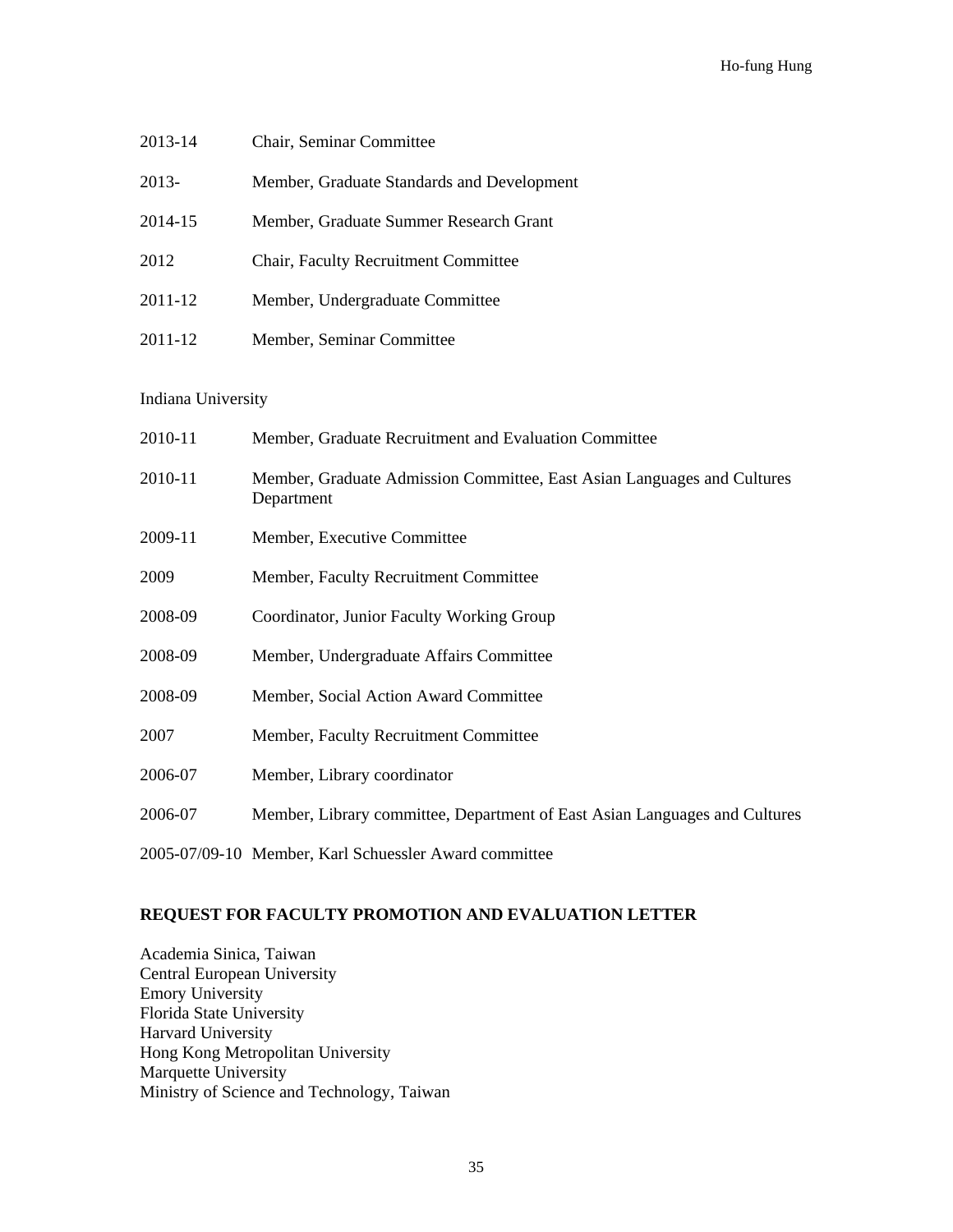National University of Singapore University of Notre Dame University of California-Davis University of California-Riverside University of Chicago University of Hong Kong University of Oklahoma University of Virginia Wayne State University

#### **REVIEWER FOR**

American Council of Learned Societies (dissertation fellowship applications reviewer) Cambridge University Press (book manuscript reviewer) Center for Engaged Scholarship (dissertation fellowship reviewer) Oxford University Press (book manuscript and proposal reviewer) Pine Forge Press (book proposal reviewer) Princeton University Press (book manuscript reviewer) Research Grant Council, Hong Kong (research proposal reviewer) Rowman and Littlefield (book manuscript reviewer) Singapore University of Social Sciences (Contemporary China Program external reviewer) Social Science Research Council (Dissertation Proposal Development Fellowship reviewer) Social Science Research Council (reviewer for New Interdisciplinary Projects in the Social Sciences) Stanford University Press (book manuscript reviewer) Swiss National Science Foundation (research proposal reviewer) University of California Press (book manuscript reviewer) US National Science Foundation (research proposal reviewer) Virginia University Press (book manuscript reviewer)

Verso (book manuscript reviewer)

Journal manuscript reviewer for: *Asian Survey American Journal of Sociology American Sociological Review Cambridge Journal of Economics Capital and Class China Information The China Journal China Perspective Contexts European Review Globalizations Hong Kong Journal of Sociology International Migration Review International Sociology International Studies Association's Compendium of International Studies International Studies Quarterly Journal of Asian Studies*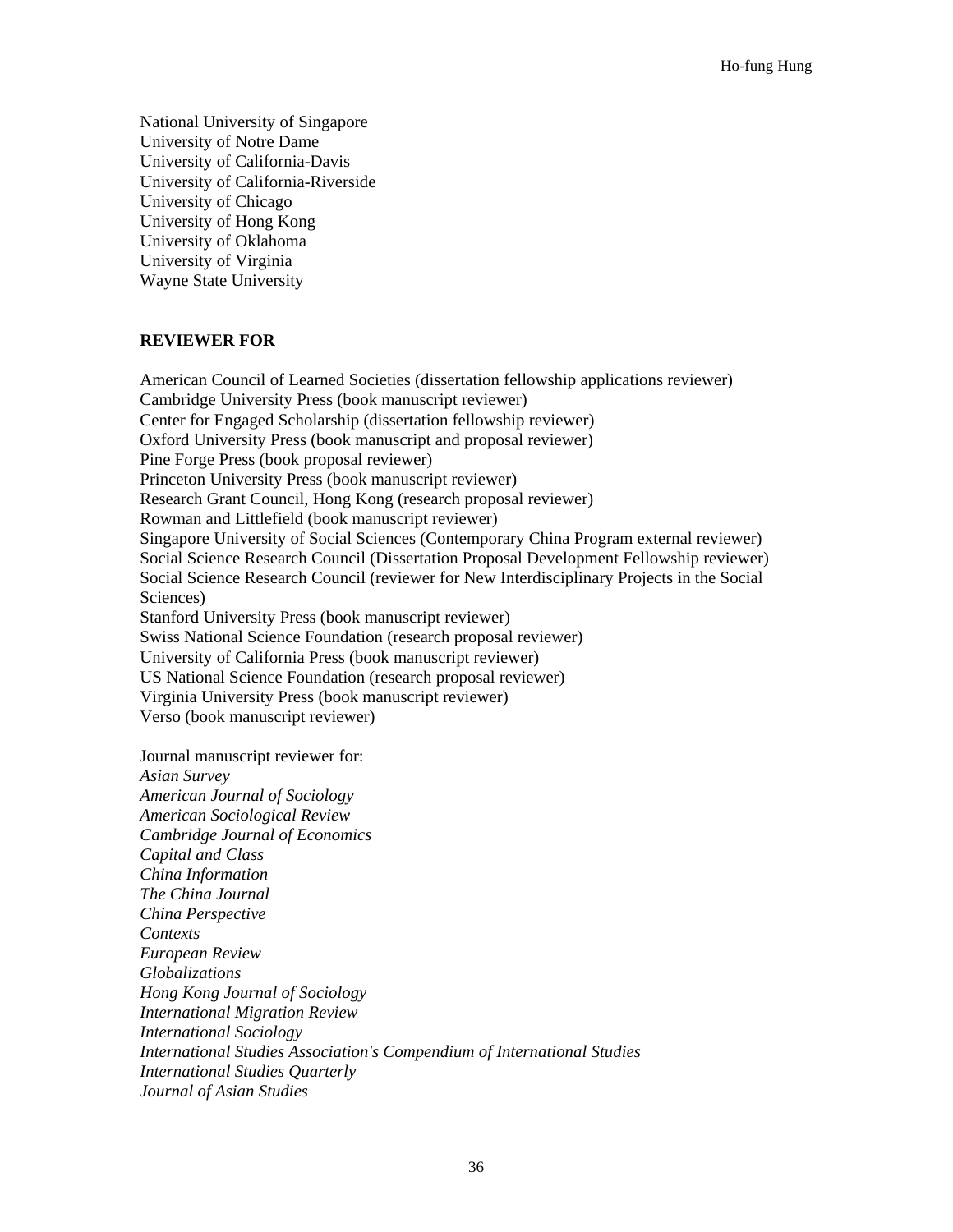*Journal of Comparative Family Studies Journal of World-System Research Late Imperial China Law and Society Review Management and Organization Review Mobilizations Nations and Nationalism New Political Economy Political Geography Research in Globalization Review of International Political Economy Review of International Studies Social Forces Social Movement Studies Social Science History Social Psychology Quarterly Socio-Economic Review Sociological Quarterly Sociological Theory Sociology of Development Twentieth-Century China World Politics*

#### **MEDIA COVERAGE & PUBLIC OUTREACH**

- Featured as one of the 21 representative scholars in the TV documentary film *Capitalism: A Six-Part Series* (Icarus Films 2015, with English, French, German, and Chinese versions). <http://icarusfilms.com/new2015/capi7.html>
- Expert witness testimony, Congressional-Executive Committee on China, hearing on "China's economic coercion." December 7, 2021.
- Interviewed and cited in "Hong Kong No 2 official says United States is 'plagued' with social problems belying its democracy claims" *South China Morning Post.* Dec 24, 2021.
- Interviewed and cited in "On Peng Shuai, and What Courage Looks Like" *Wall Street Journal*, November 22, 2021
- Interviewed and cited in "Will Beijing rescue China's Evergrande?" *DW*. September 24, 2021
- Cited in "Nicole Kidman and Amazon Series 'The Expat s' Get Quarantine Exemption From Image-Conscious Hong Kong Regime" *Vanity*. August 19, 2021
- Cited in "Amazon's shows about Hong Kong expats couldn't come at a worse time" *Quartz*. August 19, 2021
- Cited in "Nicole Kidman Skips Quarantine in Hong Kong to Film TV Show About Privileged Expat Women" August 19, 2021
- Interviewed and cited in "Biden Administration Warns Against Doing Business In Hong Kong" NPR. July 16, 2021.
- Interviewed and featured in KBS documentary on Chinese capitalism, part I and II, premiered in June 26 and July 2, 2021.
- Interviewed and cited in "In just one year, Beijing enveloped Hong Kong in a massive national security complex" *Quartz.* June 25, 2021.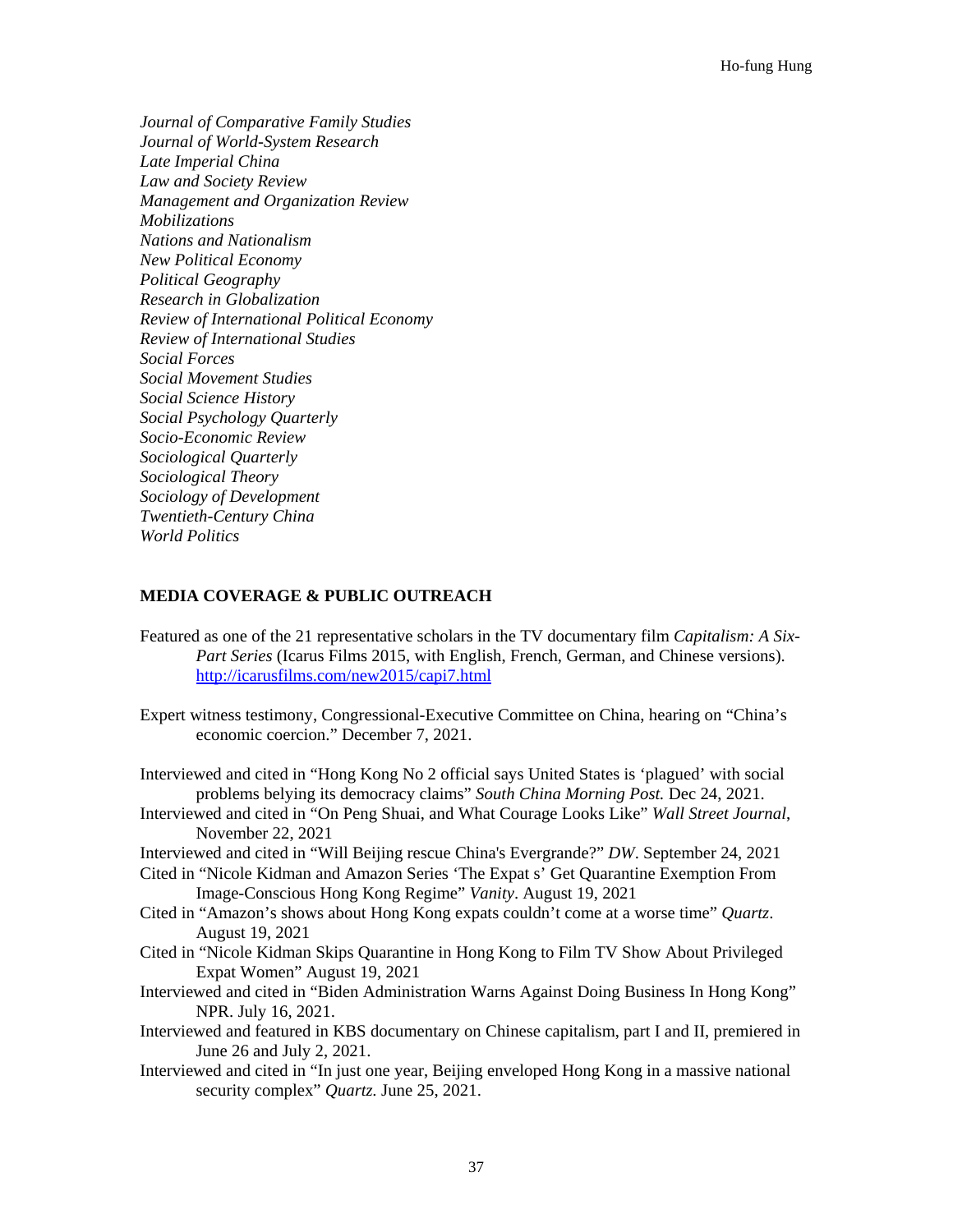- Interviewed and cited in "The West is moving to isolate China and Canada could reap the rewards" CBC. June 17, 2021.
- Interviewed and cited in "Biden says he wants to 'confront' China. Is Trudeau willing to go along?" CBC. June 9, 2021.
- Interviewed and cited in "Hundreds of Hong Kongers defy police warnings over Tiananmen anniversary events" Financial Times. June 7, 2021.
- Interviewed and cited in "Representatives of Chinese dissident groups reject Trudeau's comments on racism" CBC, June 2, 2021.
- Interviewed and cited in "China Prepares New Era Of 'Belt And Road' Amid Pandemic Pressures" *Radio Free Europe* March 14, 2021.
- Interviewed and cited in "China's cynical embrace of 'racism' to sow chaos" news.com.au. March 7, 2021.
- Interviewed and cited in "China turns its back on Hong Kong loyalists" *Financial Times.* March 6, 2021.
- Interviewed and cited in "China targets 6% growth after reining in coronavirus" *Financial Times.*  March 5, 2021
- Interviewed and cited in "Hong Kong Bail Hearing of National Security Cases Sounds Alarm." *Washington Post.* March 2, 2021.
- Interviewed and cited in "Joe Biden's China trade policy: make America great again, not Wall Street" *South China Morning Post.* February 6, 2021.
- Interviewed and cited in "Beijing wiped out the democracy camp in Hong Kong. Now it's replacing its friends." *Washington Post*, January 26, 2021.
- Interviewed and cited in "The post-Trump era in U.S.-China relations has begun" *Politico*, January 14, 2021.
- Interviewed and cited in "Hong Kong Police Arrest Activists" NPR. January 6, 2021.
- Interviewed and cited in "China enters 2021 in good shape but faces headwinds" *DW News*, January 1, 2021.
- Interviewed and cited in "Hong Kong democracy fighters face a dire choice: Go abroad or go to jail" *Washington Post.* December 9, 2020.
- Interviewed and cited in "China's interest in Pacific trade deal sets stage for new US showdown after Xi Jinping ups the ante" *South China Morning Post*. November 25, 2020.
- "Hong Kong's legislature has been stripped of a vocal opposition" *Economist*. November 12, 2020.
- Interviewed and cited in "It's official: China will face a divided America" *Politico*. November 5, 2020.
- Interviewed and cited in "Chinese leaders meet to craft 5-year plan" *Politico.* October 26, 2020. Interviewed and cited in "Exclusive: 600 U.S. Groups Linked to Chinese Communist Party

Influence Effort with Ambition Beyond Election" *Newsweek*. October 26, 2020.

- Interviewed and cited in "After Hong Kong: China sets sights on solving 'the Taiwan problem'" *Guardian.* October 2, 2020.
- Interviewed and cited in "Trump's tough talk on China faces harsh trade realities" *Politico*, August 27, 2020.
- Interviewed and cited in "Large Numbers of Hong Kong Residents Leave Amid National Security Crackdown" *Radio Free Asia* August 24, 2020.
- Interviewed and cited in "Hong Kong New Security Law Prompts Security Measures on US Campuses" *Radio Free Asia* August 20, 2020.
- Interviewed and cited in "The CCP's Economic Plans in the Lead-Up to the Fifth Party Plenum" The Jamestown Foundation, August 14, 2020.
- Interviewed and cited in "Personal contact could be next casualty in U.S.-China tech feud" *Politico*. August 13, 2020.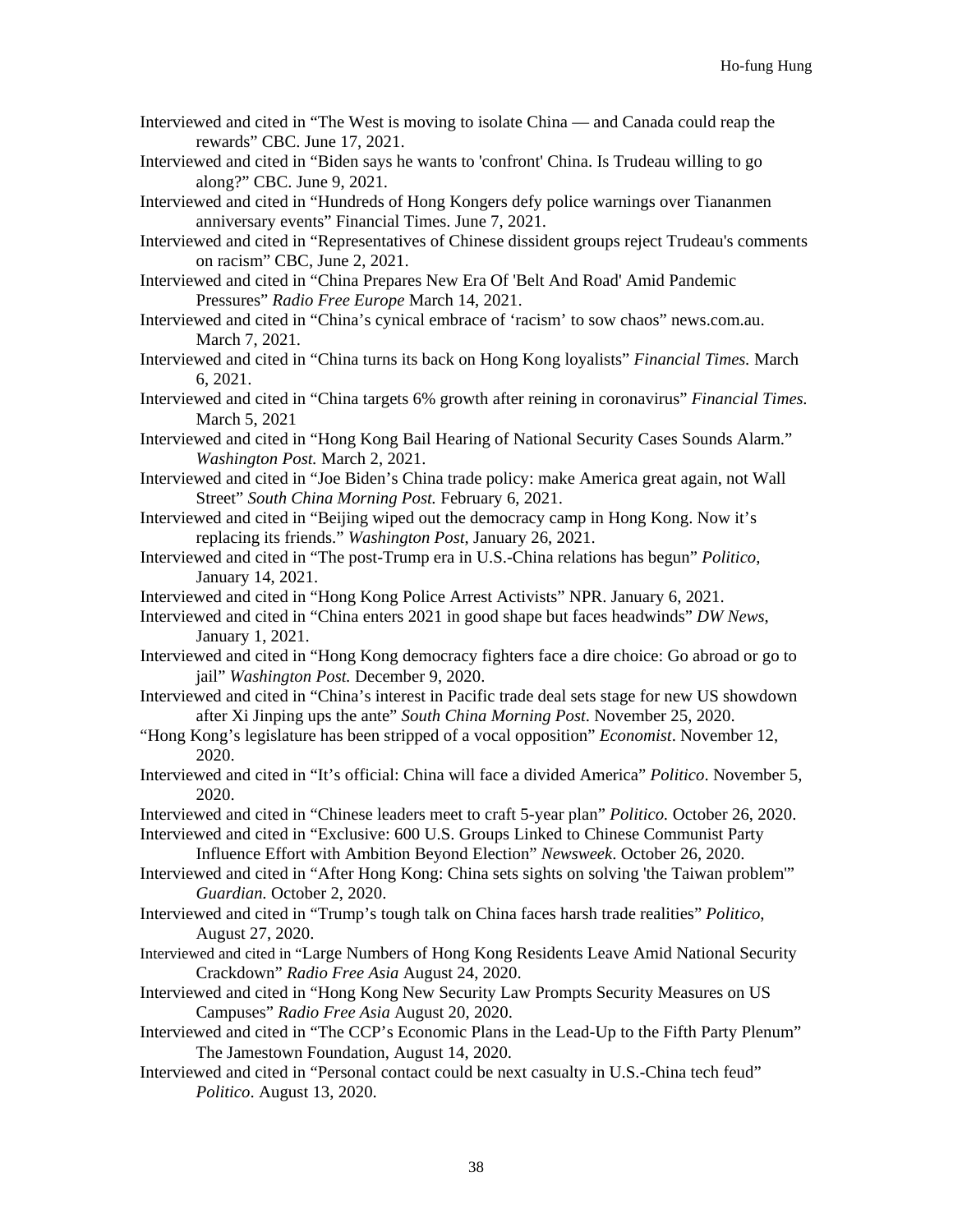- Interviewed and cited in "Hong Kong police arrest 4 youths under Beijing's new security law" *Washington Post*, July 30, 2020
- "Despite US demand, China refuses to commit to shutting down Houston consulate" *Politico*, July 23, 2020.
- Interviewed and cited in "Trump ramps up China tensions with consulate shutdown" *The Hill*, July 22, 2020
- Featured in Hopkins podcasts on Foreign Affairs on Hong Kong's National Security Law, July 20, 2020
- Interviewed and cited in "Hong Kong businesses worried after US downgrade" DW, July 16, 2020.
- Interviewed and cited in "In Hong Kong Security Law, China Asserts Legal Jurisdiction over the Entire World" *National Review*. July 10, 2020.
- Interviewed and cited in "China Demands Total Obedience From Hong Kong—and Everyone Else" *Newsweek*. July 8, 2020.
- Interviewed and cited in "Hong Kong Police Can Now Conduct Warrantless Searches and Covert Surveillance Under New Law" *Vice*. July 7, 2020.
- Interviewed and cited in "As China Imposes New Hong Kong Law, U.S. And Allies Take Steps To Retaliate" NPR. July 2, 2020.
- Interviewed and cited in "China strangles Hong Kong, its world city" *Washington Post*, July 2, 2020
- Interviewed and cited in "Washington Mood Darkens as Beijing Tightens Grip on Hong Kong." *South China Morning Post*. July 1, 2020
- Interviewed and cited in "China's new national security law is already chilling free speech in Hong Kong," *Vox* July 1, 2020
- Interviewed and cited in "National security law: US lawmakers condemn Beijing's move against Hong Kong freedoms" *South China Morning Post*. July 1, 2020
- Interviewed and cited in ""Laam Caau:" The high-stakes game that Hong Kong protesters are waging with China" *Quartz* . June 30, 2020
- Featured in Asia in Washington Podcast on Hong Kong Protest, June 17, 2020.
- Interviewed and cited in "HSBC is China's perfect victim" *Quartz*, June 11, 2020
- Featured in panel on "China's Hong Kong crackdown narrows options for U.S." *Politico*, May 28, 2020.
- Featured in "How Mike Pompeo's Announcement on an Autonomous Hong Kong Could Impact China's Policies." Politico, May 28, 2020.
- Interviewed on NPR marketplace, "U.S. business lobby warns administration against ending Hong Kong's status" May 26, 2020.
- Interviewed and cited in "Hong Kong demonstrators defy lockdowns to protest a sweeping new national security law." *Guardian*. May 24, 2020.
- Interviewed and cited in "Trump must now grapple with China's crackdown on Hong Kong." *LA Times*. May 23, 2020.
- Interviewed and cited in "The Beginning of the End of One Country, Two Systems" *Guardian*. May 23, 2020.
- Interviewed and cited in "Pompeo calls Chinese plan to exert sweeping controls in Hong Kong a 'death knell' for territory's autonomy." *Washington Post.* May 22, 2020.
- Interviewed and cited in "China's Move to Dismantle Hong Kong's Autonomy Poses Dilemma for U.S. Policy" *Wall Street Journal*. May 22, 2020.
- Interviewed and cited in "Why reassertion of Xi Jinping's authority spells violence in Hong Kong" *Guardian*, May 22, 2020.
- Interviewed and cited in ""It is an official death sentence for Hong Kong": China moves to pass national security law" Vox. May 21, 2020.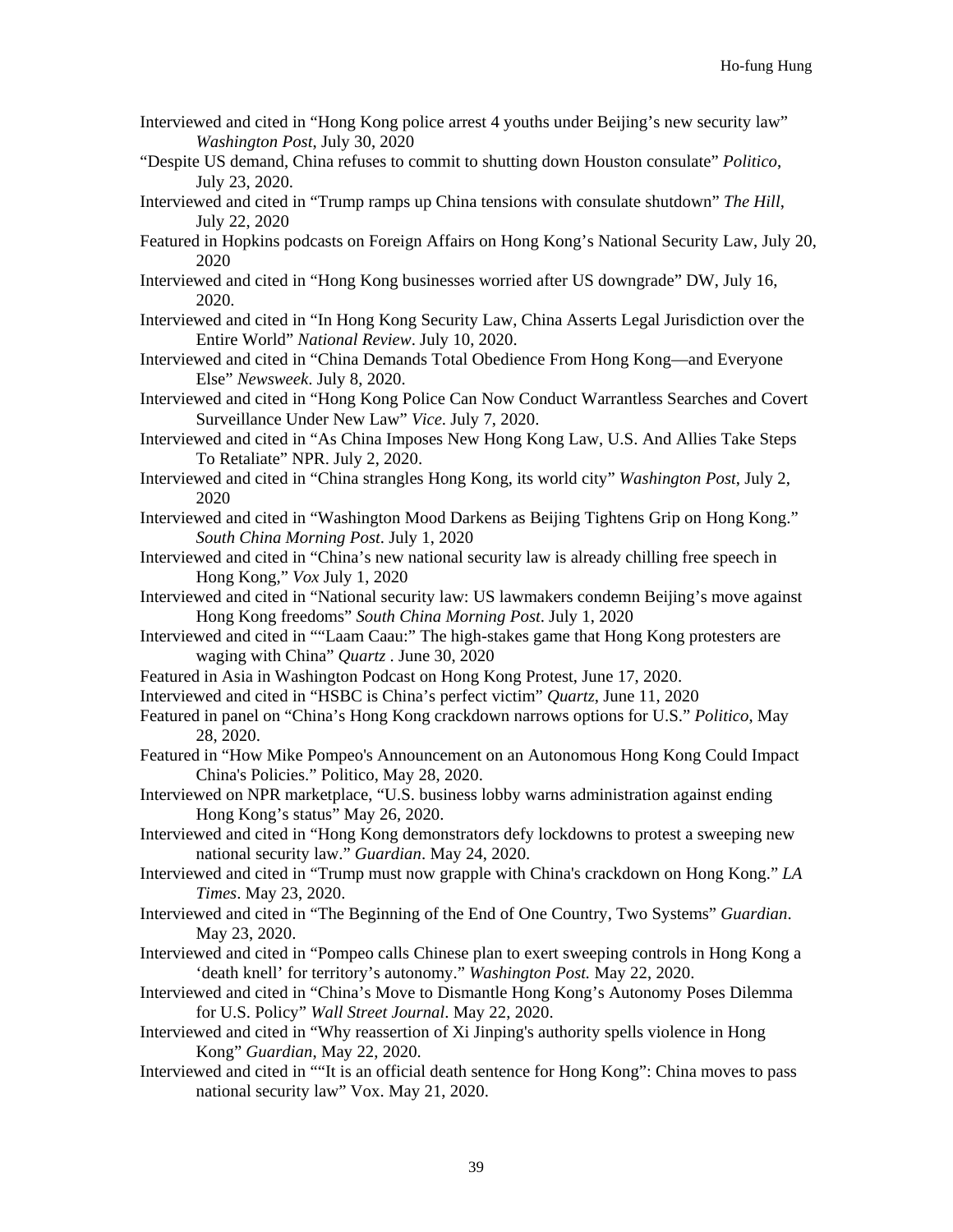- Interviewed and cited in "China to impose sweeping security law in Hong Kong, heralding end of city's autonomy." *Washington Post.* May 21, 2020.
- Interviewed live at BBC World News on the World Health Assembly, May 18, 2020.
- Interviewed and cited in "China backs 'comprehensive review' of pandemic." *Guardian.* May 18, 2020.
- Interviewed and cited in "Donald Trump and Xi Jinping: are China and US on collision course in a new cold war?" *Guardian.* May 17, 2020.
- Panelist in "One Pandemic, a World of Responses" Webcast, Public Health on Call, Bloomberg School of Public Health, Johns Hopkins University. April 17, 2020. <https://www.youtube.com/watch?v=gnY9GXrPbeA>
- Interviewed and cited in "Lockdown is not over' for people of Wuhan, despite easing of restrictions," *Guardian,* April 11, 2020.
- Interviewed live on CNN The Lead on reliability of Chinese data on Covid-19 cases. April 2, 2020.
- Interviewed and cited in "Yes, we long have referred to disease outbreaks by geographic places. Here's why we shouldn't anymore." CNN lite, March 28, 2020.
- Interviewed and cited in "Life after lockdown: has China really beaten coronavirus?" *Guardian*. March 23, 2020.
- Interviewed and cited in "What historians hear when Trump calls coronavirus 'Chinese' and 'foreign'" CNN digital, March 17, 2020
- Interviewed and cited in "'They're chasing me': the journalist who wouldn't stay quiet on Covid-19." *Guardian*, March 1, 2020.
- Interviewed live in International CNN Hala Gorani Tonight on Chinese government handling of coronavirus, February 13, 2020.
- Interviewed and cited in "What China's empty new coronavirus hospitals say about its secretive system" *Guardian.* February 12, 2020.
- Interviewed live in BBC Newsday on Chinese government handling of coronavirus, January 30, 2020.
- Interviewed and cited in "'A lot of fear': Asian community a target of racism amid coronavirus threat." Global News, January 28, 2020.
- Interviewed and cited in "Hong Kong's Perfect Crisis: The city's prodemocracy protests and the threat of coronavirus build on common complaints." *The Atlantic*, January 29, 2020
- Interviewed and cited in "From loo roll to dumplings: Hong Kong protesters weaponise purchasing power" *Guardian* January 22, 2020
- Interviewed and cited in "In Hong Kong elections, big defeat for elites pressures Beijing." *Washington Post*. Nov. 25, 2019.
- Interviewed and cited in "Hong Kong Voters Strongly Support Pro-Democracy Candidates" *Wall Street Journal*. November 24, 2019.
- Interviewed and cited in "Peace more distant than ever in Hong Kong as battle grips universities" *Guardian* Nov. 13, 2019.
- Interviewed and cited in "Hong Kong protests: man shot by police and burns victim in critical condition" Nov. 11, 2019.
- Interviewed and cited in "Hong Kong's Future: Police State or Mob State?" *Foreign Policy.* Oct 25, 2019
- Interviewed and cited in "The NBA Responded. U.S. Politicians Roared. Now It's China's Move." *Wall Street Journal*, Oct 7, 2019.
- Interviewed live at BBC Channel One evening news on Hong Kong protest. Oct 6, 2019.
- Interviewed and cited in "Hong Kong emergency law 'marks start of authoritarian rule'." *Guardian*, Oct 5, 2019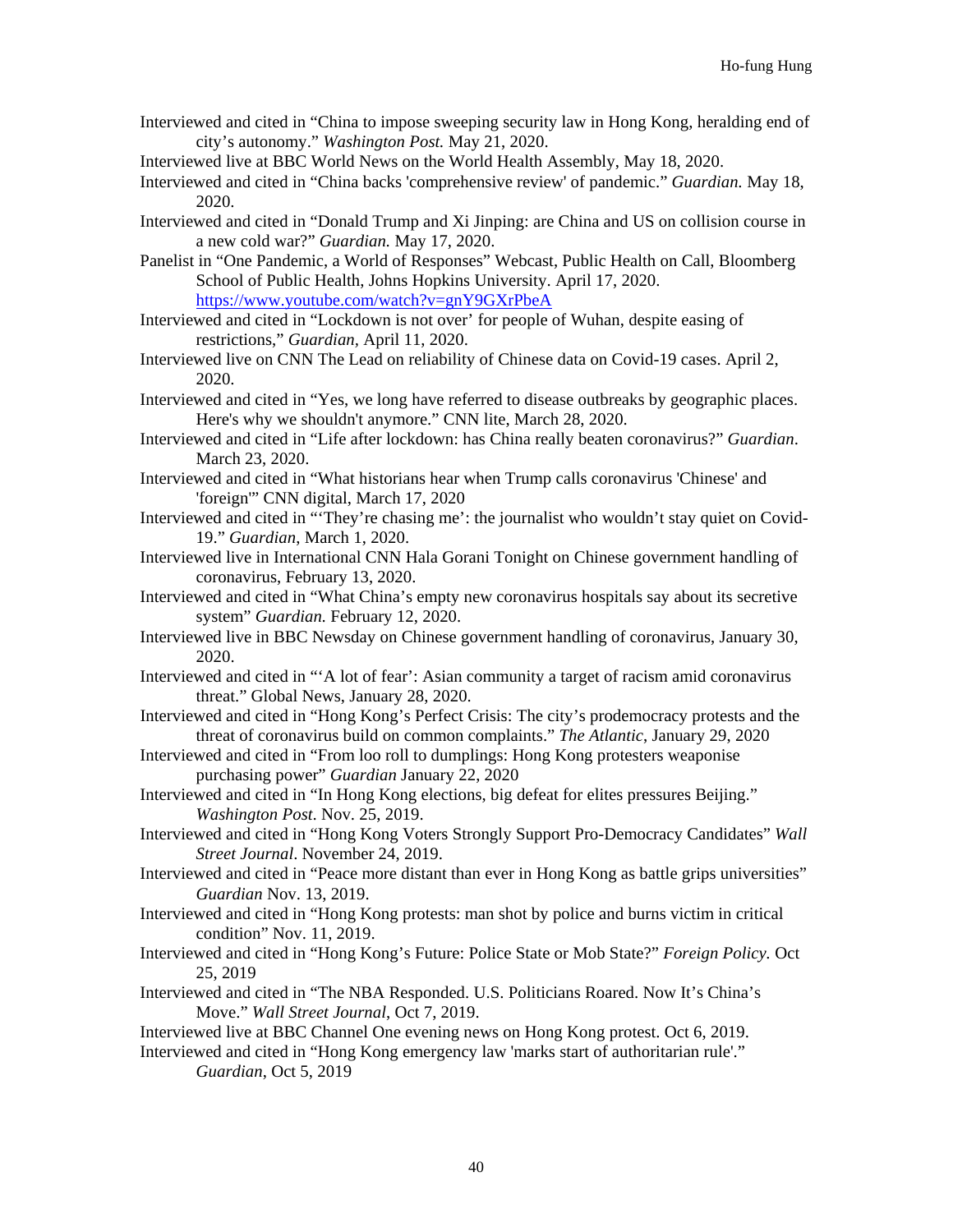- Interviewed and cited in "How Hong Kong went from the Umbrella Movement to a "revolution of our times" *Quartz,* September 27, 2019"
- Featured in "Hong Kong on the Brink" Podcast, Center for Strategic and International Studies, September 11, 2019
- Featured in Matt Lewis and the News Podcast, "Ho-Fung Hung on Hong Kong Protests and Moral Clarity." Sept 6, 2019.
- Cited in "A Long List of Hong Kong Grievances Faces Carrie Lam's Review," *Bloomberg*. Sept 5, 2019.
- Interviewed and cited in "Cathay Pacific Chairman Resigns As China Ratchets Up Pressure On Hong Kong's Businesses." *Forbes* magazine. Sept 4, 2019.
- Interviewed and cited in "Beijing Asserts Power to Declare Emergency to Quell Hong Kong Unrest" *Wall Street Journal*. Sept 3, 2019.
- Interviewed live in BBC world news on Hong Kong protest. Sept 2, 2019.
- Interviewed and cited in "How far will China go to stamp out Hong Kong protests?" *Guardian.* Sept 1, 2019.
- Interviewed live in BBC world news on Hong Kong protest. August 10, 2019.
- Contributor to ChinaFile discussion on "Will Hong Kong Unravel?" Asia Society, August 7, 2019.
- Interviewed and cited in "China Reacts to Trade Tariffs and Hong Kong Protests by Blaming U.S." *New York Times.* August 2, 2019
- Interviewed and cited in "Hong Kong e China. Como ser David numa batalha perdida contra Golias? /premium" Observador (Portugal), August 2, 2019.
- Interviewed in "Protests rock Hong Kong and its economy." Marketplace, NPR, July 30, 2019.
- Interviewed and cited in "Beijing says stop but Hong Kong says no." *Asia Times,* July 29, 2019. Interviewed and cited in "Hong Kong reaches a protest point of no return" *Asia Times*, July 28,
- 2019.
- Interviewed and cited in "Beijing strikes ominous tone, saying military could intervene in Hong Kong." *LA Times*, July 24, 2019.
- Interviewed and cited in "Tiny Apartments and Punishing Work Hours: The Economic Roots of Hong Kong's Protests" *New York Times.* July 22, 2019
- Interviewed and cited in "Hong Kong Police Shut Down Seventh Weekend of Protests With Tear Gas" *Wall Street Journal*, July 21, 2019
- Interviewed and cited in "Ich Bin Ein Hong Konger: How Hong Kong is turning into the West Berlin of the quasi-cold war between the West and China." *Foreign Policy.* July 16, 2019.
- Interviewed and cited in "Trump softened stance on Hong Kong protests to revive trade talks" *Financial Times,* July 10, 2019
- Live interviewed on BBC Radio 5 on Hong Kong protest. July 3, 2019.
- Interviewed and cited in "Trump and Xi agree to restart trade talks and put a hold on new tariffs." *LA Times*, June 29, 2019.
- Featured in "Hong Kong Extradition Law: The Fallout; Insights from Ho-Fung Hung." *The Diplomat*. June 25, 2019.
- Featured in "US-China Summit at the G20 Amid Fallout From the Protests in Hong Kong." Hidden Forces podcast, June 28, 2019
- Contributor to ChinaFile discussion on "Hong Kong in Protest." Asia Society, June 19, 2019.
- Interviewed and cited in "Hong Kong chief executive Carrie Lam's puzzling apology: Did Beijing blink? And, if so, why?" *Washington Post*. June 18, 2019.
- Featured in "Hong Kong protests dealt China's all-powerful Xi Jinping an embarrassing blow that could sting for a while." *Business Insider*, June 18, 2019.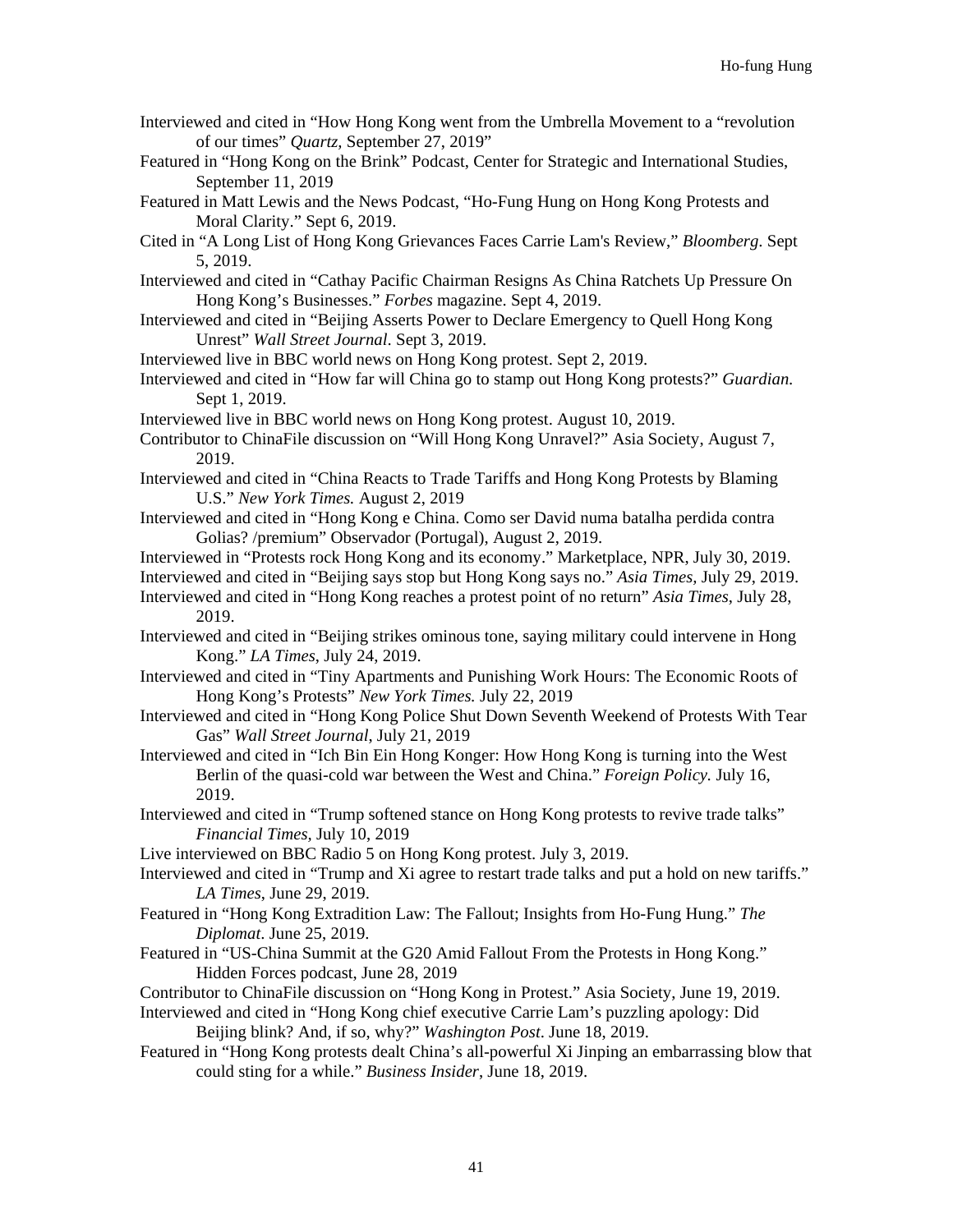- Interviewed and cited in "Hong Kong Upheaval Puts Beijing in a Bind." *Wall Street Journal*. June 16, 2019.
- Live interviewed on Street Signs Asia, CNBC (Hong Kong protests could have 'large' economic impact), June 13, 2019.

Interviewed live on LBC radio on protest in Hong Kong, London

Interviewed and cited on "US says Hong Kong 'special status' at risk over extradition bill." *Financial Times*, June 11, 2019.

- Interviewed and cited in "Professor Who Inspired Hong Kong's Mass Protests Is Sent to Jail." *Wall Street Journal,* April 24, 2019.
- Interviewed and cited in "The Blurring Boundaries Between Hong Kong and Mainland China." *The Atlantic*. Dec 3, 2018.
- Interviewed and cited in "Hong Kong: is 'one country, two systems' under threat?" *Financial Times.* Dec 2, 2018.
- Interviewed and cited in "Trucs et astuces pour échapper à la vigilance financière de Pékin." *Le Temps*. Oct 23, 2018.
- Interviewed and cited in "Interpol's Chinese President Reported Missing in China." *Wall Street Journal*. Oct 5, 2018.
- Interviewed and cited in "Independence Talk Tests Limits of Free Speech in Hong Kong". *Wall Street Journal*. August 6, 2018.
- Interviewed and cited in "Trump's Tariff List Aims at China's Exports—and Aspirations." *Wall Street Journal*. April 4, 2018.
- Interviewed and cited in "Will China's high debt levels spark a financial crisis?" *Deutsche Welle* March 14, 2018.
- Interviewed and cited in "Hong Kong Democracy Activists Fail to Regain Ground in Election" *Wall Street Journal*. March 12, 2018
- Contributor, Discussion on "Trump on China in 2018: Lover or Hater?" ChinaFile Conversation, January 10, 2018.
- Interviewed and featured in "Warum China in der Falle sitzt," *Die Presse*, Austria, April 26, 2017
- Interviewed and featured in "Siechtum statt Crash: Warum China keine Weltmacht wird," *Kurier*, Austria, April 26, 2017
- Contributor. Discussion on "When Xi Meet the Trumps." Foreign Policy Chinafile Conversation. April 5, 2017.
- Interviewed by Sophie Shevardnadze at SophieCo on RT. "US not ready for long confrontation with China, risks public opinion backlash – China scholar." January 16, 2017.
- Interviewed in Real News Network for Trump's phone call to Taiwan. "Trump Taiwan Phone Call Not an Impulsive Act." Dec 7, 2016.
- Contributor. Discussion on "Should Washington Recalibrate Relations with Taipei?" Chinafile Conversation. Dec 5, 2016
- Contributor. Discussion on "Should China's Neighbors Rely on the U.S. for Protection?" at Chinafile Conversation, November 15, 2016.
- Interviewed and cited in "Insults against China land 2 Hong Kong activists on hot seat" *The Washington Post*. November 4, 2016.
- Featured in *Trends* (Belgium) for my work on inflation, wage policy, and central bank in article "HO-FUNG HUNG PLEIT VOOR ANDERE AANPAK OM DE INFLATIE AAN TE WAKKEREN: 'Lonen moeten omhoog'" October 20, 2016.
- Contributor. Discussion on "The Hong Kong Election: What Message Does it Send Beijing?" at Chinafile Conversation. September 7, 2016
- Contributor. Discussion on "What Can We Expect from China at the G20?" Foreign Policy ChinaFile Conversation. September 1, 2016.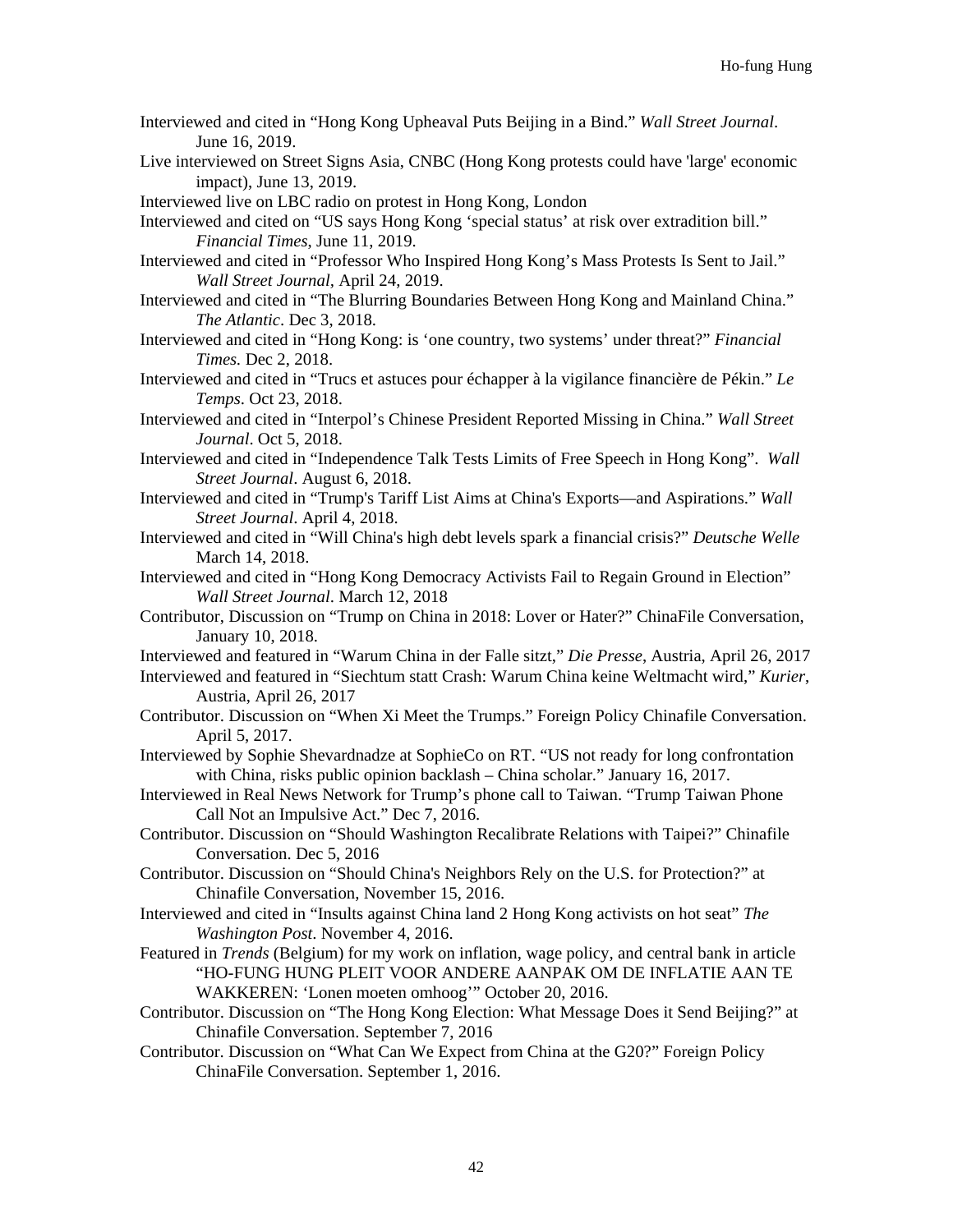- Contributor. Discussion on "How Should the Republican Party Approach China Policy?" ChinaFile Conversation. July 20, 2016.
- Interviewed and cited on *New Yorker* on racism in China, June 9, 2016
- Interviewed and cited on *The Diplomat* on human cost of Chinese manufacturing slowdown. April 14, 2016.
- Interviewed and cited on *Associated Press* on Chinese elite and the Panama Papers, April 9, 2016
- Interviewed and cited on *New York Times* on new student radical parties in Hong Kong, Feb. 16, 2016
- Interviewed and cited on *Quartz* on Chinese currency into IMF SDR currency basket. Nov. 30, 2015.
- Contributor. Discussion on "Cross-Strait Summit: A Win for Taiwan's President?" at *Foreign Policy* Magazine Chinafile Conversation. Nov. 8 2015.
- Interviewed and cited on *Wall Street Journal* on historic meeting of Taiwan's and China's president. Nov 3, 2015.
- Interviewed and cited on *Christian Science Monitor* on Xi Jinping's visit to the US. September 23, 2015
- Interviewed and cited in AGI China (Italy) on devaluation of Chinese currency. August 12, 2015. Interviewed and cited on *Quartz* on China's economic rebalancing. July 22, 2015
- Contributor. Discussion on "Has China's 'One Country, Two Systems' Experiment Failed?" at Chinafile Conversation, Asia Society. June 2015.
- Interviewed and cited on *New York Times* on debate over June 4 vigil in Hong Kong. April 29, 2015.
- Interviewed and cited in Bloomberg news on Hong Kong election reform. April 21, 2015.
- Contributor. Discussion on "When Will China's Government Collapse?" at *Foreign Policy*  Magazine Chinafile Conversation. March 2015.
- Contributor. Discussion on "Is Mao Still Dead?" at Asia Society Chinafile Conversation. February 2015.
- Contributor. Discussion on "Hong Kong's Aspiration is Anything But." At *Foreign Policy*  Magazine Chinafile Conversation. January 2015
- Interviewed and cited in AGI China (Italy) on Chinese leader visit to World Economic Forum. January 22, 2015.
- Interviewed and cited in *People's Daily* (China) on losing attraction of neoliberalism in the Western world. December 15, 2014.
- Interviewed and cited in Bloomberg news on the end of the Hong Kong Occupy movement. December 2, 3, 11, 2014
- Interviewed and cited in *Guardian* on the end of the Hong Kong Occupy movement. December 11, 2014.
- Interviewed at Asia Society website on Hong Kong's protest movement, December 10, 2014

Interviewed and cited at *New York Times* on British colonial rule in Hong Kong and democratization, Oct 27, 2014.

- Interviewed and cited on *Financial Times* on Hong Kong democratic reform in British colonial period, Oct 12, 2014.
- Interviewed and cited on *Quartz* on Hong Kong democratic reform in British colonial period. October 10, 2014.
- Appeared on Inside Story show at Al Jazeera America on Hong Kong's Umbrella Revolution, Sept 29, 2014
- Appeared on Voice of America Chinese program Haixia luntan. September 28, 2014.
- Interviewed and cited on *Guardian* article on Hong Kong protest. September 29, 2014.
- Interviewed and cited on *Quartz* on Hong Kong protest. September 29, 2014.
- Interviewed lived on BBC World News on Hong Kong protest, September 29, 2014.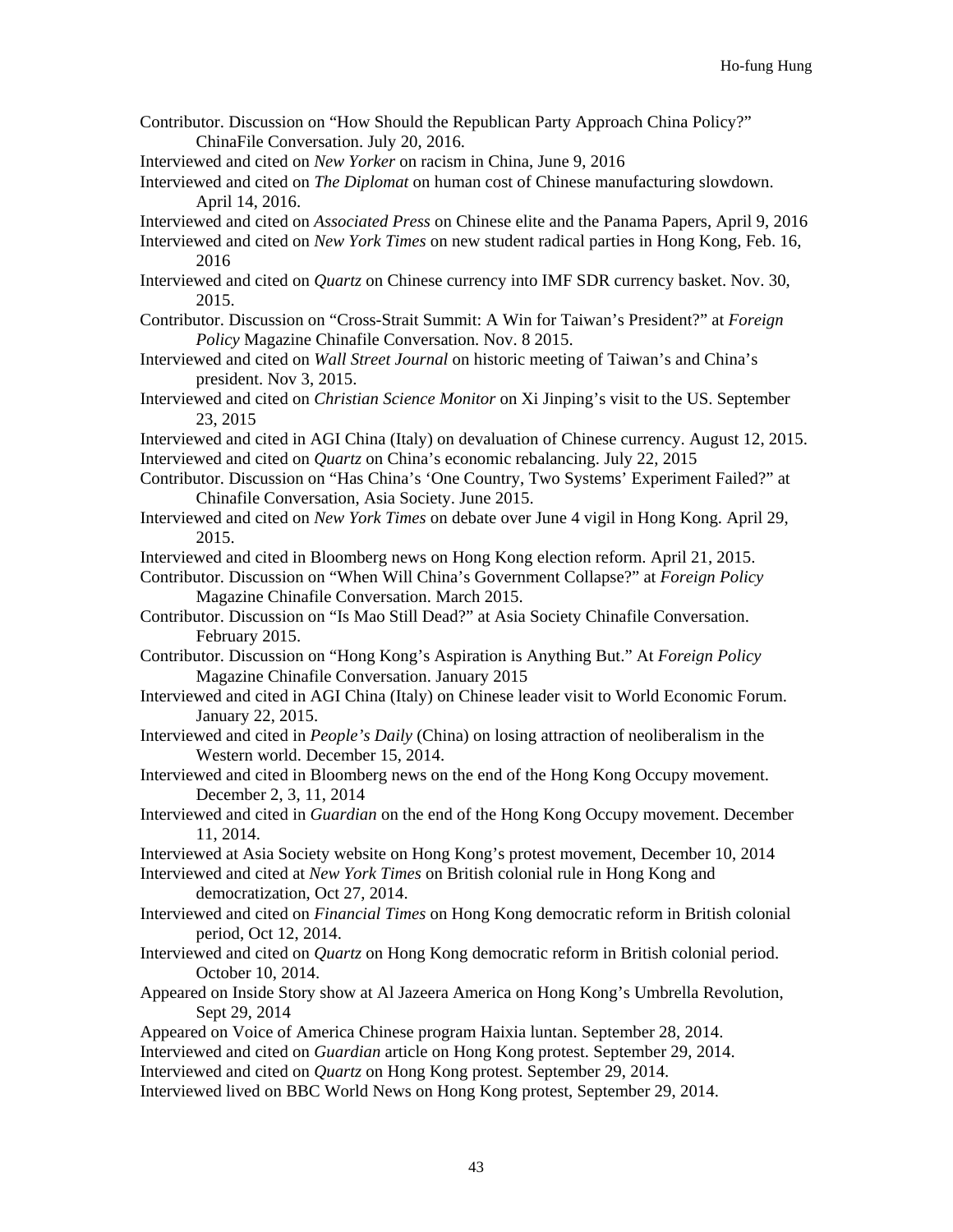Appeared on John Batchelor show to talk about Hong Kong protest, September 3, 2014.

- Interviewed and cited on *Guardian* on Hong Kong political development and its conflict with Beijing, September 1, 2014.
- Interviewed and cited in an AP story on Chinese elite's offshore wealth, January 22, 2014.

- Interviewed and quoted at *The Independent* on trial of Bo Xilai and implication for China's new leadership, August 21, 2013
- Interviewed and quoted at *Irish Times* on rise of neo-Maoism and future of political development in China, August 21, 2013
- Interviewed at KPFP Suzi Weissman's Beneath the Surface program on China's debt crisis, April 19, 2013
- Interviewed and cited at New York Times (A Reuters story) on princelings and private equity fund in China, April 8, 2013
- Interviewed and cited at The National (Abu-Dhabi) on China's leadership transition, January issue, 2013
- Interviewed and cited at *Piauí* (Brazil) on leadership transition in China, December issue, 2012.
- Interviewed and cited at *The Independent* (UK) on the leadership transition in China, Nov 7, 2012.
- Interviewed and cited at *Businessweek/Bloomberg News* on the leadership transition in China, Oct 24, 2012
- Participation in public affair program on KALW-FM (public radio in California's Bay Area), discussing China's labor unrest and economic turning point.
- Interviewed and cited at *The New York Times* on the politics of China's economic slowdown, September 27, 2012.
- Live interviewed on BBC World News on anniversary of June 4 crackdown on democratic movement, June 4, 2012.
- Interviewed and cited at Bloomberg News on Hong Kong students class boycott
- Interviewed and cited at *The Independent* and *Irish Times* on China's political transition in light of Bo Xilai's downfall, April 12, 2012.
- Interviewed and cited at *Straits Times* on China's political transition in light of Bo Xilai's downfall, April 11, 2012.
- Live interviewed at BBC World News on Chinese political transition in light of Bo Xilai's downfall, April 10, 2012
- Interviewed and cited in Voice of America (for both radio broadcast and online news) on Hong Kong Chief Executive election, March 22, 2012.
- Interviewed and cited in *New York Times* on political-economic tensions caused by increasing China-Hong Kong integration, March 5, 2012
- Interviewed and cited in *New York Times* on alleged corruption of Hong Kong's Chief Executive, February 29, 2012.
- Interviewed and cited in *The Straits Times* (Singapore) on Hong Kong-China conflict, February 4, 2012
- Interviewed and cited in *The Straits Times* (Singapore) on the impact of China's leadership transition on the country's political and economic development in 2012, Dec 27, 2011.
- Interviewed and cited in *The Globe and Mail* (Canada) on the impact of US debt downgrading on China, August 8, 2011.
- Interviewed and cited in *The Straits Times* (Singapore), on the impact of China's train crash on China's attempt to export high-speed rail system. July 27, 2011.
- Interviewed and cited in *Toronto Star*, on brewing social unrest in Hong Kong, May 14, 2011.

Interviewed live on WABC's John Batchelor show on political violence in Hong Kong, August 7 and 21, 2013